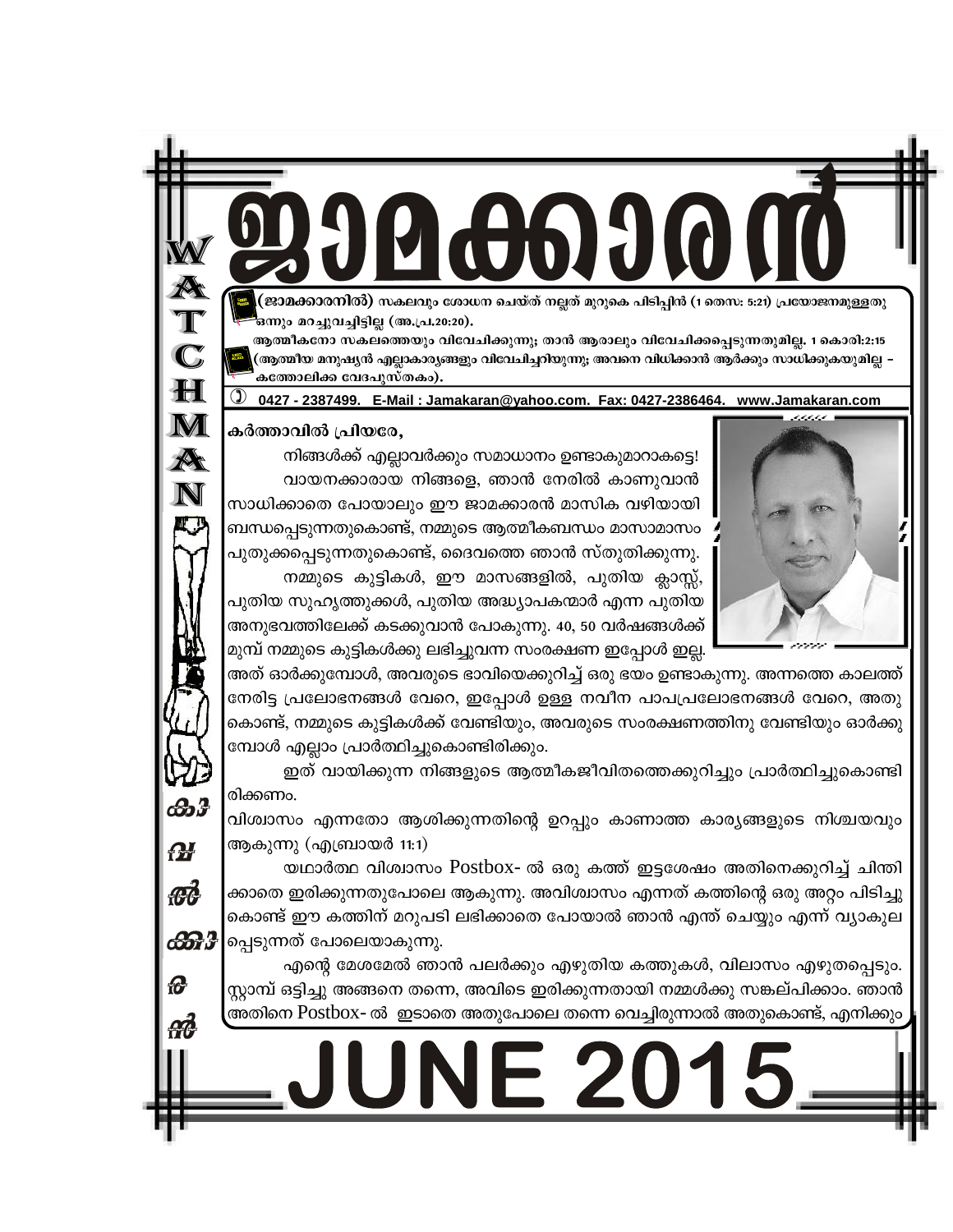പ്രയോജനമില്ല. ആർക്കു വേണ്ടിയിട്ടാണോ കത്ത് എഴുതിയോ, ആരുടെ വിലാസത്തെ അതിന്റേ മേലേ എഴുതിയേ അവർക്കു പ്രയോജനം ഇല്ലാതെ പോകും ഇതാണ് സത്യം. വിശ്വാസത്തിന്റെ വഴി, വിശ്വാസം എന്നുള്ളത്, നിന്റെ കാര്യങ്ങൾ ദൈവത്തെ ഏൽപ്പിക്കുന്നതാണ്. അപ്പോളാണ് ദൈവപ്രവർത്തി ഉണ്ടാകുന്നത്. സങ്കീർത്തനം 37:5ൽ നല്ല വചനം ഉണ്ട്. "നിന്റെ വഴി യഹോവയെ ഭരമേല്പിക്ക; അവനിൽ തന്നെ ആശ്രയിക്ക; അവൻ അതു നിർവ്വഹിക്കും". ഏൽപ്പിക്കാതെ ഇരു ന്നാൽ അവന് ഒന്നും ചെയ്യുവാൻ സാധിക്കുകയില്ല. വിശ്വാസം എന്നത്, പ്രാപിക്കുന്നതാണ്. കർത്താവ് നൽകുന്ന വരങ്ങളെ ഏറ്റെടുക്കുന്നതാണ്. നാം അവനിൽ ആശ്രയിച്ച് നമ്മുടെ പ്രശ്ന ങ്ങളെ അവനെ ഏൽപ്പിച്ച്, ദൈവഹിതംപോലെ ഭവിക്കട്ടെ എന്ന് വിചാരിച്ചാൽ മാത്രമേ നമ്മുടെ മനസ്സിന് വിശ്രമം ലഭിക്കുകയുള്ളൂ. മാനസികസമ്മർദ്ദം ഉണ്ടാകുകയില്ല. എന്നാൽ കർത്താവിനെ ഏൽപ്പിച്ചതിനു ശേഷം അതിനെക്കുറിച്ച് ഭാരപ്പെട്ടുകൊണ്ടിരുന്നാൽ, നാം വിചാരിപ്പെടുന്നവരാ കും. നമ്മുടെ ദൈവം പറയുന്നു 'നിങ്ങൾ ഒന്നിനെക്കുറിച്ചും വിചാരപ്പെടരുത്.' വിചാരപ്പെടരുത് എന്നത് ആലോചന അല്ല, മറിച്ച് കൽപ്പന ആകുന്നു. ഇതിനർത്ഥം, പ്രാർത്ഥിച്ചിട്ട് മിണ്ടാതെ ഇരി ക്കണം എന്നല്ല, പ്രശ്നങ്ങളെക്കുറിച്ച് പദ്ധതി ഇടണം, പ്രാർത്ഥിച്ച ശേഷം ഏത് കോളേജിൽ ചേരണം അതിനുള്ള ആപ്ലിക്കേഷൻ എപ്പോൾ വാങ്ങണം എന്നൊക്കെ അന്വേഷിച്ചു വെച്ചിരിക്ക ണം. ജോലിക്ക് ഏതു കമ്പനിയിൽ vacancy ഉണ്ട് എന്ന് നമ്മൾ അറിഞ്ഞിരിക്കണം. ഇത് രണ്ടിലു മുള്ള വൃത്യാസം നമ്മൾ മനസ്സിലാക്കിയാൽ മാത്രമേ ഞാൻ പറഞ്ഞ വിശ്വാസത്തിന്റെ അർത്ഥവും ആഴവും മനസ്സിലാക്കുവാൻ സാധിക്കുയുള്ളൂ. നിങ്ങളുടെ വിശ്വാസം വർദ്ധിക്കുവാനും ബലപ്പെ ടുവാനും ഞാൻ പ്രാർത്ഥിക്കുന്നു. നിങ്ങളുടെ വിശ്വാസം തളർന്നു പോകാതെ ഇരിക്കുവാനും ഞാൻ പ്രാർത്ഥിക്കുന്നു. വായനക്കാരായ നിങ്ങൾ എല്ലാം എന്റെ കുടുംബാഗങ്ങൾ ആകുന്നു. അതുകൊണ്ട് ഞാൻ ചുമതലയോടും, അവകാശത്തോടും കൂടി നിങ്ങൾക്കുവേണ്ടി തുടർന്നും പ്രാർത്ഥിക്കുന്നു. ദൈവം നിങ്ങളെ അനുഗ്രഹിക്കുമാറാകട്ടെ.

# ഡോ.പുഷ്പരാജ്

# ദയവായി ശ്രദ്ധിക്കുക

10 വർഷത്തിൽ ഒരു പ്രാവശ്യം ജാമക്കാരൻ Mailing list <sub>പുതുക്കു</sub>ന്നത് പതിവാണ്. അതുകൊണ്ട് ഈ വർഷം നിങ്ങളുടെ അഡ്രസ്സിൽ മാറ്റങ്ങൾ ഉണ്ടെങ്കിൽ നിങ്ങളുടെ ഫോൺ നമ്പറോടു കൂടെ എന്നെ എഴുതി അറിയിക്കുവാൻ അഭൃർത്ഥിച്ചുകൊള്ളുന്നു. നിങ്ങളുടെ അഡ്രസ്സിൽ അക്ഷരതെറ്റുണ്ടെങ്കിലും ദയവായി എഴുതി അറിയിക്കുക. നിങ്ങളുടെ അഡ്രസ്സ് Slip ന്റെ മുകളിലുള്ള കൂപ്പൺ നമ്പരും ചേർത്ത് അറിയിച്ചാൽ നന്നായിരിക്കും. ഇ-മെയിൽ മുഖാന്തിരമായും എന്നെ അറിയിക്കാവുന്നതാണ്. Email - jamakaran@yahoo.com

# ജാമക്കാരൻ വേണ്ട

ജാമക്കാരൻ (മാസിക നിങ്ങളുടെ ആത്മാവിന് ഉപയോഗപ്രദം ആകുന്നില്ല എങ്കിൽ) നിങ്ങൾക്ക് ലഭിക്കുന്ന മാസികയുടെ മുകളിൽ REFUSED എന്നെഴുതി നിങ്ങളുടെ അഡ്രസ്സ്, വെട്ടി തിരിച്ചയയ്ക്കുക (Stamp വേണ്ട). അങ്ങനെ ചെയ്താൽ നിങ്ങളുടെ അഡ്രസ്സ് ഞങ്ങളുടെ Mailing List-ൽ നിന്നു നീക്കുവാൻ സാധിക്കും. ഇതിന് നിങ്ങൾ സഹകരിക്കും എന്ന് വിശ്വസിക്കുന്നു. നന്ദി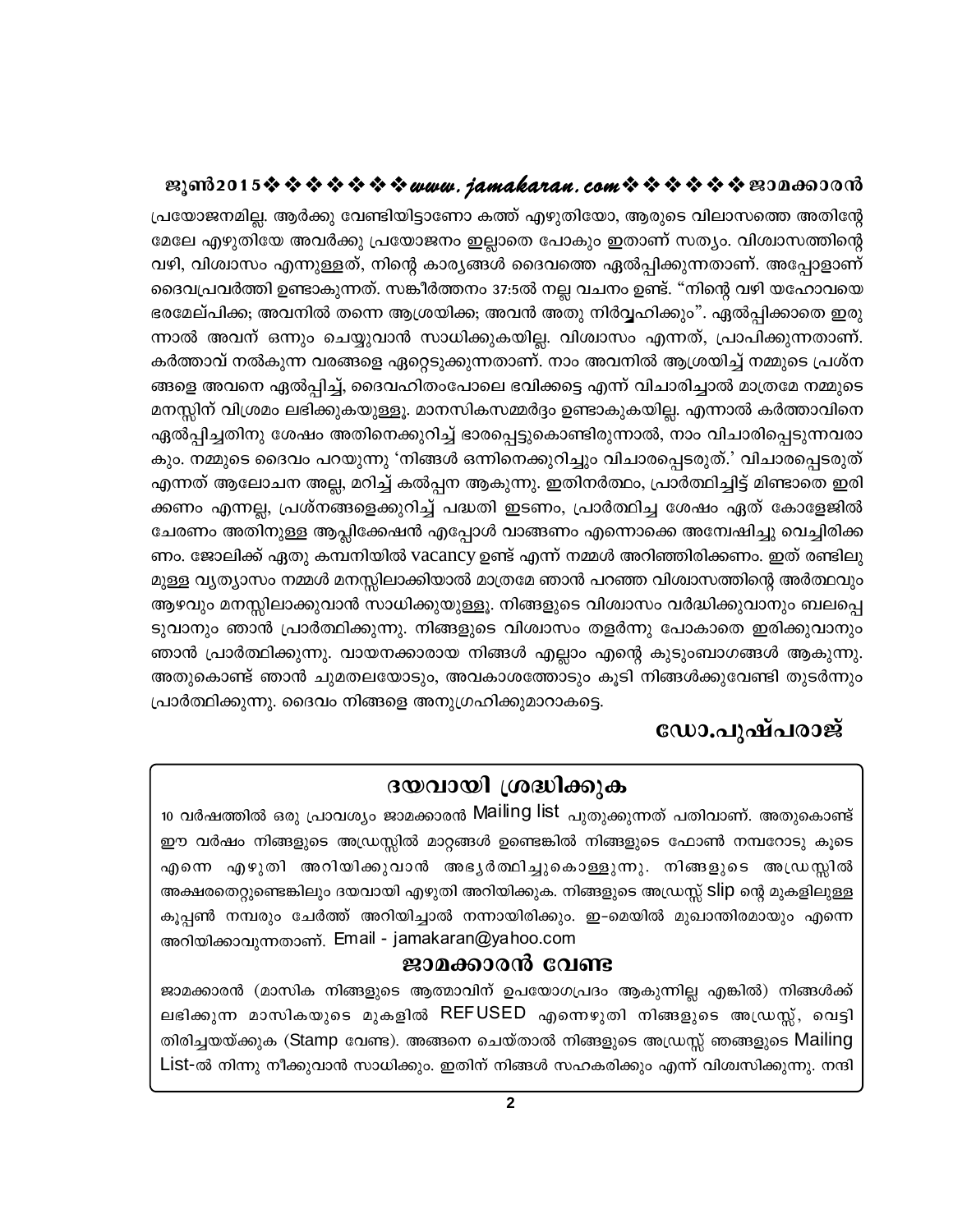# സാത്താനെ ബന്ധനസ്ഥനാക്കുവാൻ നമുക്ക്  $m$

സാത്താനെ ഇന്ന് ബന്ധനസ്ഥനാക്കുക എന്നത് അസാദ്ധ്യമാണ്, മാത്രമല്ല അത് തിരുവ ചനത്തിൽ പഠിപ്പിക്കപ്പെടുന്നുമില്ല. എന്നാൽ, നിരവധി വിടുതൽ ശുശ്രൂഷകളിൽ ഇത് വ്യാപക മായി അഭ്യസിച്ചുവരുന്നു. ക്രിസ്തുവിന്റെ ഭൗതീക ശുശ്രൂഷവേളകളിലാണ് ഭൂതങ്ങളുടെ മേലുള്ള ആധിപതൃത്തിന്റെ ശക്തി സർവ്വവല്ലഭത്വത്തോട് വെളിവാക്കപ്പെട്ടത്. "പിശാചിന്റെ പ്രവർത്തികളെ അഴിപ്പാനല്ലോ ദൈവപുത്രൻ പ്രതൃക്ഷനായത് (1 യോഹ 3:8). യേശു സാത്താനെ ശാസിച്ച് പുറ ത്താക്കിയതല്ലാതെ അവൻ ഒരിക്കലും സാത്താനെ ബന്ധിച്ചിട്ടില്ല. മാത്രമല്ല ആദിമസഭയുടെ ശുശ്രൂ ഷകളിലും അന്ധകാരശക്തികളുടെ മേലുള്ള ആധിപത്യം തികച്ചും പ്രകടമായിരുന്നു. (അപ്പോ 8:7, 19:12). എന്നാൽ അപ്പോസ്ഥലന് ഓരോ ശിഷ്യന്മാരോ സാത്താനെ ബന്ധിക്കുവാൻ ഒരിക്കലും ശ്രമിച്ചിട്ടില്ല. കാരണമെന്തെന്നാൽ "ഭൂതങ്ങളെ പുറത്താക്കുവിൻ" എന്ന് ലളിതമായ കല്പനയാണ് കർത്താവ് നൽകിയത് (മത്തായി 10:8, മർക്കൊ 16:17). സാത്താനോട് നാം എന്തു ചെയ്യേണം എന്നുള്ളതിനെക്കുറിച്ച് വേദപുസ്തകം വളരെ വ്യക്തമാണ്. സാത്താന് ഇടം കൊടുക്കരുത് (എഫെ 4:27). സാത്താനോട് എതിർത്തു നില്പിൻ (എഫെ6:11). പിശാചിനോട് എതിർത്തു നില്പിൻ (യാക്കോ 4:7). നിങ്ങളുടെ പ്രതിയോഗിയായ പിശാചിനോട് നിർമ്മദരായിരിപ്പിൻ (1 പത്രോ 5:8). ഈ തിരുവചന അതിർവരമ്പുകൾ ലംഘിച്ചാൽ അനുമാനത്തിനും നിശാശയ്ക്കും ഇടവരും. സാത്താനെ അനേക പ്രാവശ്യം ബന്ധിച്ചിട്ടുള്ള അനേക പ്രസംഗകർ ഉണ്ട്. പിന്നീട് അവനെ അഴിച്ചുവിട്ടതാര്? മുൻപുള്ളതു പോലെ അവൻ വീണ്ടും സ്വതന്ത്രനായിരിക്കുന്നു? അവനെ ബന്ധിച്ച കുരുക്ക് ശക്തി ശൂന്യമായിരുന്നുവോ?

യേശു പത്രോസിനോട് പറഞ്ഞു: "സ്വർഗ്ഗരാജ്യത്തിന്റെ താക്കോൽ ഞാൻ നിനക്കു തരുന്നു; നീ ഭൂമിയിൽ കെട്ടുന്നതു ഒക്കെയും സ്വർഗ്ഗത്തിൽ കെട്ടപ്പെട്ടിരിക്കും. നിങ്ങൾ ഭൂമിയിൽ അഴിക്കു ന്നതെല്ലാം സ്വർഗ്ഗത്തിലും അഴിഞ്ഞിരിക്കും എന്നു ഞാൻ സത്യമായിട്ടു നിങ്ങളോടു പറയുന്നു." (മത്താ 16:19). സാത്താനെ ബന്ധിക്കുന്നതിനെ സംബന്ധിച്ച് ഇതിൽ യാതൊരു ഉദ്ധരണിയുമില്ല. സാത്താനെ ബന്ധിക്കുന്നതിനും അഴിച്ചുവിടുന്നതിനും അവൻ സ്വർഗ്ഗത്തിലാണോ? ഈ വേദ ഭാഗം ഭൂമിയിലെ നമ്മുടെ സ്വർഗ്ഗീയ അധികാരത്തെക്കുറിച്ച് പ്രതിപാദിക്കുന്നു (മത്തായി 18:18)

"ബലവാനെ പിടിച്ചു കെട്ടുക" എന്നതിൽ സാത്താന്റെ ശക്തിയിൽ നിന്നും വിടുവിച്ച് ദൈവാത്മാവിനാൽ ക്രിസ്തുവിൽ ജനങ്ങളെ ശേഖരിക്കുക എന്നാണ് അർത്ഥമാക്കുന്നത്. "സാത്താന്റെ അധികാരത്തിൽ നിന്നും ദൈവത്തിങ്കലേക്ക് തിരിച്ച്" ദൈവാത്മാവിനാൽ ക്രിസ്തു വിനോടുകൂടെ ചേർക്കപ്പെടുക എന്നതാണ് അർത്ഥം (മത്താ 12:28–30, അപ്പോ 26:18). സുവിശേഷം "ദൈവശക്തി" ആകുന്നതിനാൽ ആത്മശക്തിയിൽ അതു പ്രസംഗിക്കപ്പെടുമ്പോൾ സാത്താനൃ ബന്ധനത്തിൽ നിന്നും ദൈവം ജനങ്ങളെ വിടുവിക്കുന്നു (റോമ 1:16, അപ്പോ 1:8). സാത്താന്റെ ശക്തിയെക്കാൾ ശക്തിയേറിയതും അതിനെ അതിജീവിക്കുന്നതുമായ ദൈവീകശക്തിയാൽ ആത്മാ ക്കൾ വിടുവിക്കപ്പെടുമ്പോൾ, ഫലത്തിൽ സാത്താന്യശക്തി നിർവീര്യമാകുന്നു (1 യോഹ 4:4, അപ്പോ 13:6–12). വീണ്ടും ഇവിടെയും നാം സാത്താനെ ബന്ധിക്കേണ്ടതാണെന്നുള്ളതിന് യാതൊരു നേരിട്ടുള്ള ഉപദേശവും ഇല്ല.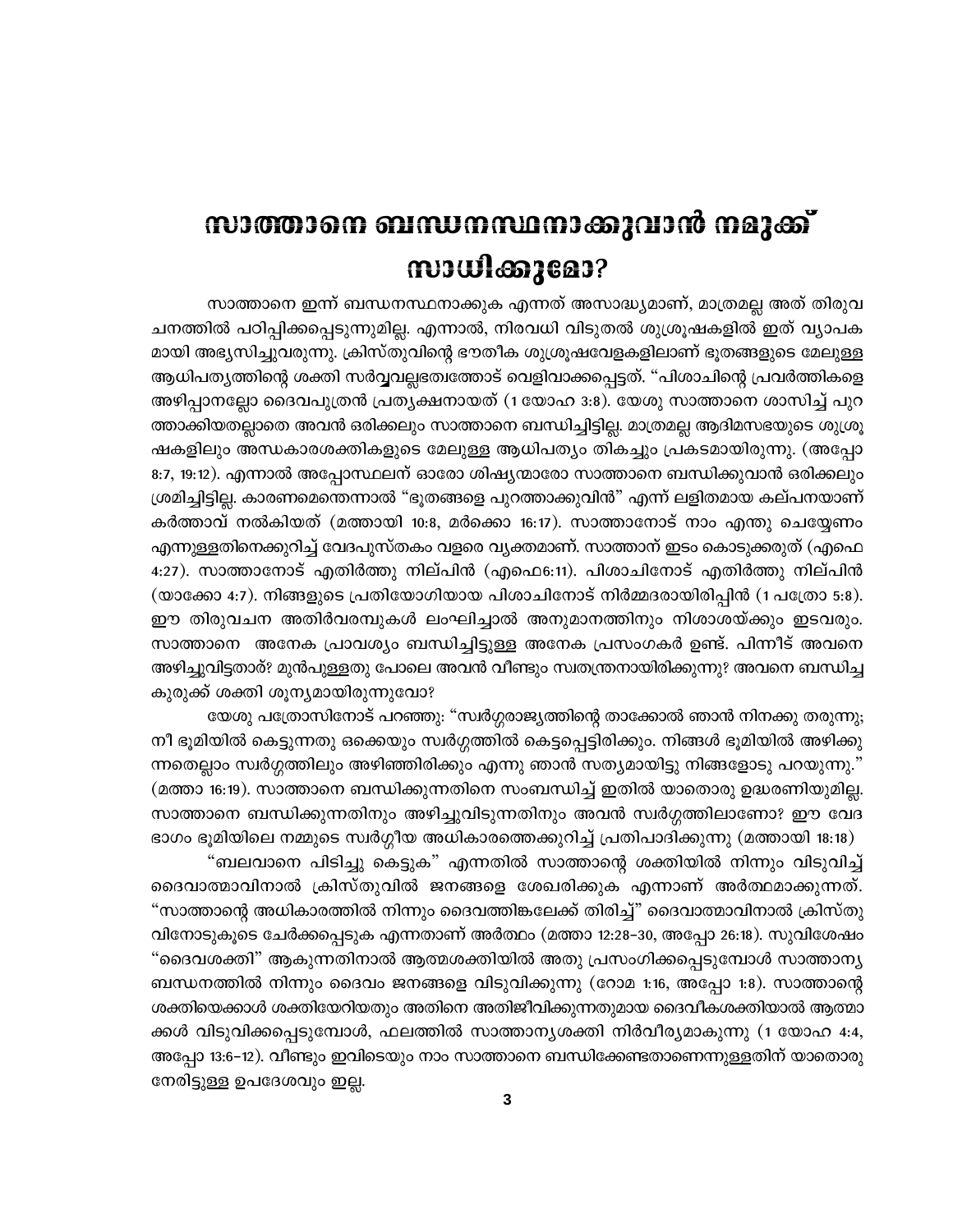സാത്താൻ ബന്ധനസ്ഥനായി കാണുന്നതിന് ആയിരമാണ്ടു വാഴ്ചവരെ കാത്തിരിക്കേണ്ടതുണ്ട്. "അഗാധകൂപത്തിന്റെ താക്കോലുമായി" സ്വർഗ്ഗത്തിൽ നിന്നു പുറപ്പെടുന്ന ദൂതൻ തന്നെ അതു നിർവഹിക്കും! ഇതിനു ശേഷവും ജനങ്ങൾക്ക് സ്വതന്ത്ര തിരഞ്ഞെടുപ്പു നടത്തേണ്ടതിനായി അല്പ കാലത്തേക്ക് അവൻ വിമോചിക്കപ്പെടും (വെളി 20:1-3).

നരകത്തിലേയ്ക്കോ അഗാധകൂപത്തിലേയ്ക്കോ സാത്താനെ കല്പിച്ചു പറഞ്ഞയയ്ക്കു ന്നതാണ് തിരുവചനാധിഷ്ഠിതമല്ലാത്ത സാധാരണ രീതി. ഇതു ചെയ്യുവാൻ ദൈവം നമ്മോട് ആവശ്യപ്പെട്ടിട്ടില്ല. ഒരു സന്ദർഭത്തു മാത്രം ദുരാത്മാക്കളുടെ അപേക്ഷയനുസരിച്ച് അവർ "എവിടെ" പോകണമെന്ന് യേശു പറഞ്ഞതായി നാം കാണുന്നുള്ളൂ! (മത്താ 8:31,32). സാത്താൻ ആകാശ ത്തിലെ അധിപതിയാണ്. അവനെയും അവന്റെ സൈന്യത്തെയും ഇന്ന് നമുക്ക് നരകത്തിലേക്ക് അയയ്ക്കുവാൻ സാധിക്കുമെങ്കിൽ ആത്മീക പോരാട്ടം എവിടെയാണ്? (എഫെ 2:2, 6:12).

ചില പ്രസംഗകർ സാത്താനെ ശപിക്കുന്നത് ഞാൻ കേട്ടിട്ടുണ്ട്. ഇത് ലാഘവത്തോടെചെല്ലു വാൻ നമുക്ക് അനുവാദം ഇല്ല. "പ്രധാന ദൂതനായ മിഖായേൽ (പോലും) മോശയുടെ ശരീരത്തെ ക്കുറിച്ചു പിശാചിനോടു തർക്കിച്ചു വാദിക്കുമ്പോൾ ദൂഷണവിധി ഉച്ചരിപ്പാൻ തുനിയാതെ: കർത്താവു നിന്നെ ഭത്സിക്കട്ടെ എന്നു പറഞ്ഞതേയുള്ളൂ"! (യൂദ 9).

സാത്താന് തിരുവചനം നന്നായിട്ടറിയാം. നാം ചെയ്യരുതാത്ത കാര്യങ്ങൾ ചെയ്യുമ്പോൾ അവൻ നമ്മെ പരിഹസിച്ച് അപഹസിക്കും.

|                                                                      | BETHANY SCHOOL OF NURSING                                                   |
|----------------------------------------------------------------------|-----------------------------------------------------------------------------|
|                                                                      | പ്ലസ് 2 പാസ്സായ വിദ്യാർത്ഥിനികൾക്ക് മൾട്ടി പർപ്പസ്                          |
|                                                                      | ഹെൽത്ത് വർക്കർ (MPHW) കോഴ്സ് പഠിക്കാൻ ഒരു സുവർണ്ണാവസരം.                     |
| അപേക്ഷിക്കേണ്ട യോഗൃതകൾ                                               |                                                                             |
| 1.                                                                   | +2 പാസ്സായ വിദ്യാർത്ഥിനികൾക്കു മാത്രം                                       |
| 2.                                                                   | പ്രായം 17 വയസ്സുമുതൽ 30 വയസ്സുവരെ                                           |
|                                                                      | ബഥനി സ്കൂൾ ഓഫ് നഴ്സിംഗിന്റെ പ്രത്യേതകൾ                                      |
| 1.                                                                   | കഴിഞ്ഞ 12 വർഷങ്ങളായി നല്ല രീതിയിൽ പഠനം നടക്കുന്നു.                          |
| 2.                                                                   | തമിഴ്നാട് സർക്കാരിന്റെ അംഗീകാരം ലഭിച്ചിട്ടുണ്ട്.                            |
|                                                                      | (അംഗീകാര നമ്പർ 223 തീയതി 5-7-2000)                                          |
| 3.                                                                   | ഇൻഡ്യൻ നഴ്സിംഗ് കൗൺസിലിന്റെ അംഗീകാരം ലഭിച്ചിട്ടുണ്ട് (നമ്പർ 18–29/128 തീയതി |
|                                                                      | $27 - 1 - 2012$ )                                                           |
| 4.                                                                   | അനുഭവസമ്പന്നരായ അദ്ധ്യാപകർ പഠിപ്പിക്കുന്നു.                                 |
| 5.                                                                   | ആദിവാസി വിദ്യാർത്ഥിനികൾക്ക് പ്രത്യേക ആനുകൂല്യങ്ങൾ                           |
| 6.                                                                   | എല്ലാ സൗകര്യങ്ങളോടു കൂടെയുള്ള താമസസ്ഥലം                                     |
| അപേക്ഷാ ഫാറത്തിന് ബന്ധപ്പെടേണ്ട അഡ്രസ്സ്:                            |                                                                             |
|                                                                      | PRINCIPAL, BETHANY SCHOOL OF NURSING                                        |
| ANAKATTY P.O, COIMBATORE - 641108, TAMIL NADU                        |                                                                             |
|                                                                      | PHONE: 0422-2657023, 2657025 - EXTN:119                                     |
| പൂരിപ്പിച്ച അപേക്ഷാഫാറം ഓഫീസിൽ ലഭിച്ചിരിക്കേണ്ട അവസാനതീയതി 30-6-2015 |                                                                             |
| ക്ലാസ് തുടങ്ങുന്നത്: 2015 ആഗസ്റ്റ്                                   |                                                                             |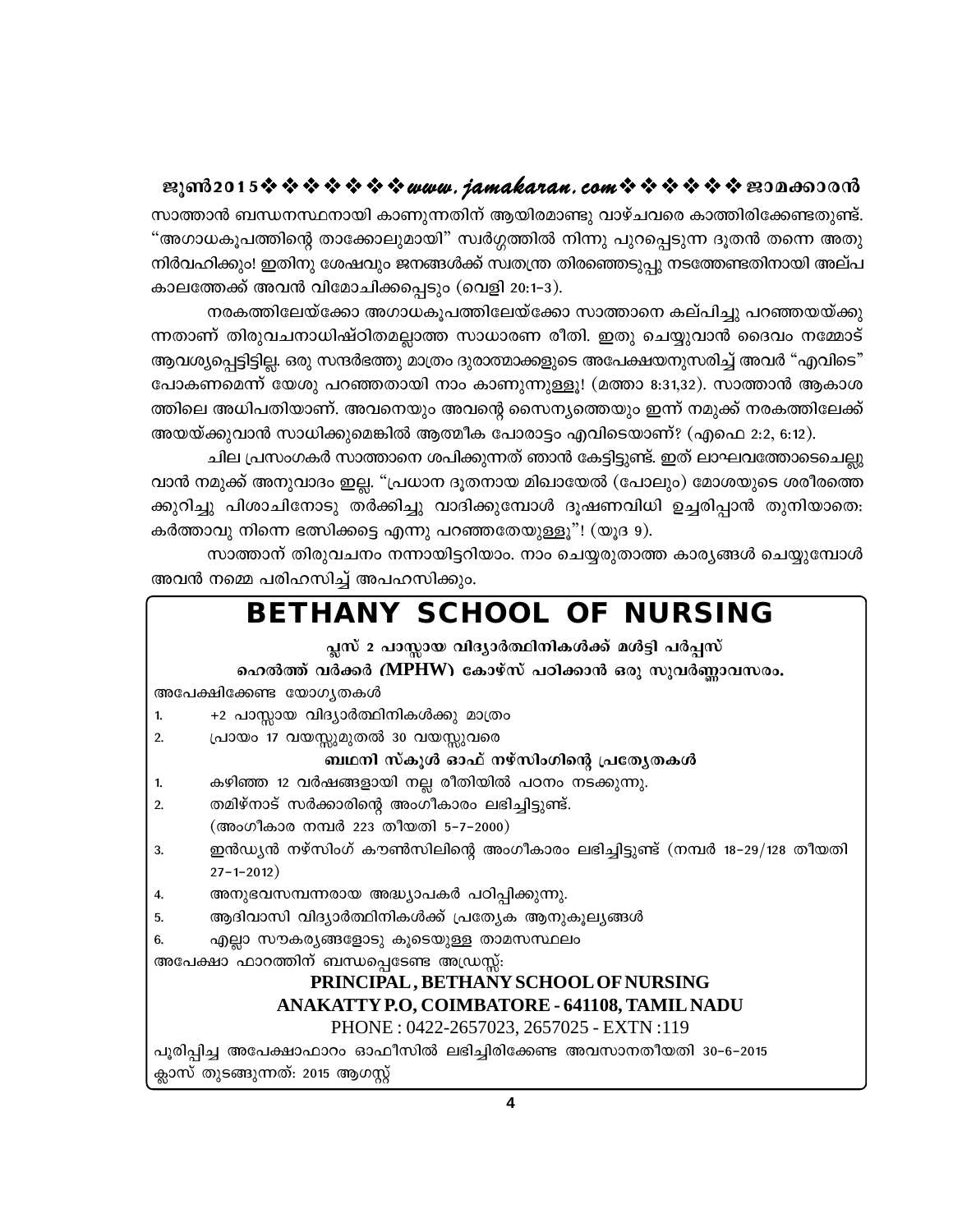# ഞാൻ തെരഞ്ഞെടുത്തിരിക്കുന്നോരു പാത്രം (അപ്പോ 9:15)

ദമസ്ക്കോസിൽ കർത്താവിന്റെ ശിഷ്യനായ അനന്യാസിനോട് ശൗലിനെ (പൗലൊസ്) ക്കുറിച്ച് പറയുന്ന സാക്ഷ്യമാണ് മുകളിലുദ്ധരിച്ചിരിക്കുന്നത്. ഓരോ രക്ഷിക്കപ്പെട്ട ദൈവപൈത ലും, ശിഷ്യനും, ദാസനും എല്ലാം കർത്താവിനാൽ തിരഞ്ഞെടുക്കപ്പെട്ടവനായിരിക്കണം. യേശു ക്രിസ്തുവിന് ഹൃദയത്തെ പകർന്നുകൊടുത്ത, സമർപ്പിക്കപ്പെട്ട വൃക്തിയാണ് ഒരു ദൈവപൈ തൽ. അവർ കർത്താവിൽ പൂർണ്ണമായി വിശ്വാസം അർപ്പിച്ചവരും സമർപ്പിക്കപ്പെട്ടവരും ആയിരി ക്കും. കാൽവറികുരിശിൽ ഒഴുക്കപ്പെട്ട കർത്താവിന്റെ രക്തത്താൽ കഴുകപ്പെട്ടവർ ആയിരിക്കും. പാപങ്ങൾ മുഴുവനായി ഏറ്റുപറഞ്ഞ് ഉപേക്ഷിച്ച് ലോകത്തിന് അനുരൂപരാകാതെ ഒരു വേർപെട്ട വിശുദ്ധജീവിതം നയിക്കുന്നവർ. കർത്താവിനാൽ തെരഞ്ഞെടുക്കപ്പെടുവാനുള്ള പ്രധാന യോഗൃത അതാണ്. അങ്ങനെ പാപമോചനം പ്രാപിച്ചു എന്നു ഉത്തമബോദ്ധ്യമുള്ളവർക്കു മാത്രമേ. കർത്താ വിനാൽ തെരഞ്ഞെടുക്കപ്പെട്ടു എന്നു ഉറപ്പ് പറയുവാൻ സാധിക്കുയുള്ളൂ. പൗലോസ് കർത്താ വിന്റെ വിളി നേരിട്ടു കേട്ട വ്യക്തിയാണ്. അങ്ങനെ താൻ കർത്താവിന്റെ ശിഷ്യനായിത്തീർന്നു.

ശിഷ്യത്വം അതിൽതന്നെ വളരെ പ്രാധാന്യമുള്ളതും, ദൈവമക്കൾ പഠിക്കേണ്ട വിഷയവു മാണ്. ഒരു ശിഷ്യൻ അവന്റെ ഗുരുവിന്റെ ഇംഗിതത്തിനനുസരിച്ച് അദ്ദേഹത്തിന് സാക്ഷ്യക്കേടു ണ്ടാക്കാതെ ജീവിക്കുന്നവനാണ്. ഗുരുവിന്റെ ഗുണഗണങ്ങൾ ഒക്കെ ശിഷ്യനിലും കാണണം. തന്നെയുമല്ല ഗുരുവിനെ അനുകരിക്കുന്നവനും ആയിരിക്കണം. ആ നിലയിൽ കർത്താവിന്റെ ശിഷ്യനെ സംബന്ധിച്ച് കർത്താവിനെ പൂർണ്ണമായി അനുകരിക്കുന്നവനായിരിക്കണം.

യജമാനൻ പറയുന്ന കാര്യങ്ങൾ അതേപോലെ അനുസരിക്കുന്നവനാണ് ദാസൻ. അവൻ യജമാനനു വേണ്ടി പ്രവർത്തിക്കുന്നവനാണ്. 100 ശതമാനം യജമാനനായി സമർപ്പിക്കപ്പെട്ടത് ആയതിനാൽ ഒരു അടിമയുടെ എല്ലാ ഗുണങ്ങളും അവനിൽ കാണണം. ഒരിക്കലും ദിവസക്കൂ ലിക്കു ജോലി ചെയ്യുന്നവനല്ല. കൂലി ആഗ്രഹിച്ചു ജോലി ചെയ്യുന്നവനുമല്ല. കിട്ടുന്നതിനനുസ രിച്ചു വേല ചെയ്യുക എന്നത് ഒരിക്കലും അവൻ ചെയ്തു കൂടാത്തതാണ്. അത്തരം ഒരു ആഗ്രഹം പോലും അവന്റെ മനസ്സിൽ ഉണ്ടാകുവാൻ പാടുളളതല്ല. ഒരു കർത്തൃദാസൻ അതിനെക്കാൾ എത്രയോ യോഗ്യമായി തന്നെ വീണ്ടെടുത്ത കർത്താവിനുവേണ്ടി ജീവിക്കേണ്ടവനാണ്.

ഇങ്ങനെ കർത്താവു തനിക്കുവേണ്ടി വിളിച്ചു വേർതിരിച്ച കൂട്ടത്തിൽ നിന്നും ചിലരെ അപ്പൊസ്തലന്മാരും, പ്രവാചകന്മാരും, സുവിശേഷകന്മാരും, ഇടയന്മാരും, ഉപദേഷ്ടാക്കന്മാരു മായി നിയമിച്ചിരിക്കുന്നു. അപ്പൊസ്തലന്മാരെ കർത്താവു നിയമിച്ചു. അവരുടെ ഉത്തരവാദിത്ത ങ്ങൾ നിർവ്വഹിച്ച് അവർ കർത്തൃസന്നിധിയിലേക്കു ചേർക്കപ്പെട്ടു. യോഹന്നാൻ ഒഴികെ ബാക്കി യെല്ലാവരും രക്തസാക്ഷികളായിത്തീർന്നു എന്നു ചരിത്രം പറയുന്നു. അതേപോലെ പ്രവാചക ന്മാരും. ഇവർ ദൈവസഭയുടെ അടിസ്ഥാനപണിയ്ക്കായി കർത്താവു പ്രത്യേകമായി ഉപയോഗിച്ച വരാണ്. പത്രോസിനോടു കർത്താവു പറഞ്ഞു "ഞാൻ നിന്നെ മനുഷ്യനെ പിടിക്കുന്നവനാക്കും' അതു നിറവേറിയതായി കാണാം.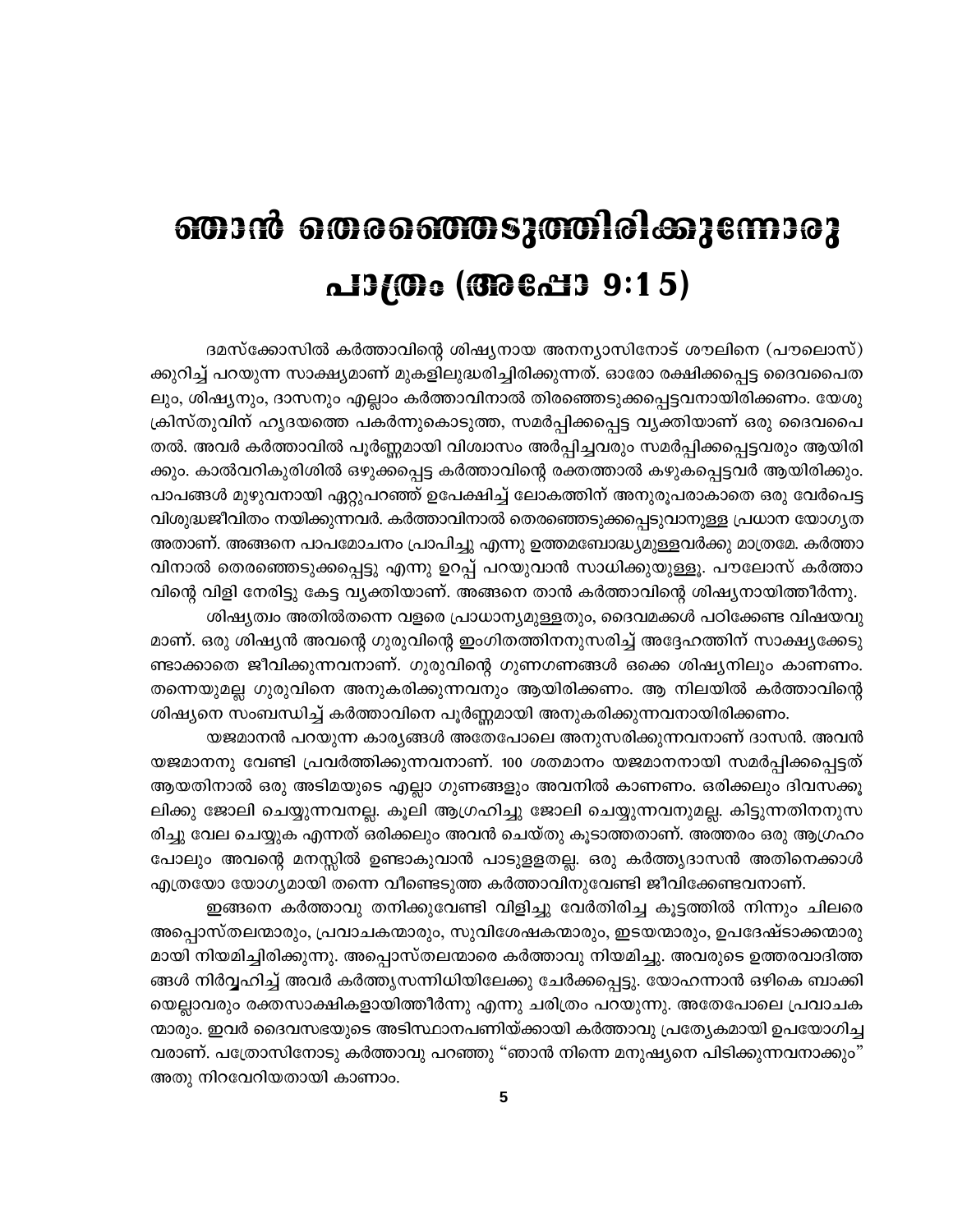സുവിശേഷകന്മാരായി ചിലരെ കർത്താവ് വിളിച്ചു വേർതിരിച്ചു. ആ നാമത്തിൽ ഇന്നു രണ്ടു വ്യത്യസ്ത കൂട്ടരെ കാണാം. ഒന്ന്: കർത്താവു വിളിച്ചു വേർതിരിച്ചവർ. അവർ ദൈവവിളികേട്ട് സകല സ്വയവും വിട്ട് കർത്താവിന്റെ രാജ്യത്തിന്റെ കെട്ടുപണിയ്ക്കായി തങ്ങളെത്തന്നെ സമർപ്പി ച്ചവർ. അവരുടെ വഴിയിലുള്ള സകല പ്രതിബന്ധങ്ങളിലും അവർ കർത്തൃമുഖത്തേക്കു നോക്കി പതറാതെ എല്ലാത്തിനെയും തരണം ചെയ്തു വിജയത്തിലേക്കു പോകുന്നവർ. എന്തിനും അവർ മനുഷ്യരുടെ മുഖത്തേക്കു നോക്കാറില്ല. അപേക്ഷകൾ അയക്കാറില്ല. ആവശ്യങ്ങൾ പറയാറില്ല. ദൈവമുഖത്തേക്കു മാത്രം നോക്കുന്നു. അവരുടെ ഏക ലക്ഷ്യം സുവിശേഷം അറിയിക്കുക. ആത്മാക്കളെ നേടുക. സുവിശേഷകന്റെ വേല ചെയ്ത് വിളിയനുസരിച്ചു പ്രവർത്തിക്കുന്നവർ.

# മുൻപ് പറഞ്ഞതിനും ഇതിനുമുള്ള വൃത്യാസം മനസ്സിലാ

### ക്കണം

രണ്ട്: <mark>കർത്താവിനെ വിളിച്ചിറങ്ങിയവർ</mark>. അവരുടെ ലക്ഷ്യം വയറ്, കീശ നിറയ്ക്കുക. ഇവർ കപ ടഭക്തിക്കാർ, വചനവിരുദ്ധമായി പ്രവർത്തിക്കുന്നു. ഒരു സഭയിൽനിന്നുകൊണ്ട് സഭയ്ക്ക് കീഴ്പെട്ട് പ്രവർത്തിക്കുവാൻ സാധിക്കില്ല. എന്തിനും ഏതിനും മനുഷ്യമുഖത്തേക്കു നോക്കു കയും വച നവിരുദ്ധമായ പ്രസ്ഥാനങ്ങളുമായി അപേക്ഷകളുമായി അലഞ്ഞുതിരിഞ്ഞു നടക്കുകയാണ്. ഇവർ മുഖാന്തിരം ദൈവനാമം ദുഷിക്കപ്പെട്ടിരിക്കുന്നു. ആത്മീയശുശ്രൂഷകൾ എന്തെങ്കിലും ചെയ്യുവാൻ ഇവർക്കു സാധിക്കുന്നില്ല. അല്പ വാക്ചാതുര്യം ഉണ്ടെങ്കിൽ അതിൽ മതിമറന്ന് പുകഴുകയും, അവസരത്തിനനുസരിച്ച് ഒരു ശുശ്രൂഷയും ചെയ്യുവാൻ സാധിക്കാതെയുമിരിക്കുന്നു. പലവിധ കച്ചവടങ്ങളിൽ ഏർപ്പെട്ടിരിക്കുന്നവരാണ് അധികവും. തൊഴിൽ എന്തെന്നു ചോദിച്ചാൽ കപടം പറഞ്ഞ് വിദേശങ്ങളിൽ ചേക്കേറുവാൻ പോകുന്നവരും കുറവല്ല. ധനസമ്പാദനം എന്ന ഏകല ക്ഷ്യം. കൂട്ടത്തിൽ കുറച്ചു കസർത്തകളും, ബലഹീനരായ സഹോദരങ്ങളെ കബളിപ്പിച്ച് ഇങ്ങനെ ദ്രവ്യാഗ്രഹികൾ ആയ ഇവർ എവിടെ കണക്കു കൊടുക്കും.

**ഇടയന്മാരുടെ ജോലി ഇടയശുശ്രൂഷയാണ്**. അതിന് വരം ലഭിച്ചവരും ദൈവത്താൽ ആക്ക പ്പെട്ടവരും അല്ലാതെ, ആരും അതു മോഹിക്കുവാൻപോലും പാടുള്ളതല്ല. ഒരു വലിയ ഉത്തരവാ ദിത്തം ഉള്ള ജോലിയാണ്. ഇതിന്റെ ഉത്തരവാദിത്തങ്ങളെക്കുറിച്ചു കേട്ട ഒരു മൂപ്പനായി അവരോ ധിക്കപ്പെട്ട ആൾ അതുപേക്ഷിച്ചതായി അറിയാം. ചില അധികാരങ്ങളും മേശയിലെ ശുശ്രൂഷയും ആണ് മൂപ്പന്റെ ശുശ്രൂഷ എന്നു ധരിച്ചുവച്ചിരിയ്ക്കുന്ന ധാരാളം പേരുണ്ട്. ദൈവത്തിന്റെ സഭയെ പരിപാലിക്കേണ്ട, പോറ്റിപുലർത്തേണ്ട ഇടയന്മാർ, സഭാംഗങ്ങളുമായി യാതൊരു ബന്ധവുമില്ലാ ത്തവരായി ഞായറാഴ്ച മാത്രം ബന്ധംകൊണ്ടു കഴിയുന്നത് എത്രയോ ഖേദകരം. ഇടവകകളുടെ മേൽ കർത്തൃത്വം നടത്തുക, ആട്ടിൻകൂട്ടത്തെ ഭരിക്കുക, ഏതോ പ്രത്യേക അധികാരം കിട്ടിയവ രായി നടിച്ച് യാതൊരു മാതൃകയുമില്ലാത്തവരായി നടക്കുന്ന അനേകരും, ഉപദേശസതൃങ്ങളെ ക്കുറിച്ച് ഒരറിവും ഇല്ലാത്ത ഈ ഇടയന്മാർ, ദുരുപദേശക്കാരോടും ചങ്ങാത്തം ഉണ്ടാക്കി കസേര ഉറപ്പിക്കുക മാത്രമാണ് ലക്ഷ്യം. സഭയുടെ ആത്മീയപോഷണത്തിനായി ഒന്നും ചെയ്യുവാൻ ഇവർക്കു നേരമില്ല. സമ്മർദ്ദത്തിനു വഴങ്ങി ഒരാണ്ടിൽ ഒരു വചനശുശ്രൂഷ ചെയ്താൽ അതും

എഴുതി വായിച്ച് തൃപ്തിയടയുന്നു ഇക്കൂട്ടർ. എങ്ങനെ ദൈവസഭ അധഃപതിക്കാതിരിക്കും! ഇന്നത്തെ ഉപദേഷ്ടാക്കന്മാരിൽ അധികവും നട്ടെല്ല് ഇല്ലാത്തവരും ഉപദേശം അറിയാത്ത ഉപദേഷ്ടാക്കന്മാരുമാണ്. എന്ത് ദുരുപദേശങ്ങൾ സഭകളിൽ ആഞ്ഞടിച്ചാലും അതിൽ പ്രതികരി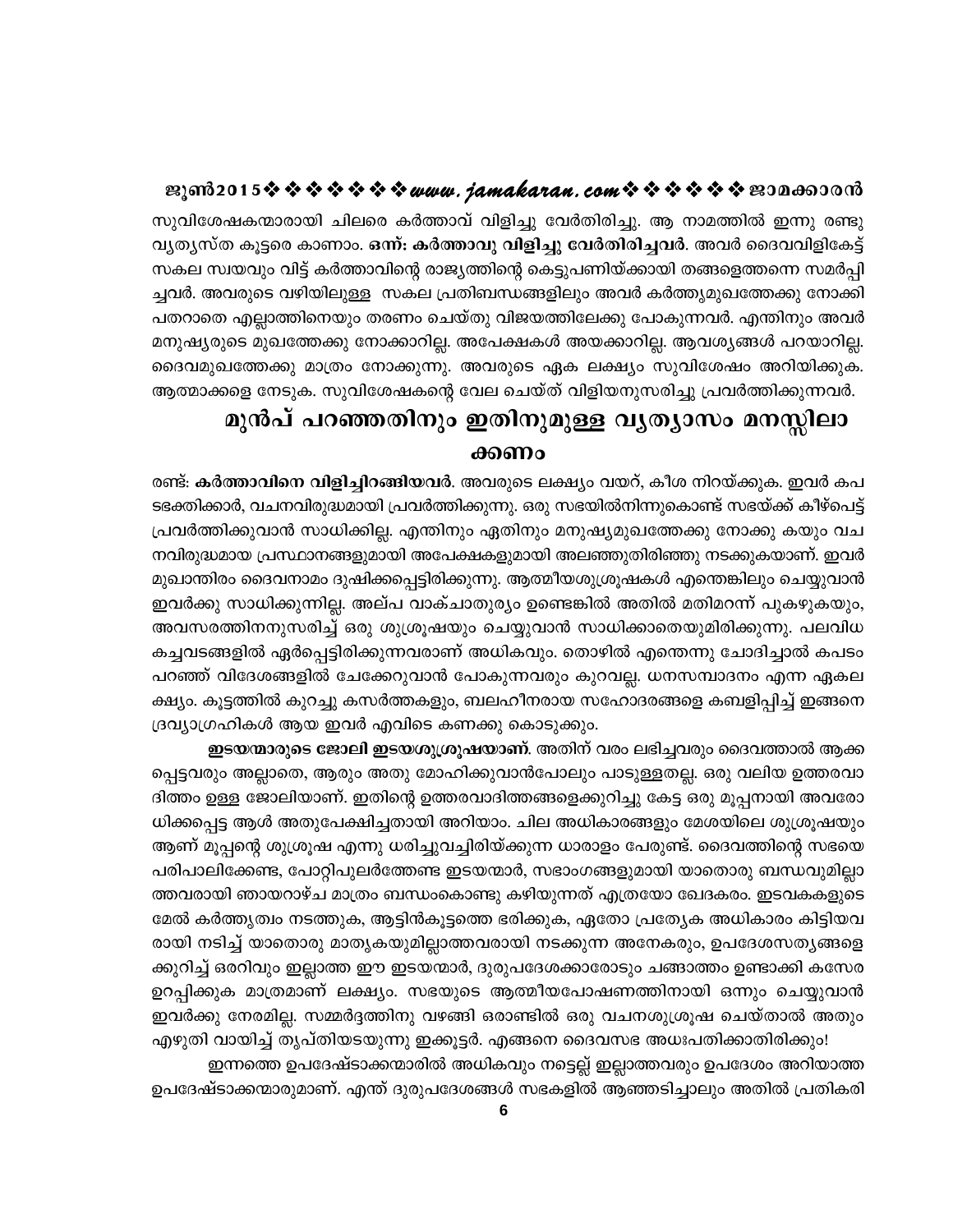ക്കാത്ത ഇവർക്കു സ്ഥാനവും മാനവും സാമ്പത്തികവും മാത്രം ലക്ഷ്യം. ഇവരെയെല്ലാം പ്രോത്സാ ഹിപ്പിക്കുകയും കൈക്കുമ്പിളിൽ കൊണ്ടുനടക്കുന്നതിൽ അഭിമാനം കൊള്ളുന്നവർ അനേകർ. അനീതിക്കെതിരായി വായ് തുറക്കുവാൻ ആരുമില്ലാത്ത അവസ്ഥ.

"എനിക്കു ശുശ്രൂഷ ചെയ്യുന്നവനെ പിതാവു മാനിക്കും" (യോഹ 12:26). "എനിക്കു" എന്ന വാക്ക് പ്രത്യേകം ശ്രദ്ധേയമാണ്. കർത്താവിനുവേണ്ടി എന്ന നിലയിൽ ശുശ്രൂഷ ചെയ്യുന്ന എത്ര പേരുണ്ട്? ഇന്ന് വ്യക്തിപ്രഭാവത്തിനാണ് മുൻതൂക്കം. സഭാശുശ്രൂഷകൾക്കും മറ്റും ക്ഷണിക്കു ന്നത് ആത്മീയന്മാരെയാണോ? അത്തരക്കാർ ആരുണ്ട് എന്നു ചോദിച്ചേക്കാം. ശരിയാണ്. വളരെ ചുരുക്കം. ആരുമില്ല എങ്കിൽ അത്തരം ശുശ്രൂഷകൾ നടത്തണ്ട. വളരെ പണം ചെലവഴിച്ച് നട ത്തുന്ന ഇത്തരം കൂടിവരവുകൾക്ക് ചിലവാക്കുന്നത്, കർത്താവിനുവേണ്ടി വേല ചെയ്യുന്നവർക്കു കൊടുത്താൽ അതിന്റെ പ്രതിഫലം ലഭിക്കും. ഇന്ത്യയിലെ സുവിശേഷീകരണവുമായി ബന്ധപ്പെട്ട് ഗൾഫിൽ നിന്നും അമേരിക്കയിൽ നിന്നും സഹോദരന്മാർ വന്ന് സുവിശേഷകന്മാരെ കൂട്ടി ചില മീറ്റിംഗുകൾ നടത്തി, അവർക്ക് പാരിതോഷികവും നൽകിവരുന്ന പ്രവണത അവസാനിപ്പിക്കാതെ ഇവിടുത്തെ സുവിശേഷകന്മാർ നന്നാകുകയില്ല എന്ന സത്യം മറക്കരുത്. എന്തിനും ഏതിനും ദൈവമുഖത്തേക്കു നോക്കുവാൻ നേരമില്ലാതെ ഗൾഫ്, അമേരിക്കൻ നാടുകളെ ആശ്രയിക്കുന്ന തിരഞ്ഞെടുത്ത വീടുകൾ സന്ദർശിച്ചു സമയം കളയുന്ന ഇത്തരക്കാരുടെ വേലയുടെ പ്രാധാന്യം മനസ്സിലാക്കാതെ പോകരുത്.

തനിക്കുവേണ്ടി ശുശ്രൂഷ ചെയ്യുന്ന എത്രപേരെ കർത്താവ് കണ്ടെത്തും. ദൈവനാമം അനേ കരിൽക്കൂടി ദുഷിക്കപ്പെട്ടുകൊണ്ടിരിക്കുന്നു. അനീതികൊണ്ടു സത്യത്തെ തടുക്കുന്ന ഈ പ്രവ ണത എന്നു ഇല്ലാതാക്കുന്നുവോ അന്നു മാത്രമേ സത്യം അനേകരിൽ എത്തുകയുള്ളൂ. ദൈവ ജനം ഉണരേണ്ടിയിരിക്കുന്നു.

# വലങൈ ചെയ്യുന്നത് ഇടംകൈ അറിയരുത്!

മോളിയും മമ്മിയും

മോളി: മമ്മീ! എന്റെ പോക്കറ്റുമണിയിൽനിന്നു ഞാൻ 50 രൂപ ദൈവകാര്യത്തിനായി കൊടുത്തു. മമ്മി: മോളെ! 10 രൂപാ കൊടുക്കുന്നു എന്നല്ലേ നീ മുമ്പെ പറഞ്ഞിരുന്നത്? പിന്നെന്തിനാണ്

പെട്ടെന്നു തുക കൂട്ടിയത്?

മോളി: മമ്മീ! ദൈവകാര്യത്തിനല്ലേ? കൂടുതൽ കൊടുക്കുന്നത് നല്ലതല്ലേ?

മമ്മി: വളരെ നല്ലതാണ് മോളെ എന്നാൽ ആദ്യം നിനക്കു ആ ബോധ്യം ഉണ്ടാകാഞ്ഞത് എന്താണ്? മോളി: മമ്മീ! ആദ്യം സണ്ടേസ്കൂൾ സാർ പറഞ്ഞത് ഓരോരുത്തരും സഞ്ചിയിൽ ഇട്ടാൽ മതി എന്നാണ്. അപ്പോൾ ഞാൻ വിചാരിച്ചു പത്തു രൂപാ ഇടാമെന്ന്. എന്നാൽ പിന്നീട് സാർ ഓരോരുത്തരുടെയും പേരും തുകയും എഴുതിയിട്ടാണ് പണം വാങ്ങിയത്. അപ്പോൾ ഞാൻ വിചാരിച്ചു മറ്റുള്ളവരെക്കാൾ ഞാൻ കുറയരുതെന്നു അതുകൊണ്ടാണ് 50 രൂപ കൊടു ത്തത്.

മമ്മി: മോളെ! മനുഷ്യന്റെ പ്രശംസയ്ക്കായി നാം കൊടുക്കുന്നതിനുള്ള പ്രതിഫലം. ആ പ്രശംസ മാത്രമാണ്. ആരും അറിയാതെ ദൈവനാമത്തിൽ ചെയ്യുന്നതിനാണ് ദൈവം പ്രതിഫലം തരുന്നത്.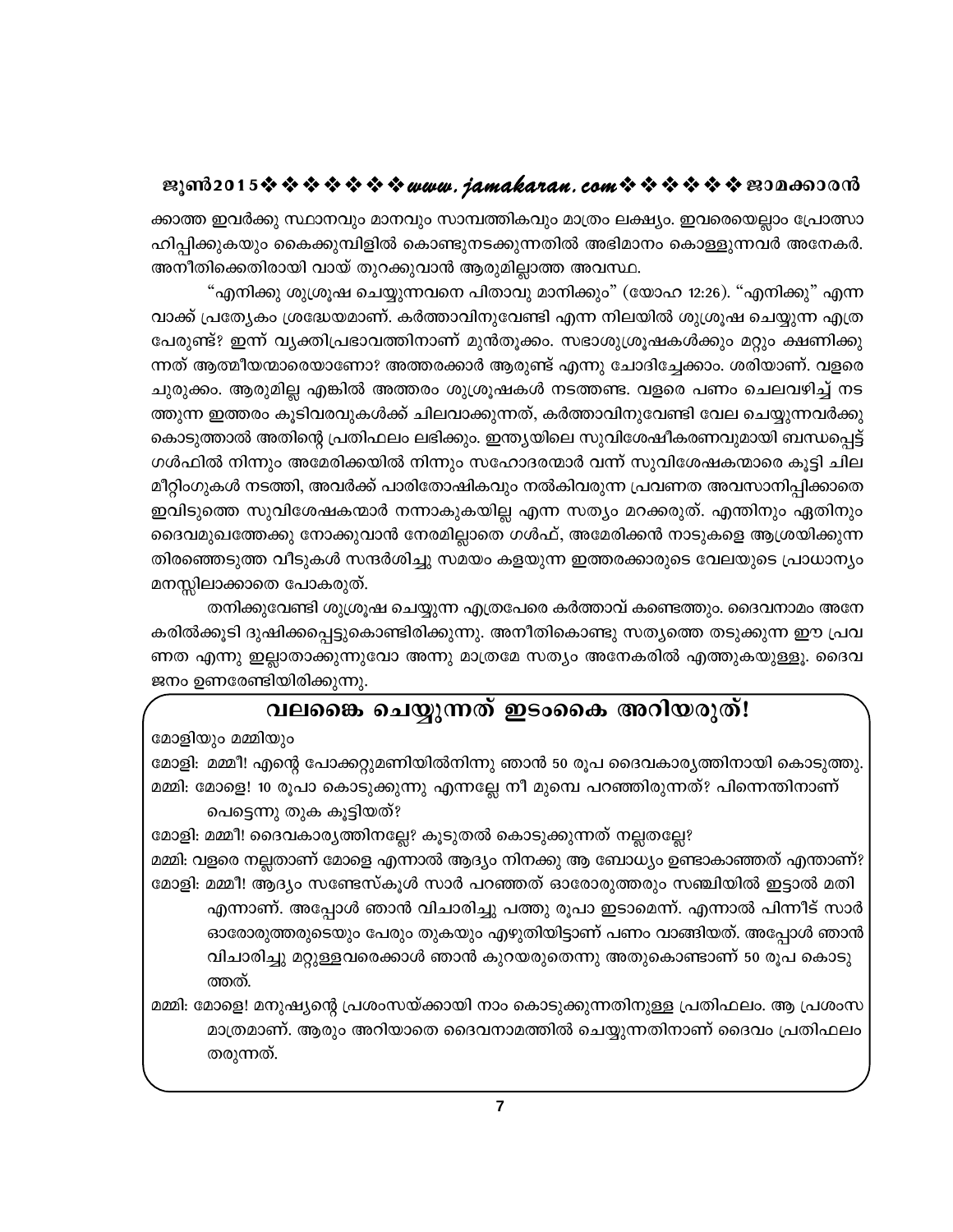# പ്രശസ്തനായ ക്രിസ്തീയ ഗായകന്റെ അനുഭവ  $1000$   $\frac{1}{2}$   $\frac{1}{2}$   $\frac{1}{2}$

പ്രശസ്തനായ ക്രിസ്തീയ ഗായകന്റെ അനുഭവ **സാക്ഷ്യം**: ശ്രീ.മോശ വൽസലം ശാസ്ത്രിയാർ അവർകളുടെ പേരിൽ നൽകുന്ന സാക്ഷ്യപത്രവും, ഫലകവും അവാർഡായി കണ്ണൂർനിവാ സിയും, CSI സഭാംഗവും പ്രശസ്തഗാനരചയിതാവും, ഗായകനും ആയ



**Thiru.Mosa Valsalam Sasthiriyar** 

 ${\bf S.K}$  സിറിൾ അവർകൾക്ക് ലഭിച്ചു. കേരളത്തിൽ നിന്നും തെരഞ്ഞെടുക്കപ്പെട്ട 15 പേരിൽ ഒരാളാ



യിരുന്ന  $S.K$  സിറിൾ അവർകൾക്കു ലഭിച്ച അവാർഡിനു അദ്ദേഹത്തെ ജാമക്കാരന്റെ പേരിലും എന്റെ പേരിലും അനുമോദിക്കു കയും അഭിമാനിക്കുകയും ചെയ്യുന്നു.

ഈ അവാർഡ് ചടങ്ങ് സൗത്ത് കേരളാ ഡയോസിസിന്റെ എൽ.എം.എസ് പോളിയോ ഹോമിൽ വച്ച് 2015 ഫെബ്രു വരി 28-ാം തീയതി അന്ന് ബിഷപ്പ് റൈറ്റ്.റ വ.എ.ധർമ്മരാജ് റസാലം തിരുമേനിയുടെ കൈയ്യിൽ നിന്നും സിറിൾ അവർകൾ വാങ്ങി യതാണ്ഈപടത്തിൽ കാണുന്നത്.

# ഇനി S.K സിറിളിന്റെ അനു ഭവസാക്ഷി നമുക്ക് വായിക്കാം



 $S.K$  സിറിൾ ആയ ഞാൻ ക്രിസ്തീയഗാനങ്ങൾ പല വർഷങ്ങ ളായി പാടിക്കൊണ്ടിരുന്നു. പക്ഷെ എന്റെ ജീവിതത്തിൽ മാനസാന്തര അനുഭവം ഇല്ലാതെ ക്രിസ്തീയ ഗാനങ്ങളെ പാടി ജനങ്ങളെ ആകർഷി ച്ചു. Dr.Pusharaj അവർകളുടെ യോഗങ്ങളിൽ ഞങ്ങൾ ഗ്രൂപ്പായി ചെന്നു പാട്ടുകൾ ആലപിക്കുകയും ചെയ്തു. അങ്ങനെ ഒരു കൺവൻഷന് Dr.Pusharaj അവർകളുടെ പ്രസംഗം കേട്ടു. മാനസാന്തര അനുഭവത്തി ലേക്ക് വരുവാൻ ദൈവം എന്നെ സഹായിച്ചു. ഡോ.പുഷ്പരാജ് അവർക ളുടെ പ്രാർത്ഥന വഴിയായി ദൈവം എന്നോടു സംസാരിച്ചു. അത് ഒരു പ്രത്യേക അനുഭവമായിരുന്നു. എന്റെ ജീവിതത്തിൽ ഒരു ദിവസം 10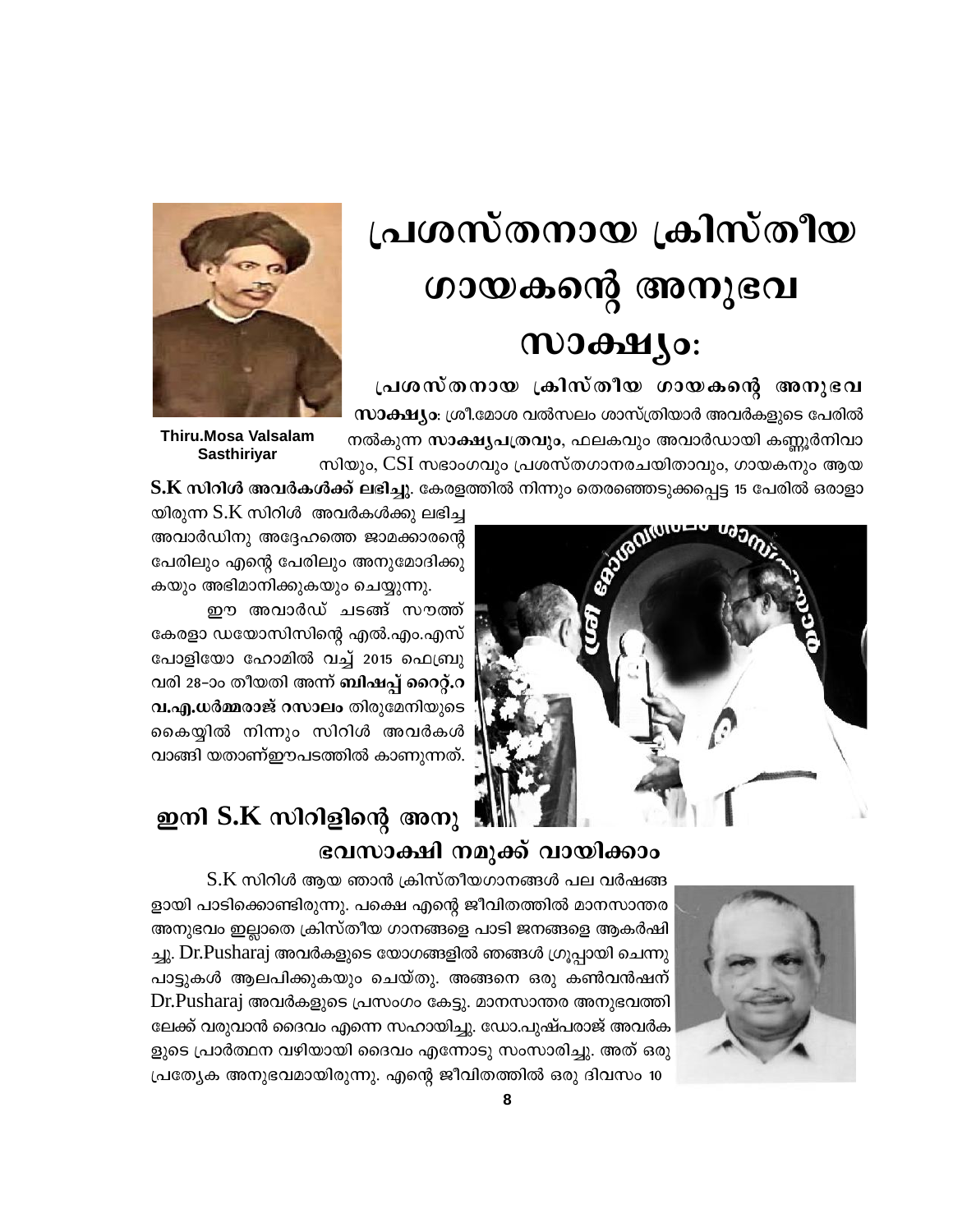പാക്കറ്റ് സിഗരറ്റ് വലിക്കുമായിരുന്നു (100 സിഗരറ്റുകൾ). ആ ബലഹീനതയോടെ യേശുവിനെ സ്തുതിച്ചു പാടിക്കൊണ്ടിരുന്നു. 1979 മാർച്ച് 31–ാം തീയതി നടന്ന ഒരു കൺവൻഷനിൽ എല്ലാ വരും പ്രാർത്ഥിക്കാൻ ഡോക്ടറിന്റെ അടുത്തു വന്നപ്പോൾ എന്റെ ഭാര്യയും വന്നു മുട്ടുമടക്കി. ഡോക്ടർ Pushparaj അവർകൾ എന്റെ ഭാര്യയുടെ തലയ്ക്കുമേൽ കൈവച്ചു. "മകളെ വർഷങ്ങ ളായി നിന്റെ മനസിനെ വിഷമിച്ചു ഭാരപ്പെടുത്തുന്ന കാര്യങ്ങളെ ദൈവം അറിഞ്ഞു. തീർച്ചയായും മാറ്റം ലഭിക്കും." എന്ന് പ്രാർത്ഥനയിൽ ഡോ.പുഷ്പരാജ് അവർകൾ പറഞ്ഞു. അതിന്റെ ശേഷം എന്റെ ഭാര്യയോടു ഞാൻ ചോദിച്ചു. ഡോക്ടർ നിന്നോടു പ്രാർത്ഥിച്ചു നിന്റെ മനസ് വേദനപ്പെ ടുത്തുന്ന വിഷയം എന്ത്? അതിന് നിങ്ങൾ മാനസാന്തരപ്പെടാത്തതും, പുകവലിയാണ് എന്റെ മനസ്സ് വേദനിപ്പിച്ചത്എന്ന് അറിയിച്ചു.അന്നു മുതൽ ഞാൻ പുകവലിനിർത്തി മാനസാന്തരപ്പെട്ടു.

ഞാൻ അതിന്റെശേഷം പാപ്പനിശേരി ഗോസ്പൽ ടീം എന്ന സംഘടന തുടങ്ങി. അതിൽ കൂടി പലസ്ഥലങ്ങളിൽ ഗ്രൂപ്പായി ഗാനങ്ങളിൽ കൂടിയും സാക്ഷ്യങ്ങളിൽ കൂടിയും സുവിശേഷം അറിയിച്ചും അന്ന് ഞാൻ എഴുതിയ "യേശു മതി എനിക്കേശു മതി" എന്ന പാട്ട് എല്ലാവരുടെയും മനസ്സിൽ ആത്മീക മാറ്റങ്ങൾ ഉണ്ടാക്കിയിട്ടുണ്ട്. ആ പാട്ട് മൂലം ഞാൻ കേരളം മുഴുവനും അറിയ പ്പെട്ടു. അതിന് ശേഷം ഏകദേശം 180 പാട്ടുകൾ എഴുതിയിട്ടുണ്ട്. അതിൽ പ്രശസ്തമായ ചിലത്:

- 1. പാതകങ്ങൾ ഏറെക്കാലം
- 2. എൻ ദൈവം നല്ലവൻ
- 3. ഉഷസുണരുമ്പോഴും
- 4. ഈ ലോകവാസം ശാശ്വതമെന്നും
- 5. നിതൃതയിൽ നീ എവിടെ കഴിക്കും
- 6. എൻ ജീവ നാഥാ
- 7. വെള്ളി മേഘങ്ങളെ
- 8. ശാശ്വതമല്ല നിൻ ജീവിതകാലം
- 9. ഗീതങ്ങൾ പാടി
- 10. നീലാകാശം ഭൂമി

1985-ൽ എന്റെ ഇടതുകാലിന് മാരകമായ ഒരു രോഗം പിടിപ്പെട്ടു. മംഗലപുരം ആശുപത്രി യിൽ കിടത്തി. പരിചയപ്പെട്ട അനേക ദൈവദാസന്മാർ വന്ന് പ്രാർത്ഥിച്ച് ഒന്നും സംഭവിക്കയില്ല. രോഗം ഭേദം ആകും എന്ന് പറഞ്ഞു. എന്നാൽ ഡോ.പുഷ്പരാജ് അവർകൾ പറഞ്ഞു. നിങ്ങ ളുടെ കാലിന്റെ വേദന ശമിക്കും പക്ഷെ പ്രയാസങ്ങൾ നീണ്ടു നിൽക്കും. എന്നെ കാണുവാൻ അദ്ദേഹം മംഗലാപുരത്ത് വന്ന് പ്രാർത്ഥിച്ച് പിരിഞ്ഞുപോയി. ആറുമാസത്തിന് ശേഷം ഞാൻ ആശുപത്രി വിട്ടു. ഒരു വിധത്തിൽ നടക്കാമായിരുന്നു. പിന്നെ ഡോ.പുഷ്പരാജ് അവർകളുടെ ഒരു കത്ത് എനിക്ക് കിട്ടു. നിങ്ങൾ ഒരു കാലില്ലാത്തവനായി ഒരു സ്റ്റേജിൽ നിന്ന് പാടുന്നതായി ഞാൻ ദർശനത്തിൽ കണ്ടു. ഭയപ്പെടേണ്ട ദൈവത്തിന് ഒരു ഉദ്ദേശം ഉണ്ട്. പിന്നീട് ജൂലൈ മാസ ത്തിൽ ഡോക്ടറുടെ കൺവൻഷനിൽ പങ്കെടുത്തു. അതിന് ശേഷം എന്റെ തലയിൽ കൈവച്ച് പ്രാർത്ഥിച്ചു. "ദൈവമേ ഈ മകൻ വീണ്ടും ആശുപത്രിയിൽ പോകുമല്ലോ. അവന്റെ ഒരു കാൽ നഷ്ടമാകുമല്ലോ, എങ്കിലും അവൻ തളർന്നു പോകാതെ ബലം നൽകുക എന്ന് ദൈവം കൊടുത്ത ദർശനം കണ്ട് അദ്ദേഹം പ്രാർത്ഥിച്ചു. ഓഗസ്റ്റ് മാസത്തിൽ വീണ്ടും ആശുപത്രിയിൽ ആയി. ഓഗസ്റ്റ്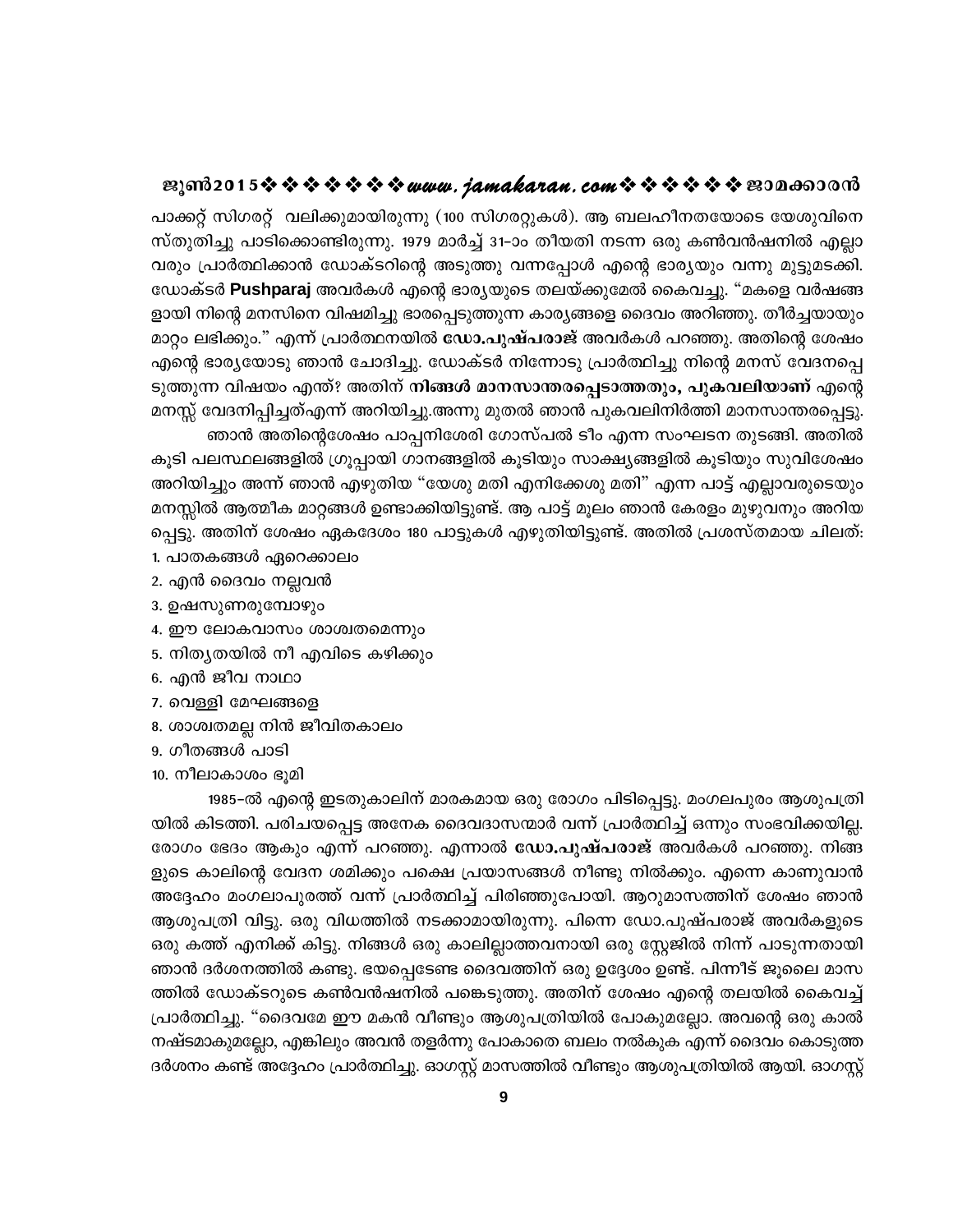25-ാം തീയതി എന്റെ കാൽ മുറിച്ചു മാറ്റി. എന്റെ കാൽ മുറിക്കുവാനായി ഓപ്പറേഷൻ തിയറ്ററി ലേക്ക് കൊണ്ടുപോകുമ്പോൾ ഒരു പാട്ട് ഞാൻ പാടി. അതാണ് 'എന്നേശുവേ നിൻ സ്നേഹം അപാരമേ. എന്റെ ദൈവമേ നിൻ സ്നേഹം അഗാധമേ." അതിന്റെ അടുത്ത വാക്ക്. "അന്ധ നായി ഞാൻ അലഞ്ഞു രോഗത്താൽ ഞാൻ വലഞ്ഞു. ദൂരസ്ഥരായി സർവ്വരുമേ ചാരത്തെൻ യേശു മാത്രം." മുൻപ് ഞാൻ എഴുതിയ ''യേശു മതി എനിക്കേശു മതി ക്ലേശങ്ങൾ മാത്രം സഹിച്ചെന്നാലും അപ്പോഴും പാടും ഞാൻ ദൈവമേ നീ എത്ര നല്ലവൻ." ഈ രണ്ട് പാട്ടു കൾക്കായിരുന്നു എനിക്കു അവാർഡ് ലഭിച്ചത്.

എന്റെ ഭാര്യ കർത്താവിൽ നിദ്ര പ്രാപിച്ചു. ഇപ്പോൾ ഞാൻ ഒറ്റക്കായിരുന്നിട്ടും ദൈവം എന്നോടു കൂടെയിരുന്ന് എന്നെ ആശ്വസിപ്പിക്കുന്നു. ഇപ്പോഴും എന്റെ യേശു എനിക്കു മതി എന്ന് പാടിയപാട്ടിന്റെ അനുഭവം എനിക്കുള്ളിൽ ഉണ്ട്. ഈ അവസ്ഥയിലും ഞാൻ ദൈവത്തെ സ്നേഹി ച്ചും, പാടികൊണ്ടും ഇരിക്കുന്നു. മരണം വരെ ദൈവത്തോടു പിറുപിറുക്കാതെ ഞാൻ എഴുതിയ പാട്ട് എന്നെ തന്നെ ആശ്വസിപ്പിച്ച് ദൈവത്തെ മറക്കാതെ ഒരു ജീവിതം എനിക്കു ലഭിക്കട്ടെ എന്ന് ഇത് വായിക്കുന്ന എല്ലാവരും എനിക്കു വേണ്ടിയും, എന്റെ മക്കളുടെ കുടുംബങ്ങൾക്കു വേണ്ടിയും പ്രാർത്ഥിക്കണമെന്ന് അഭ്യർത്ഥിച്ചുകൊള്ളുന്നു.

എന്ന് എസ്.കെ.സിറിൾ

ഭരണശേരി, കണ്ണൂർ

# തിരുപുറത്തിലിരുന്നു മേട്ടുർ വന്ന പിശാച്

32 വർഷങ്ങൾക്കു മുമ്പ് നടന്ന തിരുപുറം സി.എസ്.ഐ കൺവൻഷൻ കഴിഞ്ഞശേഷം ഞാൻ എന്റെ നാട്ടിലേക്ക് മടങ്ങി. എന്റെ ഭാര്യയും മക്കളും സേലം ഗവ: ഹോസ്പിറ്റലിൽ ഇരുന്ന് മേട്ടൂർ ഡാം സ്ഥിതിചെയ്യുന്ന ഗവ.ഹോസ്പിറ്റലിലേക്ക് ട്രാൻസ്ഫർ ആയതുകൊണ്ട്, അവിടെ ഒരു വാടകവീട്ടിൽ, എന്റെ 2 കൊച്ചുമക്കളോടുമൊത്ത് വാടകവീട്ടിൽ താമസിച്ചിരുന്നു. എന്റെ ഭാര്യയേയും മക്കളേയും കാണുവാൻ ഞാൻ മേട്ടൂരിലേയ്ക്ക് ചെന്നു. അപ്പോൾ എന്റെ ഭാര്യ പറഞ്ഞ സംഭവം വായനക്കാരായ നിങ്ങളോട് ഞാൻ പങ്കുവെയ്ക്കുന്നു. എന്റെ യോഗത്തിൽ രോഗസൗഖ്യം ലഭിച്ചവരും അത്ഭുതം പ്രാപിച്ചവരും ധാരാളം ഉണ്ട്. അവർ എഴുതിയ കത്തുകൾ ഒന്നും തന്നെ ഞാൻ എന്റെ മാസികയിൽ പ്രസിദ്ധീകരിക്കാറില്ല. എന്റെ യോഗങ്ങളിലും സ്റ്റേജിൽ സാക്ഷിപറയു വാൻ ഞാൻ അനുവദിക്കാറില്ല. ഈ സാക്ഷികൾ പറയുമ്പോൾ അവർ എന്നെയാണ് ഉയർത്തുന്ന ത്. യെഹസ്കേൽ 48:8 'ഞാൻ എന്റെ മഹത്വം മറ്റൊരുത്തനും എന്റെ സ്തുതി വിഗ്രഹങ്ങൾക്കും വിട്ടുകൊടുക്കയില്ല" എന്ന് ദൈവം പറഞ്ഞിരിക്കുന്നു. ദൈവത്തിന്റെ മഹത്വം ദൈവവേലക്കാരനു ള്ളതല്ല. അവർ ദൈവത്തിന്റെ കൈയിലെ ഒരു ഉപകരണം മാത്രമാണ്.

ഇപ്പോൾ ഞാൻ എഴുതുന്ന ഈ സാക്ഷ്യം, 32 വർഷങ്ങൾക്കു മുമ്പ് അവിടെ സംഭവിച്ചതാ ണ്. അവിടേക്ക് ഞാൻ കൺവൻഷനുവേണ്ടി വീണ്ടും 2015 April ൽ തിരുപുറം കൺവൻഷനു പോയപ്പോൾ സഭാജനങ്ങളും നാട്ടുകാരും അന്ന് സംഭവിച്ച ആ അത്ഭുത സംഭവങ്ങളെ എന്നോടു പറയുവാൻ ഇടയായി. അത് എന്റെ വായനക്കാരായ നിങ്ങളോടും പങ്കുവെയ്ക്കുവാൻ ഞാൻ ആഗ്രഹിക്കുന്നു. ഇത് എന്റെ പ്രശംസക്കായിട്ടല്ല മറിച്ച്, ദൈവനാമമഹത്വത്തിനായും ചില ആത്മീ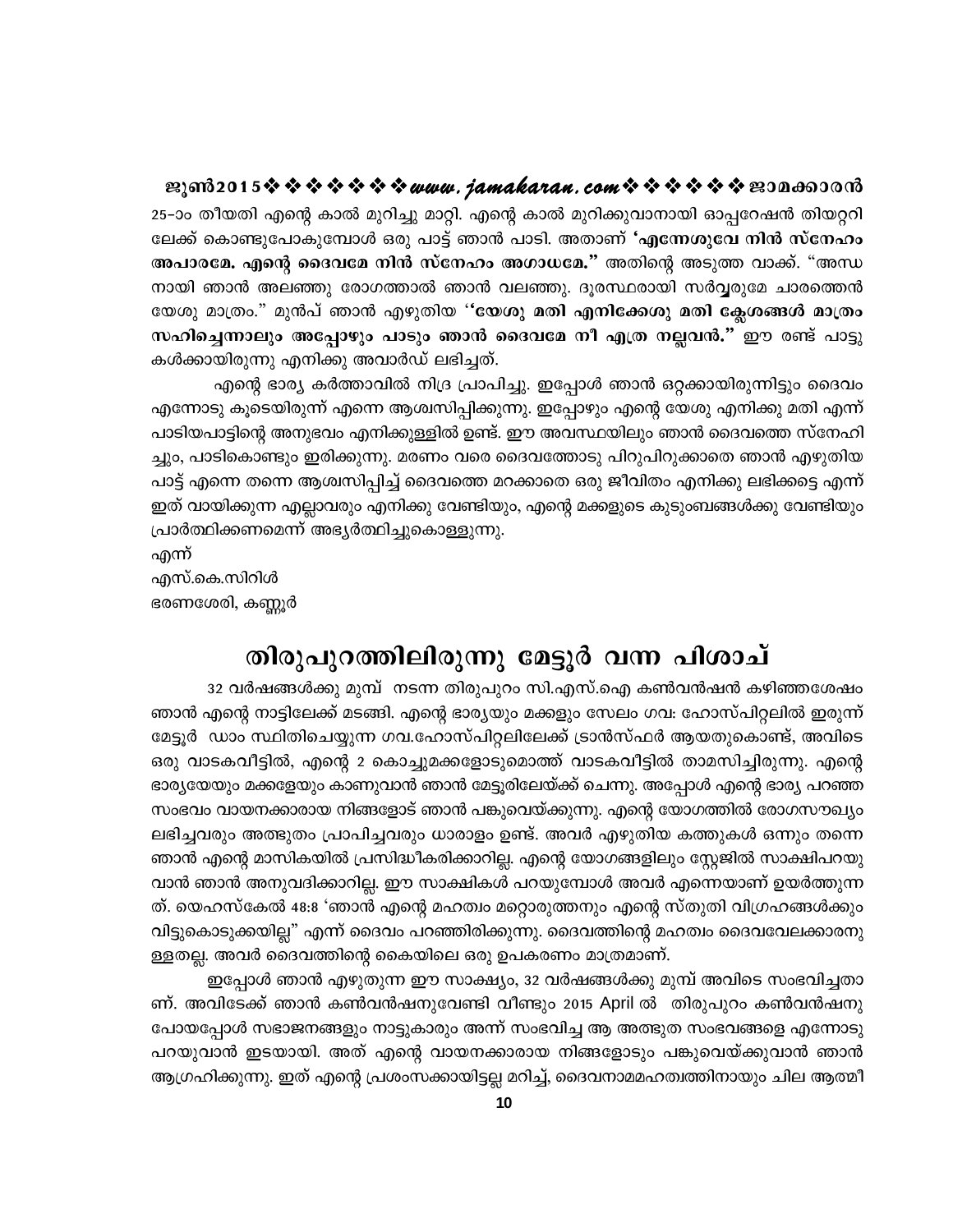യമർമ്മങ്ങളെ നിങ്ങൾക്ക് മനസ്സിലാക്കി തരേണ്ടതിനുമായി മാത്രമാണ്.

32 വർഷങ്ങൾക്ക് മുമ്പ് യോഗം നടക്കുന്ന ആദ്യദിവസം ഒരു മരണവാർത്ത അച്ചൻ Rev.Swamidass അവർകളുടെ അടുത്ത് ആൾക്കാർ അറിയിക്കുകയുണ്ടായി. യോഗം കഴിഞ്ഞ ശേഷം അച്ചൻ എന്നെയും കൂട്ടി ആ വീട്ടിലേക്ക് പ്രാർത്ഥിക്കുവാൻ പോയി. അവിടെ Mrs.Sarojini എന്ന സഹോദരി ഒരു മാസമായി ഹോസ്പിറ്റലിൽ ബോധരഹിതയായി ആയിരുന്ന അവരെ ഡിസ്ചാർജ് ചെയ്തു വീട്ടിൽ കൊണ്ടുവന്നിരുന്നു. 7 ദിവസം മരണാസന്നയായി കിടന്നിരുന്നു. യോഗം നടന്ന ആ രാത്രി ഡോക്ടർ വന്ന് കാണുകയും, ഏതാനും നിമിഷങ്ങളിൽ മരിക്കപ്പെടും .എന്ന് പറഞ്ഞു. അതുകൊണ്ട്, മക്ക ളേയും ബന്ധുക്കളേയും വിളിച്ചുവരുത്തി കല്ലറകുഴി വരെ തയ്യാറാക്കിയിരുന്നു. ഈ അവസരത്തിലാണ്, അച്ചൻ എന്നെയും കൊണ്ട്, അവിടേക്ക് പോയത്. ഞാൻ ഒരു ഡോക്ടർ എന്ന നില യിൽ പരിശോധന ചെയ്യുവാൻ ഇടയായി. Pulse Jeeble (low) ആയിരുന്നു. എനിക്കും, ചില നിമിഷങ്ങൾക്കകം, മരണം സംഭവിക്കുമെന്ന് മനസ്സിലായി എന്നാലും സംസാരിക്കുന്നത് ഇങ്ങനെ ഉള്ളവർക്കു കേൾക്കുവാൻ സാധിക്കാം എന്ന് എനിക്ക് അറിയാവു ന്നതുകൊണ്ട്, ആ സഹോദരിയുടെ ചെവിയിൽ ആത്മാവിനെ ദൈവകരങ്ങളിൽ ഏൽപ്പിക്കുവാൻ വേണ്ടിയും ഉപദേശിച്ചു. അതിനുശേഷം, ഞാൻ അവിടെ ഉണ്ടായിരുന്ന എല്ലാവരുടെയും ആശ്വാ സത്തിനായി പ്രാർത്ഥിച്ചു. പ്രാർത്ഥനയുടെ അവസാനം എന്റെ കൈ ആ സഹോദരിയുടെ തല യ്ക്കുമേൽ വെച്ച് പ്രാർത്ഥിക്കുവാൻ തുടങ്ങി. കൈവച്ചതും, ആ സഹോദരി നിലവിളിച്ചു തുള്ളി ച്ചാടി കട്ടിലിൽ നിന്നും താഴേക്കു വീണു. ആ നിലവിളി ആ രാത്രി നാട്ടിലെ എല്ലാവരും കേൾക്കു വാൻ ഇടയായി. ഇത്രയും ദിവസം ആഹാരവും വെള്ളവും കുടിക്കാതെ അവശത ആയിരുന്ന അവർക്ക് എങ്ങനെ ഈ ബലം വന്നു എന്ന് അതിശയപ്പെട്ടു. എനിക്ക് അതു പിശാചിന്റെ പ്രവർത്തനം എന്ന് മനസ്സിലായി. ശാസിച്ചു പ്രാർത്ഥിച്ചു. അതിനുശേഷം ആ സഹോദരിയെ പിടിച്ചു കസേരയിൽ ഇരുത്തി. ബഹളം ഉണ്ടാക്കിയപ്പോൾ നാലഞ്ചുപേർ പിടിച്ചിട്ടും, നിയന്ത്രി ക്കുവാൻ സാധിച്ചിരുന്നില്ല. ശാന്തമായതിനുശേഷം ഞാനും അച്ചനും വീട്ടിൽ നിന്നും ഇറങ്ങി. 2 ദിവസങ്ങൾക്ക് ശേഷം സഹോദരി പൂർണ്ണമായി സൗഖ്യം പ്രാപിച്ച നിലയിൽ ആഹാരം കഴിച്ച് ബലപ്പെട്ടതായും, ഞായറാഴ്ച ആരാധനയിൽ സംബന്ധിച്ചതായും ഞാൻ അറിഞ്ഞു.

ഈ യോഗങ്ങൾക്ക് ശേഷം, ഞാൻ നാട്ടിലേക്ക് മടങ്ങി. ഭാര്യയും കുഞ്ഞുങ്ങളെയും കാണാൻ മേട്ടൂരിൽ വന്നു. അപ്പോൾ എന്റെ ഭാര്യ എന്നോടു പറഞ്ഞ സംഭവം എന്റെ ദൈവവേല ജീവിത ത്തിൽ ആദ്യമായി കേൾക്കുവാൻ ഇടയായി. ഭാര്യയും ഇരുവശങ്ങളിലായി കുഞ്ഞുങ്ങളും രാത്രി യിൽ കിടന്ന് ഉറങ്ങുകയായിരുന്നു (മകന് 4 വയസ്സ്, മകൾക്ക് 3 വയസ്സ്). കട്ടിൽ ഇല്ലാതിരുന്നതി നാൽ നിലത്ത് പായയിൽ ഉറങ്ങുകയായിരുന്നു. രാത്രി 12.30 കഴിഞ്ഞപ്പോൾ മൂറിയിൽ ആള് നട ക്കുന്ന കാൽപെരുമാറ്റം കേട്ട് ഭാര്യ ഉണർന്ന്, മെഴുകുതിരി കത്തിച്ചശേഷം ലൈറ്റ് ഓൺ ചെയ്തു. എന്നാൽ മുറിയിൽ ആരെയും കണ്ടില്ല. വാതിൽ അടച്ച് ഉള്ളിൽ നിന്നും പൂട്ടിയിരുന്നു പ്രാർത്ഥിച്ചു വീണ്ടും കിടന്നു. എന്നാൽ വീണ്ടും അതേ ശബ്ദം കേൾക്കുവാൻ ഇടയായി. ഭാര്യക്ക് ശബ്ദ ത്തിന്റെ ഉറവിടം മനസ്സിലായി. കിടക്കയിൽ തന്നെ മുട്ടുകുത്തി പ്രാർത്ഥിച്ചു. ആ സമയത്തു മുറിയുടെ മൂലയിൽ നിന്നും പിശാചു സംസാരിച്ചു. 'നിന്റെ കിടക്കയുടെ ചുറ്റിലുമുള്ള തീ ആദ്യം അണ ക്കുക' അതിനു എന്റെ ഭാര്യ പിശാചു തന്നെ എന്ന ബോധ്യത്തോടെ, ദൈവത്തോടു പ്രാർത്ഥിച്ചു. "കർത്താവെ നിന്റെ മകൻ ദൈവവേലയ്ക്ക് പോയി. ഇവിടെ ഞങ്ങൾ മാത്രമാണ് ഈ സമയത്തു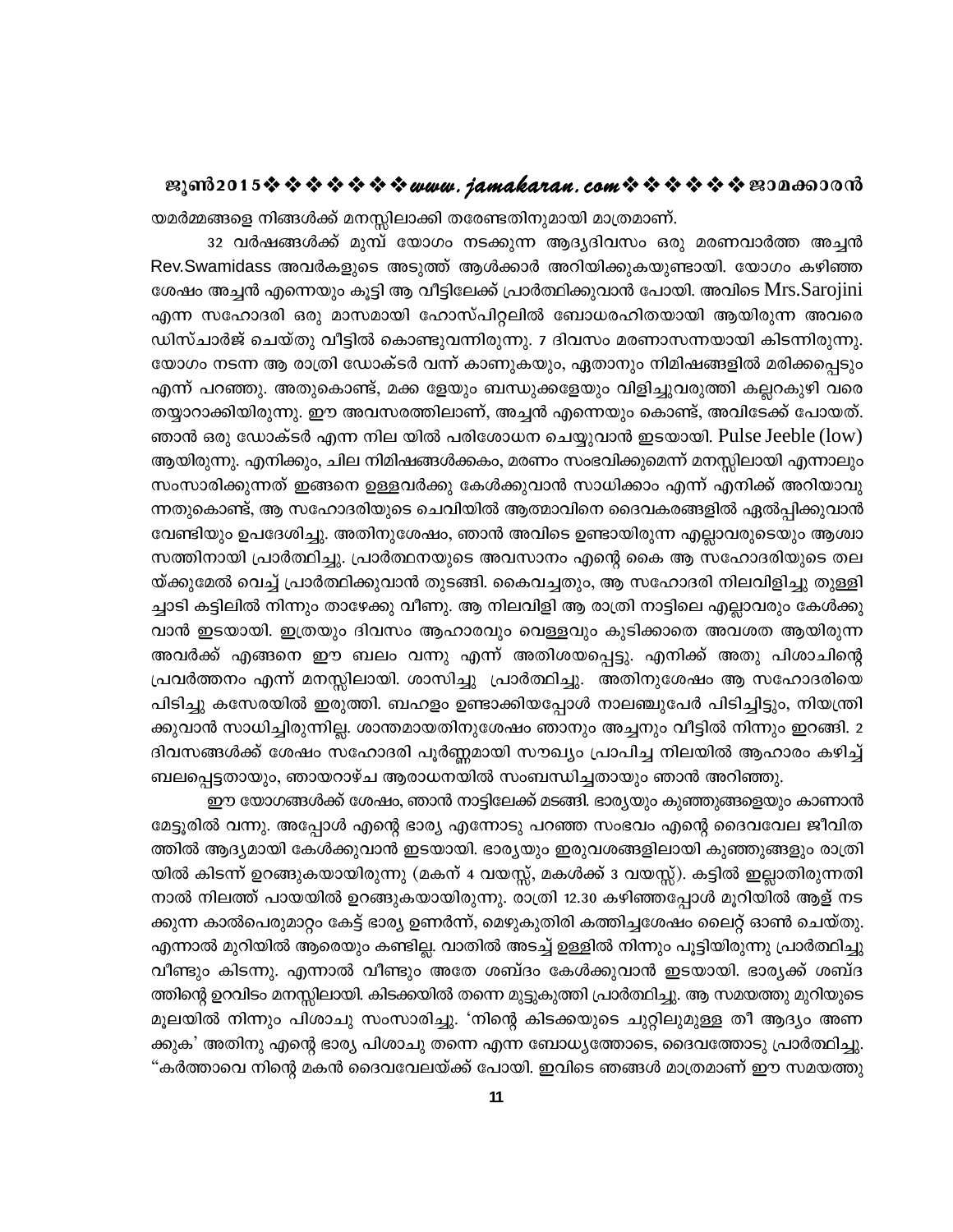ഞങ്ങൾക്ക് ചുറ്റുമായുള്ള അഗ്നിജ്വാലയുടെ സംരക്ഷണം മനസ്സിലാക്കി സ്തുതിക്കുന്നു. എന്നാലും പൈശാചിക ശല്യം ഞങ്ങളെ വിട്ടുമാറാൻ ദൈവം സഹായിക്കണം." അപ്പോൾ ആ പിശാച് വീണ്ടും സംസാരിച്ചു. "നിന്റെ ഭർത്താവ് എന്നെ അവിടെ നിന്നു വിരട്ടുന്നു, ഓടിക്കുന്നു. ഞാൻ എവിടേയ്ക്കു പോകാനാണ് എന്ന് ഒരു നിലവിളിയോടെ വാതിലിനെ തകർക്കുന്നതുപോലെയുള്ള ശബ്ദത്തോടെ സ്ഥലം വിടുവാൻ ഇടയായി. ചില നിമിഷങ്ങൾ ഭാര്യ ദൈവത്തെ സ്തുതിച്ചു സമാധാനത്തോടെ കിടന്നുറങ്ങി. കുഞ്ഞുങ്ങൾ രണ്ടുപേരും ഉണർന്നില്ല. ഉണർന്നിരുന്നാൽ അവ ഭയപ്പെടുമായിരുന്നു. ദൈവം ആ വിഷയത്തിൽ സഹായിച്ചു. ഇതൊക്കെയും ഭാര്യ എന്നോട് വിവ

രിച്ചു പറഞ്ഞു. എനിക്ക് എല്ലാം മനസ്സിലായി.

#### സംരക്ഷണം

ദൈവവേലക്കാരുടെ കുടുംബത്തിനും, കുട്ടികൾക്കും സംരക്ഷണം യഥാർത്ഥ ദൈവവേല ക്കാർ, മിഷണറിമാർ, ദൈവവേല ചെയ്യുമ്പോൾ പിശാച് വളരെ കോപാകുലനാകുന്നു. ദൈവവേ ലക്കാരനെ പിശാചിനും ആക്രമിക്കാൻ സാധിക്കാത്തതുകൊണ്ട് അവൻ കുടുംബത്തെ ആക്രമി ക്കാൻ ശ്രമിക്കും. യോഹന്നാൻ 14:23,24 ഈ വചനാടിസ്ഥാനത്തിൽ യഥാർത്ഥമായി മാനസാന്തര പ്പെട്ട് ക്രിസ്തുവിന്റെ വചനത്തിന് അനുസരണ കാണിക്കുന്നവരുടെ ഹൃദയങ്ങളിൽ ത്രീയേക ദൈവം വാസം ചെയ്യുന്നു. അങ്ങനെ ദൈവം ഹൃദയത്തിൽ വസിക്കുന്നതുകൊണ്ട് ചെല്ലുന്ന ഏവ രെയും പിശാചിന് തൊടുവാനോ ആക്രമിക്കുവാനും സാധിക്കുന്നില്ല. ഇതിന്റെ അടിസ്ഥാനത്തി ലാണ് പൗലോസ് അപ്പോസ്ഥലൻ ലോകത്തിൽ ഉള്ളവനെക്കാൾ (പിശാച്) നിങ്ങളിൽ ഉള്ളവൻ വലിയവൻ എന്ന് പറഞ്ഞിരിക്കുന്നത്. ദൈവവേലക്കാരുടെ കുടുംബത്തെ ആക്രമിക്കാൻ തുടങ്ങു മ്പോൾ, ദൈവവേലക്കാരന്റെ സമാധാനം നശിച്ച് ദൈവവേലയേ ബാധിക്കും. ഇതാണ് പിശാ ചിന്റെ പ്രതീക്ഷ. അതുകൊണ്ട് ദൈവവേലക്കാർ എപ്പോഴും തന്റെ കുടുംബത്തിനും കുഞ്ഞു ങ്ങൾക്കായും സംരക്ഷണയ്ക്കായി പ്രാർത്ഥിക്കുന്നത് ആവശ്യമാണ്.

വടക്കേ ഇന്ത്യയിൽ മിഷണറി പ്രവർത്തനം ചെയ്യുന്ന ദൈവവേലക്കാരുടെ കുടുംബങ്ങൾ

പിശാച് ആക്രമിച്ചതുകൊണ്ട് മാനസികരോഗികളായി ഇന്ന് വെല്ലൂർ സി.എം.സി ഹോസ്പിറ്റലിൽ ചികിത്സി ച്ചുകൊണ്ടിരിക്കുന്നു. അതുകൊണ്ട്, വായനക്കാരെല്ലാ വരും ദൈവവേലക്കാർക്കും കുടുംബത്തിനായും പ്രാർത്ഥനയിൽ താങ്ങണം. ഇപ്രാവശ്യം തിരുപുറത്ത് കൺവൻഷന് ചെന്നപ്പോൾ അന്ന് സൗഖ്യം പ്രാപിച്ച ആ സഹോദരിയെ നേരിട്ടു കാണുവാനും അവർക്കായി അന്നു ശവസംസ്കാരത്തിനായി ഒരുക്കിയ ആ കുഴി യേയും വീണ്ടും കണ്ടു. ദൈവത്തെ സ്തുതിച്ചു. വായ നക്കാർക്കായി ഈ അത്ഭുതം സംഭവിച്ച സഹോദരി യുടെ

Photo ഞാൻ പ്രസിദ്ധീകരിക്കുന്നു. ദൈവത്തിനും മാത്രം മഹത്വം ഉണ്ടാകട്ടേ!.



Mrs.Sarojini **Agricultural Demonstater** Nr.CSI Church, Thirupuram,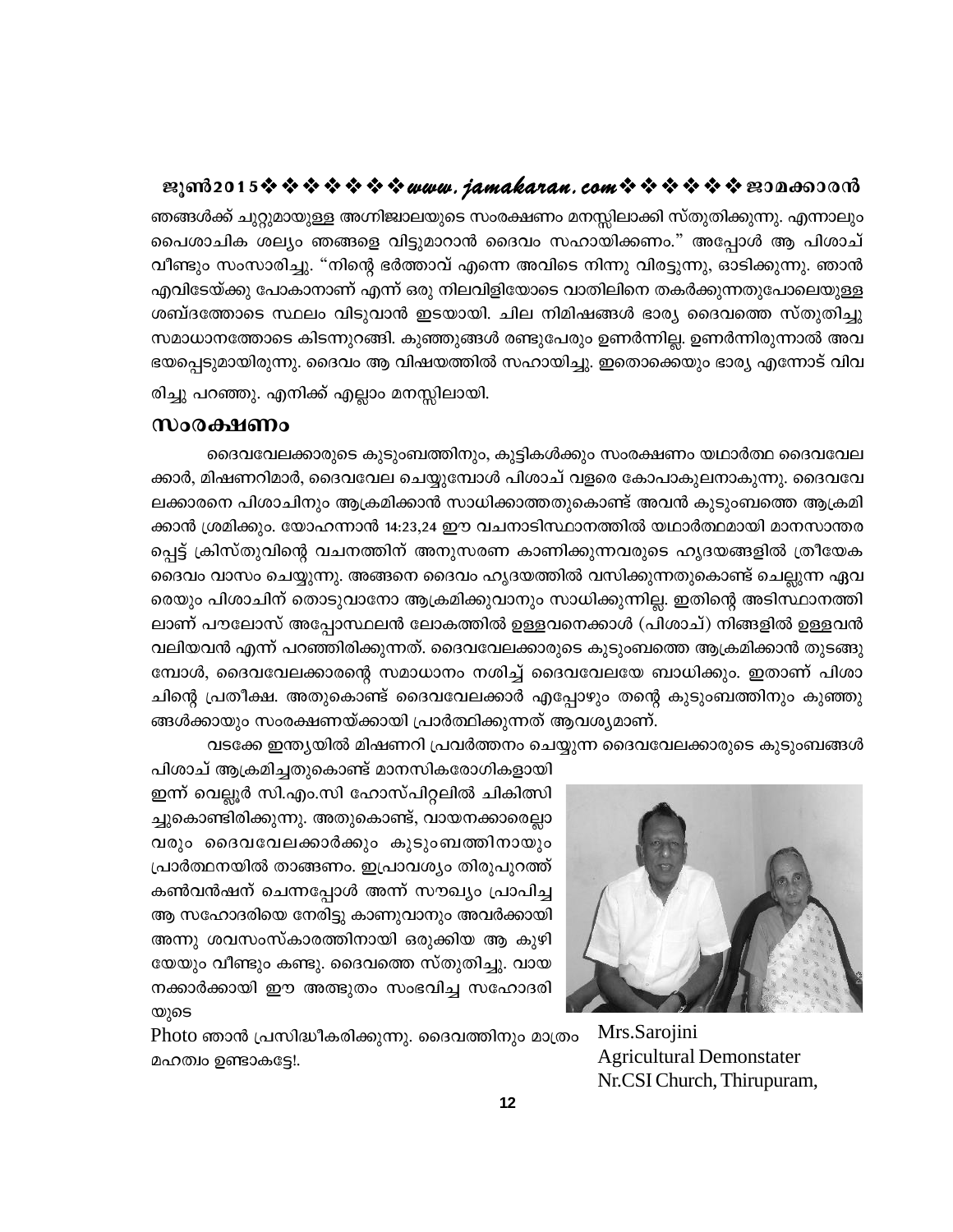# **QIOo** (Gift)

മുകളിൽ വായിച്ച രണ്ടു സാക്ഷികളെയും കുറിച്ച് ഇതുവരെ ജാമക്കാരനിലോ എന്റെ പ്രസം ഗത്തിലോ ഞാൻ പറഞ്ഞിട്ടുമില്ല, പരസ്യപ്പെടുത്തിയിട്ടുമില്ല. ഇപ്പോഴുള്ള സാഹചര്യത്തിൽ ഈ സാഹചര്യത്തിൽ ഈ സാക്ഷികളെക്കുറിച്ച് പ്രസിദ്ധീകരിക്കേണ്ടതായുള്ള ആവശ്യം വന്നു. പര സ്യപ്പെടുത്തിയ സാക്ഷിയിലുള്ള പാട്ടുകാരനും എന്റെ സ്നേഹിതനുമായ സഹോ.സിറിൾ അവർകൾക്ക് ലഭിച്ച അവരുടെ അവാർഡിനെക്കുറിച്ച് എന്റെ ജാമക്കാരനിൽ പ്രസിദ്ധീകരിച്ച് അദ്ദേ ഹത്തെ ബഹുമാനിക്കുവാൻ ഞാൻ ആഗ്രഹിച്ചു. അതോടൊപ്പം അദ്ദേഹത്തിന്റെ സാക്ഷ്യം ചേർത്ത്

പ്രസിദ്ധീകരിച്ചു. അതുപോലെതന്നെ തിരുവനന്തപുരം ജില്ലയിൽ തിരുപുറം സി.എസ്.ഐ കൺവൻഷനിൽ ഞാൻ പ്രസംഗിച്ചപ്പോൾ 32 വർഷങ്ങൾക്ക് മുമ്പ് എന്റെ യോഗത്തിൽ സംഭവിച്ച വിഷയങ്ങളെയും അത്ഭുതങ്ങളെയും കുറിച്ച് സഭക്കാരും നാട്ടുകാരും എന്നെ അറിയിച്ചപ്പോൾ ആ സാക്ഷ്യം ഇതിനോടൊപ്പം നിങ്ങളെ അറിയിക്കാൻ എനിക്ക് ആഗ്രഹമുണ്ടായി. എല്ലാ ദൈവ വേലക്കാരെയും അറിയിക്കാൻ ചില ആലോചനകളും ഇതിലുണ്ട്. കഴിഞ്ഞ 51 വർഷങ്ങളായി എന്റെ ദൈവം എന്നെ ഈ ദൈവവേലയിൽ വഴി നടത്തിയപ്പോൾ പലവിധ വരങ്ങളെ നൽകി ജനങ്ങൾക്ക് പ്രയോജനമുണ്ടാകുവാൻ കർത്താവ് എന്നെ തന്റെ ഉപകരണമായി ഉപയോഗിച്ചു.പക്ഷേ എനിക്കെന്തെല്ലാം വരങ്ങളുണ്ടെന്ന് എനിക്കു തന്നെ അറിയില്ല. ഇതുവരെയും ഏതുവരങ്ങളെയും ഞാൻ ദൈവത്തോട് ചോദിച്ചിട്ടുമില്ല.

വരങ്ങൾ ചോദിക്കപ്പെടുവാൻ പാടില്ല. അത് ദൈവത്താൽ കൊടുക്കപ്പെടുന്നതാകുന്നു. ഏതേത് സ്ഥലത്തിന് അവിടെയുള്ള മക്കൾക്ക് ദൈവത്തെ തന്നെ വെളിപ്പെടുത്തുവാൻ ഏതുവരം ആവശ്യമോ ആ വരങ്ങളെ നൽകി ദൈവവേലക്കാരനിലൂടെ ദൈവം പ്രവർത്തിക്കും. അങ്ങനെ പല സ്ഥലങ്ങളിൽ കർത്താവ് വരങ്ങൾ നൽകി എന്നെ ഉപയോഗിച്ചു. ആ വിവരങ്ങളെ ആ സ്ഥല ത്തുള്ള ജനങ്ങൾ എന്നോടു പറയുമ്പോഴും, കത്തുവഴിയായി എന്നെ അറിയിക്കുമ്പോഴുമാണ് ഞാൻ മനസ്സിലാക്കുന്നത്. അതിനായി ഞാൻ ദൈവത്തെ സ്തുതിക്കുന്നു.

# കൈവയ്പ്

കൈവച്ചു പ്രാർത്ഥിക്കുമ്പോൾ ആ വ്യക്തി ദൈവവേലക്കാരനായും വിശ്വാസിയായാലും സഭാമൂപ്പനായാലും അതിനായിട്ടുള്ള യോഗൃത വേണം. 1 തിമെ 5:22ൽ പൗലോസ് അപ്പോസ്ഥ ലൻ തിമെഥ്യർക്ക് എഴുതുമ്പോൾ ഒരുത്തൻമേലും വേഗത്തിൽ കൈവയ്ക്കരുത്. നിന്നെ നിർമ്മല നായി സൂക്ഷിക്കുക. മറ്റുള്ളവർ ചെയ്യുന്ന പാപങ്ങൾക്ക് ഓഹരിക്കാരനാകയുമരുത് എന്ന് മുന്നറി യിപ്പ് നൽകിയിട്ടുണ്ട്.

നമ്മുടെ ജീവിതത്തിൽ ശരിയായ മാനസാന്തര അനുഭവം ഇല്ലാതെയും പ്രാർത്ഥന ഒരുക്കം ഇല്ലാതെയും ആരുടെമേലും കൈവച്ച് പ്രാർത്ഥിക്കുവാൻ പാടില്ല. പല ദൈവവേലക്കാരും വ്യാജ മായ അനൃഭാഷ സംസാരിച്ച് ജീവിതത്തിൽ സാക്ഷി നഷ്ടപ്പെട്ട സ്ഥിതിയിൽ വചനപ്രകാരം ദൈവവേല ചെയ്യാതെ പണവിഷയത്തിൽ അഴിമതി കാണിച്ച് മറ്റുള്ളവരുടമേൽ കൈവച്ച് പ്രാർത്ഥി ക്കുവാൻ ധൈര്യം കാണിക്കുന്നു. പല അച്ചന്മാരും ബിഷപ്പുമാരും പാസ്റ്റർമാരും ഇതുപോലെ യോഗ്യമില്ലാത്ത അവസ്ഥയിൽ മറ്റുള്ളവരുടെ തലമേൽ കൈവച്ച് പ്രാർത്ഥിക്കുന്നു. ഇത് അപകട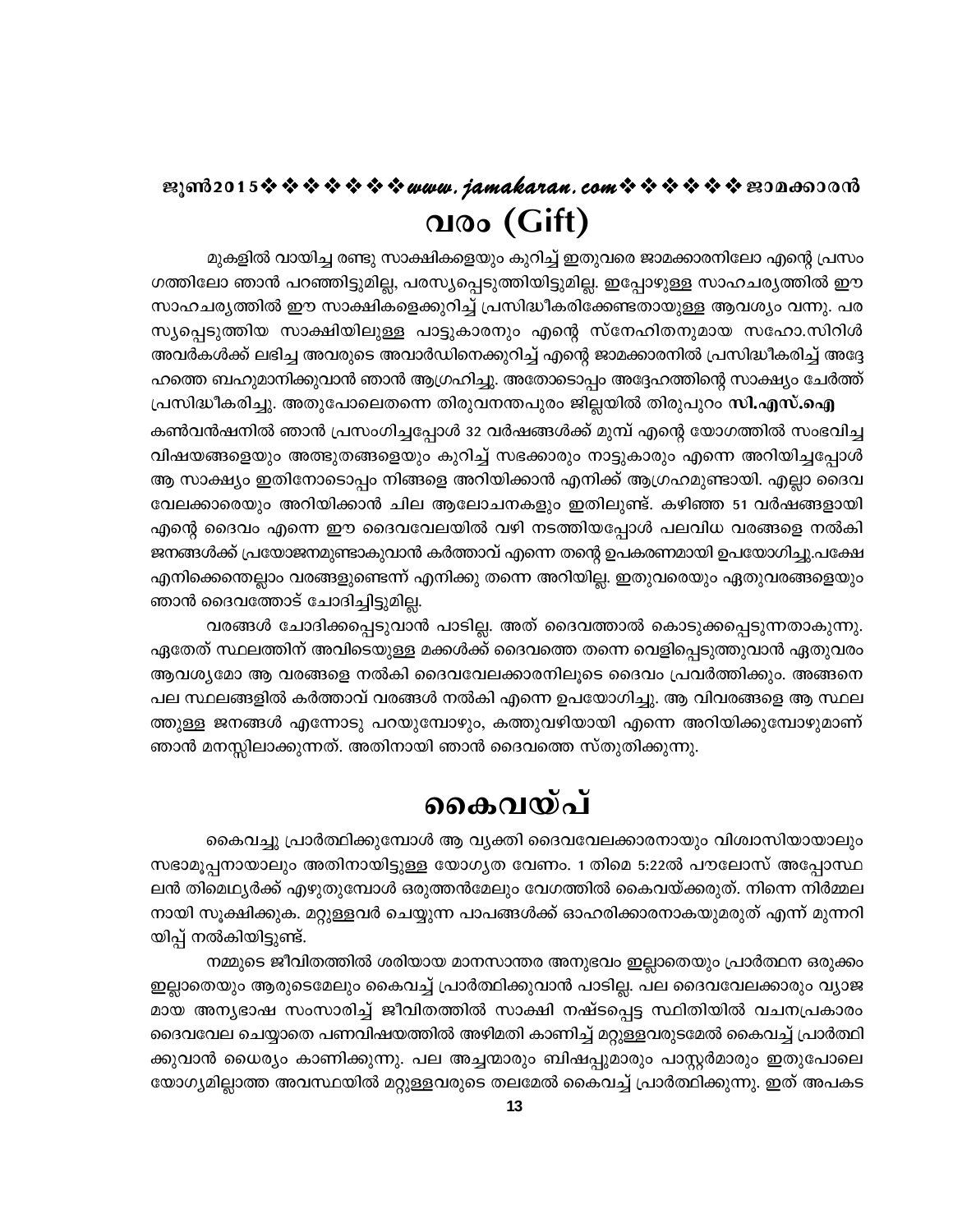മാണ്. മറ്റുള്ളവരുടെ മേലുള്ള പിശാച് കൈവച്ച് പ്രാർത്ഥിക്കുന്ന ദൈവവേലക്കാരുടെമേൽ വളരെ വേഗത്തിൽ പ്രവേശിക്കും, അല്ലെങ്കിൽ അവരുടെ കുടുംബത്തെയോ ദൈവവേലയേയോ അവ രുടെ മക്കളെയോ കൂടുതൽ ഉപദ്രവിക്കും. ജാഗ്രതയോടെ ആയിരിക്കുക. ഈ വിഷയത്തെക്കുറിച്ച് അറിയിക്കുവാൻ വേണ്ടി തന്നെയാണ് മുകളിൽ വായിച്ച സാക്ഷ്യത്തെക്കുറിച്ച് ഞാൻ പരസ്യപ്പെ ടുത്തിയത്. പരസ്യപ്പെടുത്തിയ ഈ സാക്ഷികൾ എന്നെ പുകഴ്ത്തും എന്ന് ഞാൻ അറിയും. എന്നാലും ഞാൻ എഴുതിയതിന്റെ ഉദ്ദേശം എന്റെ ദൈവത്തിന് അറിയും. അതുകൊണ്ടുതന്നെ ഞാൻ ധൈര്യത്തോടെ പരസ്യപ്പെടുത്തുന്നത്. എല്ലാ പുകഴ്ചയും മഹത്വവും ദൈവത്തിന് മാത്രം ഉണ്ടാകട്ടെ.

# **Dying Seed Missionary Convension**



Madurai Pasumalai (പസുമലൈ) സി.എസ്.ഐ ഗ്രൗണ്ടിൽ നടന്ന യോഗ ങ്ങൾ.

മധുര പസുമലൈയിൽ നടന്ന ഈ യോഗങ്ങൾ, മിഷിണറി സ്ഥാപനത്തിന്റെ (Dicing Seed) Br.Lcgoed അവർകൾ ഈ യോഗത്തിന്റെ ക്രമീകരണങ്ങൾ ചെയ്തിരുന്നു. Madurai TamilNadu Bible College Principal Rev.Dr.Devavaram അവർകളും, Bible college, Prof.Rev.Dr.Alfred Stephen അവർകളും യോഗങ്ങൾക്ക് അദ്ധ്യക്ഷത വഹിച്ചു. ഈ യോഗ ങ്ങൾക്കും ദൈവം കൃപയായി ഉപയോഗിച്ചു.

# www.jamakaran.com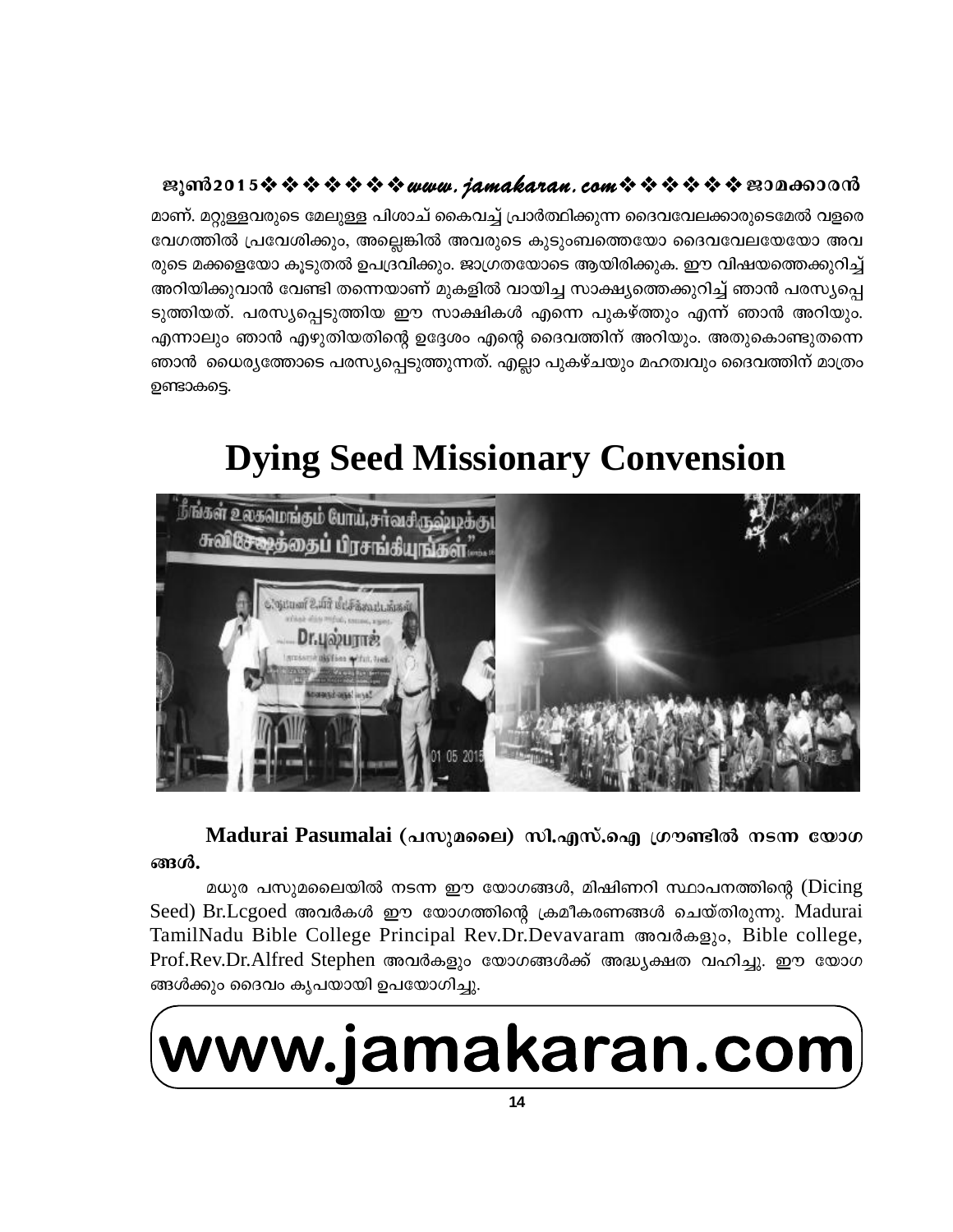# മാരാമൺ കൺവൻഷൻ അന്നും – ഇന്നും

മതം മനുഷ്യനെ മയക്കുന്ന കറുപ്പാണെന്നു കറൽമാക്സ് പറഞ്ഞതു കമ്മ്യൂണിസ്റ്റ് ആചാ ര്യനായിപ്പോയതുകൊണ്ട് അതൊരു നിരീശ്വര പ്രസ്താവനയായി തുടരുകയാണിന്നും. ആ പേരു ദോഷത്തിൽ നിന്നും കമ്മ്യൂണിസത്തെ രക്ഷിച്ചെടുക്കാൻ, കറുപ്പ് മനുഷ്യന്റെ വലിയൊരു ആശ്വാ സമായിരുന്നെന്നും അതിലും നല്ല മറ്റൊരാശ്വാസം മതമാണെന്നാണ് മാർക്സ് ഉദ്ദേശിച്ചതെന്നും മറ്റുമുള്ള വ്യാഖ്യാനങ്ങളുമായി കമ്മ്യൂണിസ്റ്റുകാർ പെടാപ്പാടുപെടുന്നുണ്ട്. എന്തിന്? വിശ്വാസ ത്തിന്റെ മൊത്തക്കച്ചവടം മതത്തിന് ഏൽപ്പിച്ചുകൊടുത്തത് ആരാണ്? മതത്തെ എന്തെങ്കിലും

പറഞ്ഞാലുടൻ ദൈവം തട്ടിപ്പോകും എന്ന മട്ടിൽ ചിന്തിക്കാൻ നമ്മളെ പഠിപ്പിച്ചതാരാണ്? കുറച്ചു കാലമായുള്ള മാരാമൺ കൺവൻഷന്റെ പോക്കു കണ്ടിട്ടാണ് ഇത്രയും കുറിക്കണ മെന്നു തോന്നിയത്. ഏതായാലും 'മാർത്തോമ്മാ മത'ത്തിന്റെ വിധേയരെ ഒരുമിച്ചു കൂട്ടി സംഘടിത ശക്തിപ്രകടനം നടത്താനും ആഗോളതലത്തിലുള്ള കളർ കുപ്പായക്കാർക്ക് ആ ചെലവിൽ മദി ക്കാനും വിധേയരുടെ മുമ്പിലിരുന്ന് നെയ്യപ്പം ചവയ്ക്കാനും (അക്ഷരാർത്ഥത്തിൽ) ഉള്ള വേദി യായി മാരാമൺ കൺവൻഷൻ മാറുന്നത് ഇതാദ്യമായിട്ടാണ്.

1992ൽ അന്നത്തെ അന്തോഖ്യാ പാത്രിയാർക്കീസ് സക്കാ പ്രഥമൻ മാരാമൺ കൺവൻഷൻ സന്ദർശിച്ചിരുന്നു. മര്യാദയ്ക്ക് റിട്രീറ്റ് സെന്ററിൽ നിന്നും നടന്ന് കൺവൻഷൻ വേദിയിൽ എത്തിയ അദ്ദേഹം വരുന്നതുവരെയും കൺവൻഷന്റെ ഒരു പരിപാടിയും മുടങ്ങാതെ തുടർന്നു. അദ്ദേഹം വേദിയിലെത്തിയപ്പോൾ നടന്നുകൊണ്ടിരുന്ന പ്രസംഗത്തിനുശേഷം ഹ്രസ്വമായ ഒരു സന്ദേശം നൽകാൻ അദ്ദേഹത്തിനും അവസരം നൽകി. സംസ്ഥാന സർക്കാരിന്റെ കൂടി അതിഥിയായിരുന്ന തിനാൽ അദ്ദേഹത്തോടൊപ്പം ശ്രീ.ബാബു പോൾ ഐ.എ.എസ്സും ഉണ്ടായിരുന്നു. ബാബു പോളാണ് പാത്രിയാർക്കീസിന്റെ പ്രസംഗം പരിഭാഷപ്പെടുത്തിയതും. അൽപ്പം കഴിഞ്ഞ് അദ്ദേഹം മടങ്ങു കയും ചെയ്തു. അന്നുണ്ടായ ഏറ്റവും വലിയ വിമർശനം മാരാമൺ കൺവൻഷന്റെ വേദിയിലെ ത്തുന്നയാൾ ഏതു പ്രമുഖനാണെങ്കിലും ഒരു യോഗത്തിൽ പൂർണ്ണസമയം ഇരിക്കാൻ ബാദ്ധ്യ സ്ഥനാണെന്ന തത്വം ലംഘിച്ചതിനെക്കുറിച്ചായിരുന്നു. (കേരളാ മുഖ്യമന്ത്രി സാക്ഷാൽ കെ.കരു ണാകരൻ കൺവൻഷൻ സന്ദർശിക്കാൻ ആഗ്രഹം പ്രകടിപ്പച്ചതും പോലീസ് സന്നാഹത്തെ കുടെ യിറങ്ങാൻ അനുവദിക്കുകയില്ല എന്ന അലക്സാണ്ടർ മാർത്തോമ്മാ മെത്രാപ്പോലീത്തായുടേയും കൺവൻഷൻ ചുമതലക്കാരുടെയും ശക്തമായ ഉപാധിയെത്തുടർന്ന് കരുണാകരൻ സന്ദർശനപ രിപാടി ഉപേക്ഷിച്ചതും ചരിത്രം). എന്നാൽ ഇക്കുറി എത്തിയ മാർ അപ്രം പാത്രിയാർക്കീസ് മാരാ മൺ കൺവൻഷന്റെ ആ ദിവസത്തെ സകല ക്രമീകരണങ്ങളെയും തകിടം മറിച്ചു. പത്തുമണി യുടെ യോഗത്തിൽ പ്രസംഗിക്കേണ്ടിയിരുന്ന പാത്രിയാർക്കീസും സംഘവും എത്തിയത് പന്ത്ര ണ്ടേകാലിനുശേഷം! മാർത്തോമ്മാ മെത്രാപ്പോലീത്താ ഈ വൻ താമസത്തെക്കുറിച്ച് ഹർഷപുള കിതനായി പറഞ്ഞത് ഇങ്ങനെ: "See, how long our people have been waiting patiently for you under the host sun ...!'' പതിനായിരക്കണക്കിനു ജനങ്ങളെ കാത്തിരുത്തിയെന്നു മാത്രമല്ല, ആ സമയമത്രയും പാട്ടുപാടി മറ്റു പരിപാടികയൊന്നുമില്ലാതെയിരിക്കാനും അവർ നിർബന്ധിതരാ യി. ഒടുവിൽ ഒരു ആൾ ദൈവത്തെയെന്നവണ്ണം പാത്രിയാർക്കീസിനെ എഴുന്നള്ളിച്ചുകൊണ്ടുവ രുന്ന കാഴ്ച കാണേണ്ടതുതന്നെയായിരുന്നു. വഴിയിൽ നിൽക്കുന്നവരെ നോക്കി ഒരു യന്ത്രപ്പാവ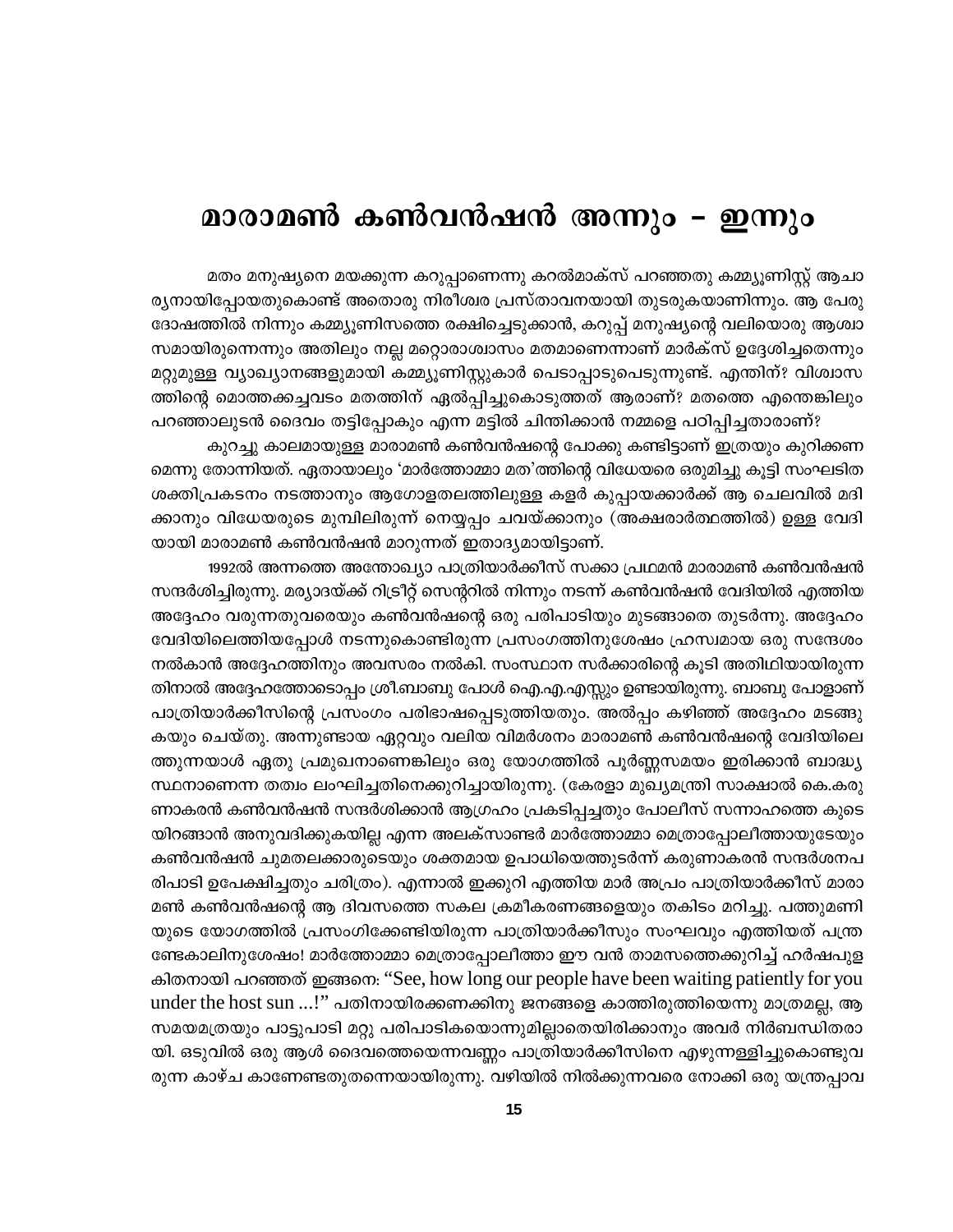കണക്കെ പുഞ്ചിരിക്കുകയും, നെഞ്ചു മുഴുവനുമായി കലാബോധത്തോടെ വിതാനിച്ചിട്ടിരുന്ന പൊൻകുരിശുകൾ പോരാഞ്ഞ് കയ്യിൽ കരുതിയിരുന്ന ഉറുമാലിൽ കെട്ടിയ കുരിശുയർത്തി വീശു കയും, ആ കുരിശ് മുത്തുന്നതിനായി ഭക്തജനങ്ങൾക്ക് നീട്ടിക്കൊടുക്കുകയും, കുരിശിലും അതു കെട്ടിയിരുന്ന ഉറുമാലിലും പിടിച്ചുവലിച്ച് മുത്തി സായൂജ്യമടയുന്ന വിധേയരെക്കൊണ്ട് കോൾമ യിർ കൊള്ളുകയും ചെയ്യുന്ന പൊന്നുതിരുമേനി! മുന്നിൽ പാടിനടക്കുന്ന ഗായകസംഘാംഗങ്ങൽ; പാട്ടക്കാർ. അതിലൊരു പട്ടൻ, സേനയിൻ യഹോവയെ പാടിവിടുന്നതിനിടയിൽ 'ഈ കാണി ക്കുന്ന' ചിരി. തിക്കിലും തിരക്കിലുംപെട്ട് വിവിധ 'സഭ'കളിലെ ചുവന്ന കുപ്പായം ധരിച്ച മേലാള ന്മാർ. ദിവ്യദർശനം കൊണ്ട് സായൂജ്യമടയാൻ തിക്കിത്തിരക്കുന്ന ജനത്തോടു തട്ടിക്കയറി ചൂടാ കുന്ന വികാരി ജനറാൾമാരും മാർത്തോമ്മാ മേലദ്ധ്യക്ഷന്മാരും. ഹൊ! ഒടുവിൽ എത്തി. വിദേശ മെത്രാപ്പോലീത്താമാർ തന്നെ ഇരുപതോളമുണ്ടായിരുന്നു. തദ്ദേശീയമെത്രാന്മാർ അത്രതന്നെ വരു മെന്നാണ് ഒരു ഏകദേശ മതിപ്പ്. എന്താ തേജസ്സ്! എന്താ പ്രൗഢി! എന്താ വിനയം! എന്താ ആത്മീയം! ഓരോരുത്തരുടേയും മുഖത്തു വിരിഞ്ഞ ആത്മഹർഷം....!

സ്വാഗതപ്രസംഗം മെത്രാപ്പോലീത്താ തന്നെ. മാർത്തോമ്മാസഭ ഒരുപാടു കാര്യങ്ങളുടെ സമന്വയമാണെന്ന യൂഹാനോൻ മാർത്തോമ്മായുടെ ചിത്രീകരണത്തോടെയായിരുന്നു തുടക്കം. ഇതിനിടെ മലങ്കരസഭയിലെ നവീകരണവിഭാഗമായി മാർത്തോമ്മാസഭ പിരിഞ്ഞശേഷം ആദ്യ മെത്രാപ്പോലീത്താ ആയിരുന്ന മാത്യൂസ് മാർ അത്താനാസ്യോസ് കുറച്ചുകാലം അന്ത്യോകൃയിലും മെത്രാൻ ജോലിയിലിരുന്ന കാര്യവും അനുസ്മരിച്ചു. ഇതൊന്നും സാധാരണക്കാരായ ജനങ്ങൾ അറിയേണ്ടതോ ഇടപെടേണ്ടതോ ആയ കാര്യമൊന്നുമല്ലാത്തതിനാൽ ഇംഗ്ലീഷിലുള്ള മെത്രാപ്പോ ലീത്തായുടെ പ്രസംഗത്തിനു പരിഭാഷയുണ്ടായില്ല. പ്രസംഗത്തിനിടെ പാത്രിയാർക്കീസിന് ചെങ്കോൽസമ്മാനം നൽകാൻ അത്മായട്രസ്റ്റിയെ വിളിച്ചെങ്കിലും അദ്ദേഹം അതിനായി മുന്നോട്ടാ ഞ്ഞുവന്നപ്പോഴേക്കും വെള്ളക്കുപ്പായമിട്ട ആണുങ്ങൽ അതുകൊടുത്തുകഴിഞ്ഞിരുന്നു! നമ്മുടെ സഭ ഭയങ്കര എക്യുമിനിക്കൽ ആയതുകൊണ്ട് ക്നാനായസഭയിലെ മെത്രാപ്പോലീത്താവരെ ഇവി ടുണ്ട് എന്നു പറഞ്ഞ മെത്രാപ്പോലീത്താ, കല്ലിശ്ശേരിയിലുള്ള കുറെ ക്നാനായക്കാർ മാർത്തോമ്മാ സഭയിൽ ചേരാൻ വന്നപ്പോൾ അങ്ങനത്തെ ചാട്ടത്തെ പ്രോത്സാഹിപ്പിക്കാതിരുന്ന യൂഹാനോൻ തിരുമേനിയുടെ ചരിത്രവും പറഞ്ഞു. ഏതായാലും ക്നാനായക്കാരുമായി മാർത്തോമ്മാക്കാർക്ക് കല്യാണമൊന്നുമില്ല, (അതു കുറച്ചുള്ള എക്യുമിനിസമൊക്കം മതി) എന്നു മെത്രാപ്പോലിത്താ പറഞ്ഞു.

അന്തോക്യയിലെ 'സിംഹാസനത്തിൽ' നിന്നുമുള്ള ആശംസകളോടെ ആരംഭിച്ച പാത്രി യർക്കീസിന്റെ പ്രസംഗത്തിലും അന്തോകൃയിലെ വിശുദ്ധ മൂറോനാണ് മാർത്തോമ്മാസഭയെ വിശദ്ധീകരിച്ചു നിലനിർത്തുന്നതെന്ന് ഊന്നിപ്പറഞ്ഞു. ഇതു കേട്ടപാടേ സുവിശേഷപ്രസംഗസംഘം ജനറൽസെക്രട്ടറി ആവേശഭരിതനായി ഒരൊറ്റ കയ്യടി! അയ്യട, ഇത്രയും വലിയൊരു കാര്യത്തിന് കയ്യടിച്ചിട്ട് കൂടെയടിക്കാൻ ആരും ഇല്ലാതെ പോയല്ലോ! ഇതു പറഞ്ഞപ്പഴാണ് മറ്റൊരുകാര്യം ഓർമ്മവന്നത്. പാത്രിയർക്കീസിന് നമ്മുടെ കൂറിലോസ് മെത്രാച്ചനുമായി രക്തബന്ധമുണ്ടത്രെ. പറഞ്ഞതു പാത്രിയർക്കീസു തന്നെയായ സ്ഥിതിക്കു സംശയിക്കേണ്ട കാര്യവുമില്ല, സംശവുമില്ല; നല്ല കാര്യം. പക്ഷേ അതല്ല കാര്യം; അതിനു സുവിശേഷസംഘം എഴുത്തുകുത്തു സെക്രട്ടറി ഞെട്ടിയുണർന്ന് ആഞ്ഞാഞ്ഞു കയ്യടിച്ചതെന്തിനാണോ ആവോ? ഇത്രയും രാജകീയ പ്രകടന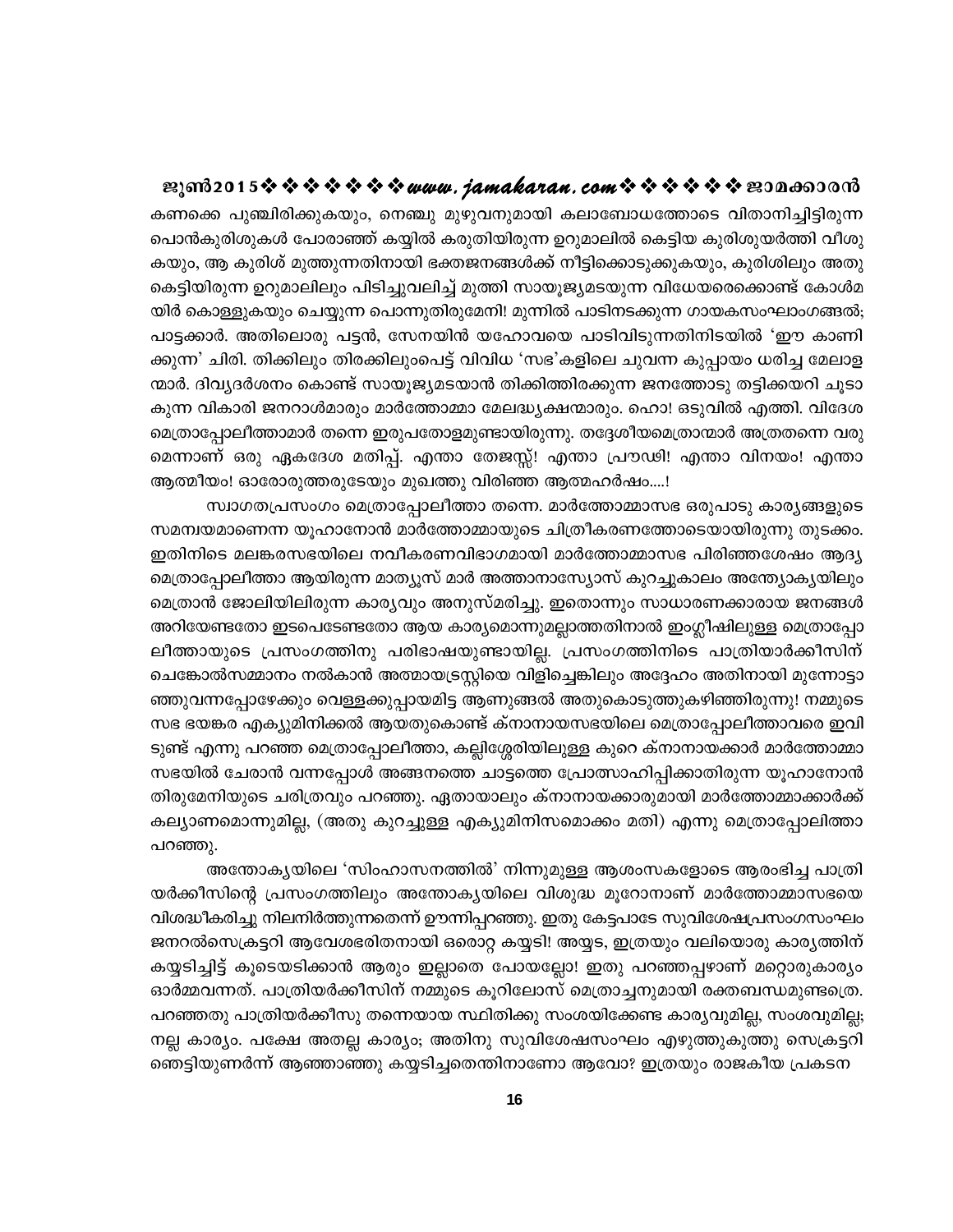ങ്ങൾക്കിടയിലും, ദോഷം പറയരുതല്ലോ, പാത്രിയർക്കീസ് ചില നല്ല കാര്യങ്ങളൊക്കെ പറഞ്ഞു. ചൂടു സഹിക്കാൻ വയ്യാതെ പ്രസംഗത്തിന്റെ മിക്ക ഭാഗങ്ങളും പ്രസംഗിക്കാതെ പരിഭാഷകനായ യാക്കോബായ സഭയിലെ മെത്രാച്ചൻ വായിക്കുകയായിരുന്നു. പരിഭാഷ ക്രമത്തിൽ നടന്നുകൊ ണ്ടിരുന്നപ്പോഴും പാത്രിയർക്കീസ് പറഞ്ഞ ''I'', ''my'' തുടങ്ങിയ പ്രയോഗങ്ങൾ "നാം", "നമുക്ക്" എന്നിങ്ങനെയാണു പരിഭാഷപ്പെടുത്തിയത്. എങ്കിലും രക്തസാക്ഷിത്വം, അവകാശങ്ങളെക്കാളേറെ കടമകളെക്കുറിച്ചു ചിന്തിക്കേണ്ടതിന്റെ ആവശ്യകത തുടങ്ങിയ വല്യവല്യ കാര്യങ്ങളൊക്കെയാണ് അദ്ദേഹം പറഞ്ഞത്. (ഈ ജനം മുഴുവൻ കൊടിയ ചൂടും സഹിച്ചിരിക്കെ അല്പസമയം ചൂടു സഹിക്കാൻ കഴിയാത്ത രക്തസാക്ഷിത്വം!) മറ്റുള്ളവരെ വെറും ഉപയോഗ വസ്തുക്കളാക്കുന്ന പുതിയകാലപ്രവണതകളെയും ഉപഭോഗസംസ്കാരത്തെയും മറ്റുള്ളവരെ കരുതാത്ത ജീവിതശൈ ലിയേയുമെല്ലാം കുറിച്ച് അദ്ദേഹം ഓർമ്മപ്പെടുത്തി. ഇതുകൊണ്ടാണു കർത്താവു പറഞ്ഞത്, അവർ പറയുന്നതുപോലെ നിങ്ങൾ ചെയ്യുവിൻ, അവർ ചെയ്യുന്നതുപോലെ അരുതുതാനും എന്ന്.

എല്ലാം കഴിഞ്ഞപ്പോൾ തോന്നുന്ന ഒരു സംശയം കുറിക്കട്ടെ; ഇങ്ങനെ വിനീതവിധേയ രായ ജനങ്ങളെയാണോ, ഭക്തിയുടെ പേരിലായാൽപ്പോലും, മാർത്തോമ്മാസഭ പ്രതീക്ഷിക്കുന്നത്? . ഇതു മാരാമൺ കൺവെൻഷനോ പോട്ടയിലെ ധ്യാനകേന്ദ്രമോ അതോ മണർകോട് അല്ലെങ്കിൽ മഞ്ഞനിക്കര പെരുനാളോ?!

എവിടെ കൊള്ളരുതായ്മകൊണ്ടോ അവിടെ ചാടിവീണ് പിന്തുണ നൽകുകയാണോ മാർത്തോമ്മാ മെത്രാപ്പോലീത്തായുടെ ജോലി? മാരാമൺ കൺവൻഷനിലെ രണ്ടു സമ്മേളനങ്ങ ളാണ് ബാർ കോഴക്കേസ് വെറുതയാണെന്നു സ്ഥാപിക്കാൻ മെത്രാപ്പോലീത്താ വേദിയാക്കിയത്. സഭയുടെ സംഘടിതശക്തി പ്രകടനം എന്ന നിലയിൽ ഒരു സമ്മേളനത്തെ ആക്കിത്തീർത്തു കൊണ്ട് കോടതിയുടെ പരിഗണനയിലിരിക്കുന്ന വിഷയങ്ങളിൽ ഏകപക്ഷീയമായ തീർപ്പു കൽപ്പി ക്കുന്നതിന്റെ പിന്നിലുള്ള താത്പര്യം എന്താണ്? മാണി ബാർ കോഴക്കേസിൽ കുറ്റവാളിയാണെ ന്നതിനു തെളിവില്ല എന്നതായിരുന്നു മെത്രാപ്പോലീത്തായടെ വാദം. കുറ്റവാളിയല്ല എന്നതിനു അന്തിമമായ തെളിവു മെത്രാപ്പോലീത്തായുടെ കയ്യിലുണ്ടോ? മാരാമൺ കൺവൻഷൻ, ബാർ കോഴ കേസ് വിചാരണ ചെയ്യുന്ന കോടതിയോ മെത്രാപ്പോലീത്താ വിധി പറയേണ്ട ജഡ്ജിയോ ആണോ? സാമൂഹ്യകാര്യങ്ങളിൽ നീതി നടപ്പിലാകണമെന്ന ആഗ്രഹത്തോടെ ശക്തമായ നിലപാടുകൾ ്സ്വീകരിച്ചിട്ടുള്ള സഭാനേതൃത്വം എല്ലാക്കാലത്തും മാർത്തോമ്മാ സഭയ്ക്കുണ്ടായിട്ടുണ്ട്. ഇവിടെ അതാണോ നടന്നത് എന്നതാനു പ്രശ്നം. തീർന്നില്ല; നിയമസഭയിൽ ശ്രീമതി. ജമീല പ്രകാശം ശ്രീ.ശിവദാസൻ നായരെ ഒരു കാര്യവുമില്ലാതെ കേറി കടിക്കുന്നത് മെത്രാപ്പോലീത്താ റ്റി.വിയിൽ കണ്ടത്രെ. ഈ രാജ്യത്ത് അദ്ദേഹത്തിനു മാത്രമേ റ്റി.വി ഉള്ളോ? പിന്നെന്തിന് അതിനെക്കുറിച്ചു മറ്റൊരു പ്രസ്താവന? കടികൊണ്ട ശിവദാസൻ നായരെ ചികിത്സിക്കാൻ വലിയമെത്രാപ്പോലീ ത്തായും മെത്രാപ്പോലീത്തായും ഉൾപ്പെടെ മെത്രാന്മാരുടെ മത്സരം തന്നെയായിരുന്നുവല്ലോ. രാഷ്ട്രീ യക്കളികൾ നടക്കുമ്പോൾ ആരെയെങ്കിലും വെള്ളപൂശുകയെന്നത് നീതിക്കു വേണ്ടിയുള്ള ദാഹ മാണോ? തുടർന്നു നടന്ന സംഭവങ്ങളിൽ മാർത്തോമ്മാക്കാരൻ തന്നെയായ ഒരു ചെറുപ്പക്കാരനെ ഇപ്പറഞ്ഞ ശിവദാസൻ നായരുടെ പ്രേരണയാൽ പോലീസ് മൂന്നാംമുറയ്ക്കു വിധേയനാക്കി നട്ടെ ല്ലിനു ഗുരുതരമായ ക്ഷതം ഏൽപ്പിച്ചിരിക്കുന്നു. മൂത്രത്തിൽ രക്തം വരുന്ന അവസ്ഥയിലാണ് . ഇപ്പോൾ അയാൾ. ദിവസങ്ങളോളം അമ്മ മാത്രമുള്ള വീട്ടിൽ വനിതാ പോലീസ് പോലുമില്ലാതെ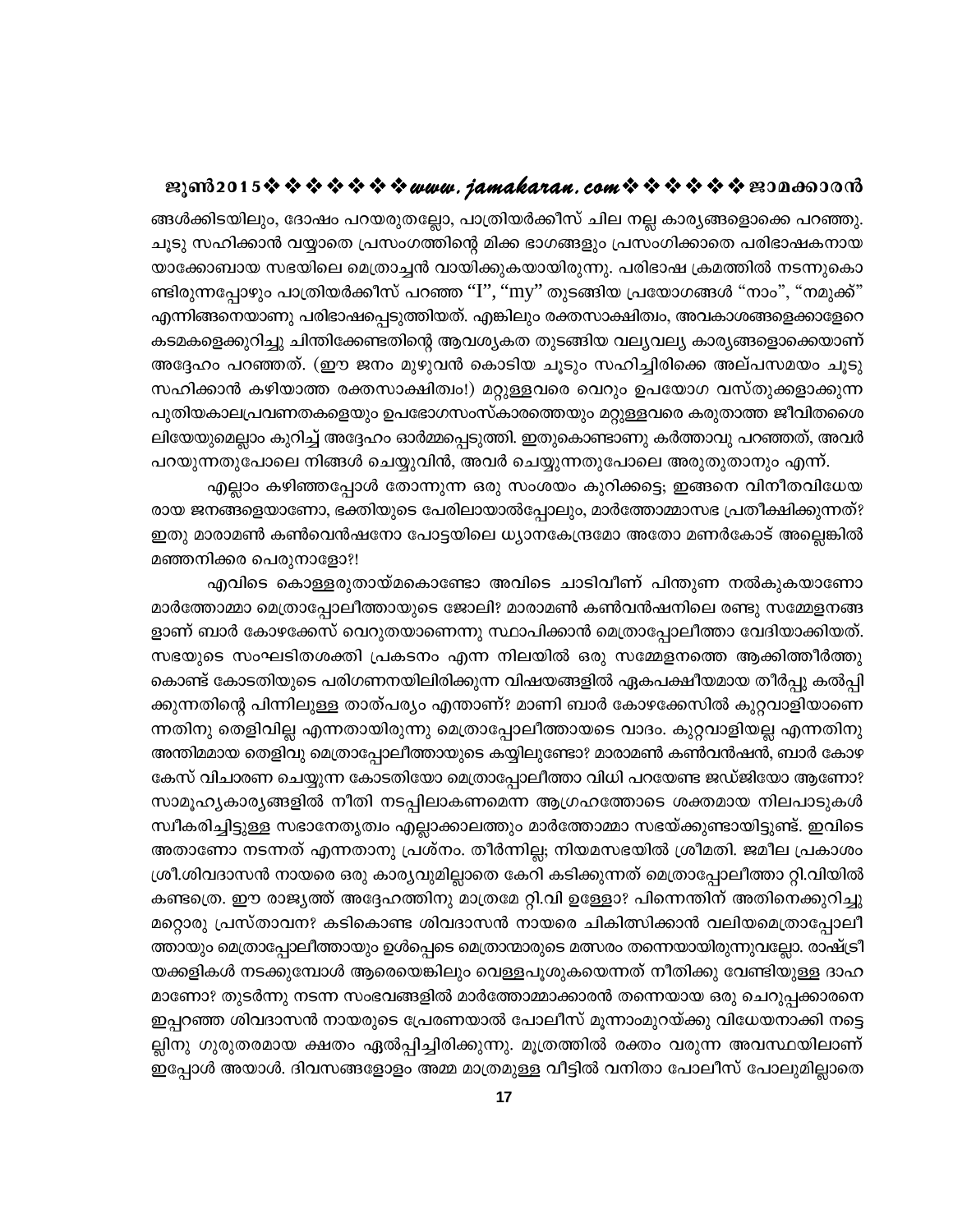പാതിരാത്രിയിൽ വീടു തല്ലിപ്പൊളിക്കമെന്നു ഭീഷണിപ്പെടുത്തി കയറിയിറങ്ങിയ പോലീസ് തേർവാ ഴ്ചയും നടന്നു. ശരിതെറ്റുകളുടെ തലനാരിഴകീറിയ അന്വേഷണം നടത്തുകയാവാം മെത്രാപ്പോ ലീത്താ ഇപ്പോൾ. ഏതായാലും ശിവദാസൻനായരെ സന്ദർശിച്ച് ആശ്വാസം പകർന്ന വലിയമെ ത്രാപ്പോലീത്താ ഈ ചെറുപ്പക്കാരന്റെ ഭവനവും സന്ദർശിച്ച് ആശ്വാസം പകർന്നുവെന്നത് നല്ല കാര്യം തന്നെ.

# വായനക്കാരുടെ ശ്രദ്ധയ്ക്കു – അറിയിപ്പ് മണിയോടർ (EMO)

EMO വഴി ആയി മണിയോടർ അയിച്ചവർ പണം അയിച്ചിട്ടും മാസിക എന്തു കൊണ്ട് അയിച്ചില്ല എന്നു എനിക്കു കത്തെഴുതി ചോദിക്കുന്നു. ഇപ്പോഴുള്ള EMO മണിയോടറിൽ, ഏതു കാര്യത്തിനുവേണ്ടി പണം അയച്ചു എന്നു വിവരം എഴുതാൻ സാധിക്കുന്നില്ല. അതുകൊണ്ട് മണിയോടർ വഴിയായോ, ഓൺലൈൻ മൂലം ബാങ്കു വഴിയായോ പണം അയക്കുന്നവർ. നിങ്ങളുടെ മേൽ വിലാസത്തിനോടൊപ്പം ഏതു കാര്യത്തിനുവേണ്ടി അയച്ചു എന്നു കത്തെഴുതി അറിയിച്ചാൽ വളരെ ഉപഹാരമായിരി <sup>്</sup> എന്റെ ബാങ്ക് പാസ്ബുക്കിൽ ഓൺലൈൻ വഴിയായി പണം അയക്കുന്നവരുടെ ക്കും. പേരും, സ്ഥലവും പോലും സൂചിിപ്പിക്കുന്നില്ല. അതുകൊണ്ടു പണം അയച്ചയുടനെ ഒരു കത്തു വഴിയായി നിങ്ങൾ പണം അയച്ച വിവരം, കാരണം, തുക, ബാങ്കിന്റെ പേര്, നിങ്ങളുടെ വിലാശം, ഏതു തിയതി എന്നല്ലാം എഴുതി അറിയിച്ചാൽ രസീത് അയി ക്കാൻ സൗകര്യം ആയിരിക്കും. അതു മാത്രമല്ല പ്രധാനമായി **ഇൻകം ടാക്സിനു** അര് അയച്ചു, എന്തിനു വേണ്ടി അയച്ചു എന്ന വിവരങ്ങൾ അറിയിക്കാൻ വളരെ ഉപയോഗമാ ഈ വിഷയത്തിൽ നിങ്ങൾ എനിക്ക് സഹകരിക്കണം. ഈ ദൈവ വേല യിരിക്കും. യിൽ പങ്കുചേരുന്ന നിങ്ങൾ ഏവരെയും ദൈവം അനുഗ്രഹിക്കുമാരാകട്ടെ.

# ജാമക്കാരൻ ആവശ്യപ്പെടുന്നവർ

ചിലർ മണി ഓർഡർ അയച്ചിട്ടു ജാമക്കാരൻ എന്തുകൊണ്ടു ഇതുവരെ ഞങ്ങൾക്ക് അയ ച്ചിട്ടില്ല എന്ന ദേഷ്യത്തോടെ കത്തെഴുതുന്നു. ഇപ്പോഴുള്ള E.M.O യിൽ എന്തിനുവേണ്ടി അയ യ്ക്കുന്നു എന്നുള്ള സൗകര്യം ഉണ്ട്. ജാമക്കാരനു വരിസംഖ്യയില്ല. അതുകൊണ്ട് പുതുതായി ജാമക്കാരൻ ആവശ്യമുള്ളവർ നിങ്ങളുടെ മുഴു അഡ്രസ്സ് (വലിയ അക്ഷരത്തിൽ) പിൻകോഡ് സഹിതം ഫോൺ നമ്പരും അറിയിക്കുന്നത് സൗകര്യമായിരിക്കും. ജാമക്കാരൻ ഒരു മാസം തമിഴ് അടുത്തമാസം മലയാളം എന്നിങ്ങനെ പ്രിന്റ് ചെയ്തു അയയ്ക്കുന്നു. ഇന്റർനെറ്റിൽ വരുന്ന മാസിക ഡൗൺലോഡ് ചെയ്തു അതു മറ്റുള്ളവർക്കും പ്രയോജനപ്പെടുത്താവുന്നതാണ്.

# **Speed Post**

ചില പ്രത്യേക സ്ഥലങ്ങളിൽ ജാമക്കാരൻ മാസിക വീടുകളിൽ എത്തിക്കാതെ തടുക്കുന്നു. അങ്ങനെയുള്ളവർക്കു ജാമക്കാരൻ സ്പീഡ് പോസ്റ്റിൽ അയച്ചുകൊടുക്കുന്നതാണ്. നിങ്ങളിൽ ആർക്കെ ങ്കിലും ജാമക്കാരൻ മാസിക എത്തിച്ചേരുന്നതിനു തുടർന്നു തടസ്സം ഉണ്ടെങ്കിൽ അറിയിച്ചാൽ അങ്ങ നെയുള്ളവർക്കു സ്പീഡ് പോസ്റ്റിൽ ജാമക്കാരൻ അയച്ചു തരുന്നതാണ്.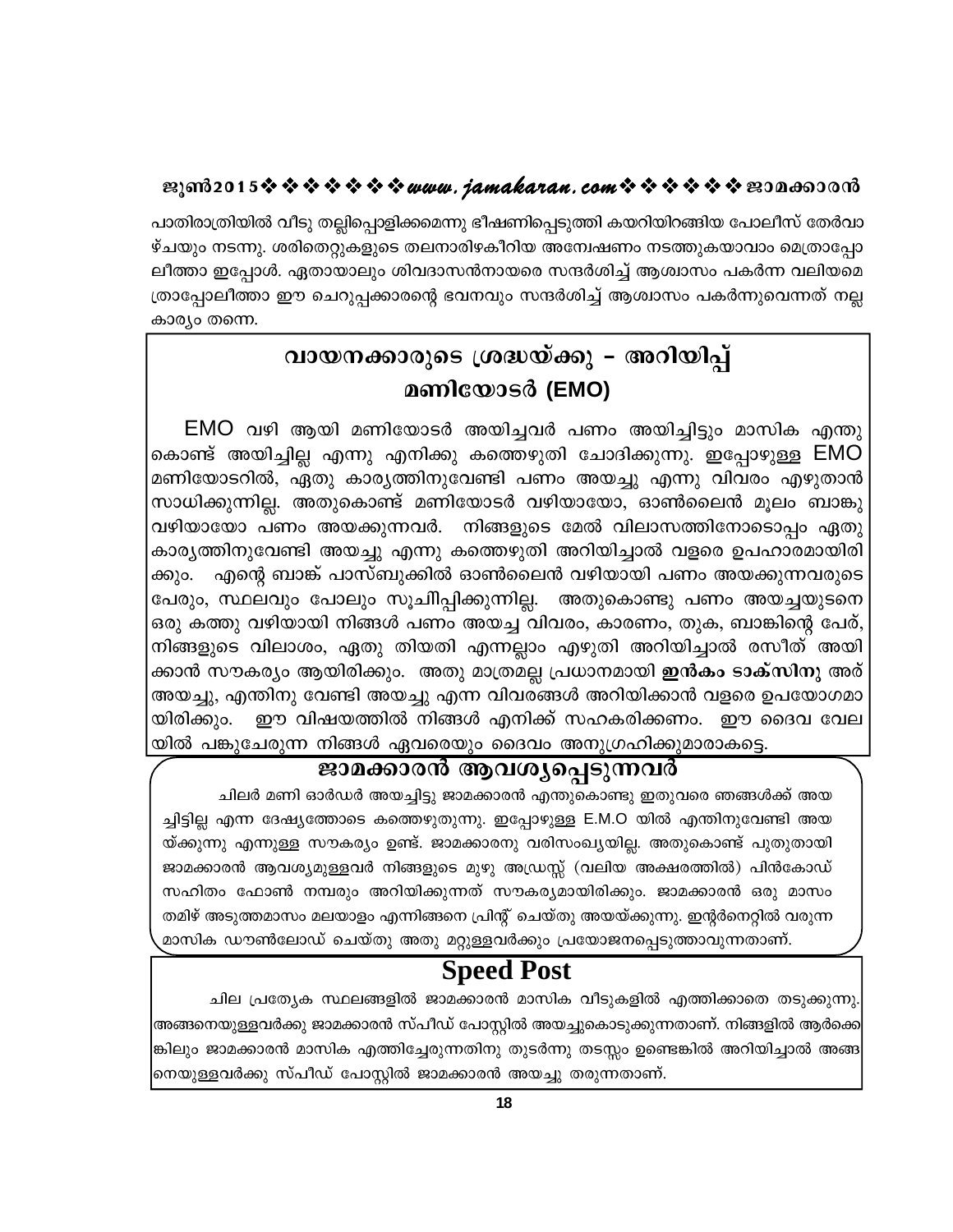# ആത്മഹതൃയ്ക്കായി പുറപ്പെട്ട വൃക്തിയുമായുള്ള ദൈവ ത്തിന്റെ സംഭാഷണം

#### (സാങ്കല്പികം)

മനുഷ്യൻ : ഞാൻ ആത്മഹത്യ ചെയ്യുവാൻ തീരുമാനിച്ചിരിക്കുന്നു. എന്നെ തടയരുത്. ദൈവം : നീ ആത്മഹത്യ ചെയ്യരുത്. നീ ജീവിക്കുവാനുള്ളവനാണ്. മനുഷ്യൻ : എന്നെ സ്നേഹിക്കുവാൻ ആരുമില്ല. (കരഞ്ഞു വിലപിക്കുന്നു) ദൈവം : നിതൃസ്നേഹത്താൽ ഞാൻ നിന്നെ സ്നേഹിച്ചിരിക്കുന്നു (യെര 31:3) മനുഷ്യൻ : ഞാൻ വളരെ ഭയപ്പെടുന്നു. ദൈവം : ഭീരുത്വത്തിന്റെ ആത്മാവിനെ ദൈവം തന്നിട്ടില്ലല്ലോ (2 തിമെ 1:7) മനുഷ്യൻ : എനിക്ക് ഒന്നും ചെയ്യുവാൻ സാധിക്കുന്നില്ല. ദൈവം : എന്നെ ശക്തനാക്കുന്നവൻ മുഖാന്തരം ഞാൻ സകലത്തിനും മതിയാകുന്നു. മനുഷ്യൻ : ഞാൻ മനോഭാരങ്ങളാൽ വേദനിക്കുന്നു. ഞാൻ എന്തു ചെയ്യും? ദൈവം : അവൻ നിങ്ങൾക്കായി കരുതുന്നതാകയാൽ നിങ്ങളുടെ സകലചിന്താകുലവും അവന്റെ മേൽ ഇട്ടുകൊൾവിൻ (1 പത്രോസ് 5:7) മനുഷ്യൻ : എന്നെ സഹായിക്കുവാൻ ആരുമില്ല (കരയുന്നു) ദൈവം : കഷ്ടകാലത്തു എന്നെ വിളിച്ചപേക്ഷിക്ക ഞാൻ നിന്നെ വിടുവിക്കയും നീ എന്നെ മഹ ത്വപ്പെടുത്തുകയും ചെയ്യും (സങ്കീർ 50:15) മനുഷ്യൻ : ഇതൊന്നും എനിക്കു സാധിക്കയില്ല. ഞാൻ ബലഹീനനാണ്. ദൈവം : മനുഷ്യരാൽ അസാദ്ധ്യമായത് ദൈവത്താൽ സാദ്ധ്യമാകുന്നു. (ലൂക്കോസ് 18:27) മനുഷ്യൻ : എന്റെ മനസ്സ് തകർന്ന് ഞാൻ തളർന്ന് പോയിരിക്കുന്നു. ദൈവം :ഞാൻ നിങ്ങളെ ആശ്വസിപ്പിക്കും എന്ന് തിരുവചനത്തിൽ വായിച്ചിട്ടില്ലേ (മത്തായി 11:29) മനുഷ്യൻ : ജീവിതത്തിൽ മുന്നേറുവാൻ കഴിയുന്നില്ല (ഏങ്ങി കരയുന്നു) ദൈവം : എന്റെ കൃപ നിനക്കു മതി എന്ന് ദൈവം പറഞ്ഞിട്ടുണ്ടല്ലോ (2 കൊരി 12:9) മനുഷ്യൻ : എന്റെ ദൈവമോ നിങ്ങളുടെ ബുദ്ധിമുട്ട് ഒക്കെയും മഹത്വത്തോടെ തന്റെ ധനത്തി നൊത്തവണ്ണം ക്രിസ്തുയേശുവിൽ പൂർണ്ണമായി തീർത്തു തരും. (ഫിലി 4:19) മനുഷ്യൻ : ഞാൻ ഒരു അനാഥനെപ്പോലെ അലയുന്നു. ദൈവം : എന്റെ അപ്പനും അമ്മയും എന്നെ ഉപേക്ഷിച്ചിരിക്കുന്നു. എങ്കിലും യഹോവ എന്നെ ചേർത്തുകൊള്ളും (സങ്കീ 27:10) മനുഷ്യൻ : ഞാൻ ബലഹീനനെന്നു മറ്റുള്ളവർ എന്നെ നിന്ദിക്കുന്നു. ദൈവം : ജ്ഞാനവും വിവേകവും നിനക്കു നൽകിയിരിക്കുന്നു. മനുഷ്യൻ : ഞാൻ ഒരു മഹാപാപിയാണ്. എനിക്ക് പാപമോചനം ലഭിക്കുമോ? ദൈവം : അവൻ നമ്മോടു പാപങ്ങളെ ക്ഷമിച്ച് സകല അനീതിയും പോക്കി നമ്മെ ശുദ്ധീകരി പ്പാൻ തക്കവണ്ണം വിശ്വസ്തനും നീതിമാനം ആകുന്നു. (1 യോഹ 1:9) മനുഷ്യൻ : മരണഭയം എന്നെ അലട്ടുന്നു. ദൈവം : ഞാൻ തന്നെ പുനരുത്ഥാനവും ജീവനും ആകുന്നു. എന്നിൽ വിശ്വസിക്കുന്നവൻ മരി

ച്ചാലും ജീവിക്കും എന്നു യേശു പറയുന്നു (യോഹ 11:25)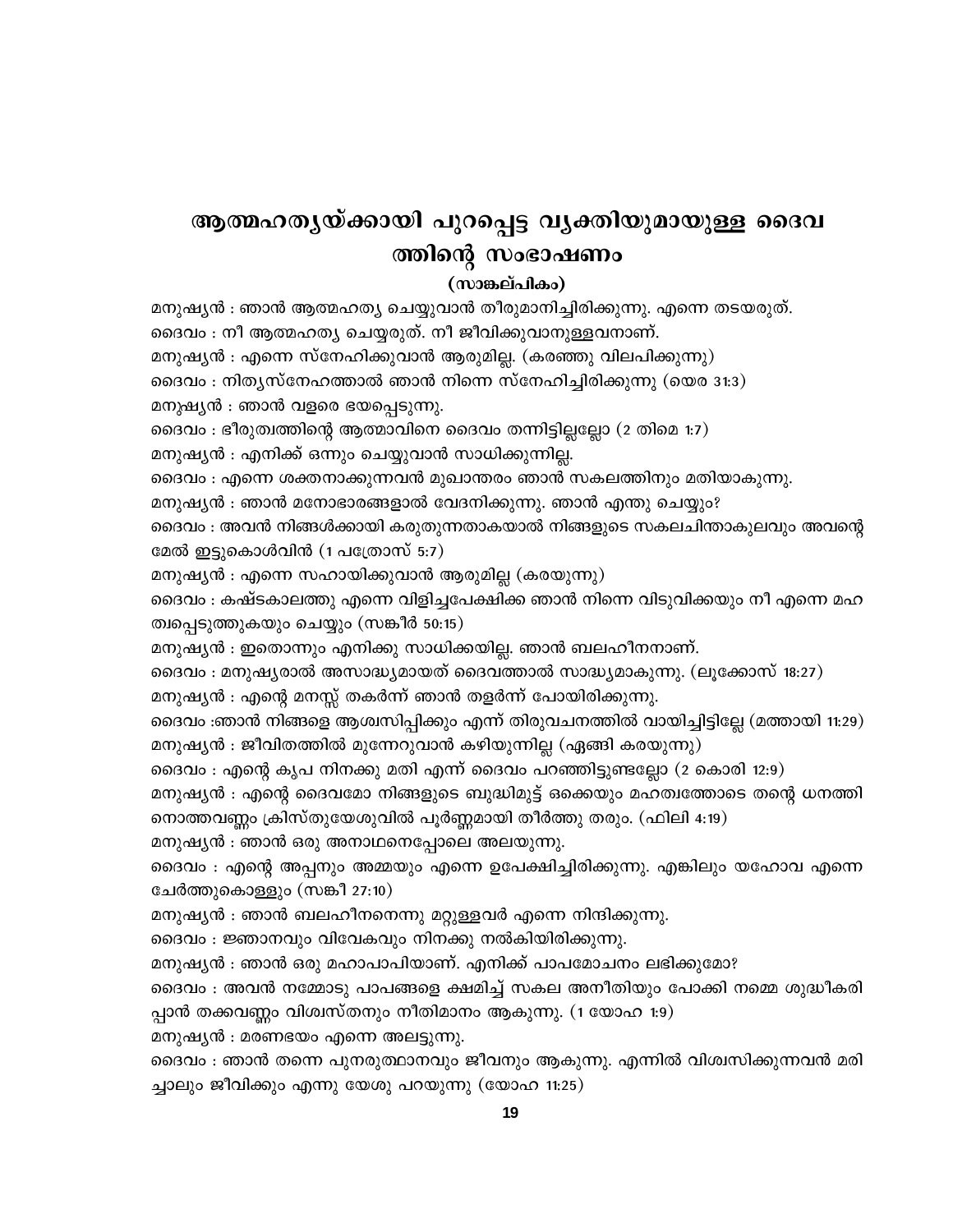# നങ്കുടെ ആത്മിയസ്നേഹിതരെ സംരക്ഷിച്ചു പുകഴ്ത്താം **Dr. Samuel Kamalesan**

തന്നെ ദൈവത്തിന്റെ കൈക്കീഴിൽ വഴി നടത്തിയ തന്റെ ആത്മീയ സ്നേഹിതരോടുള്ള ബന്ധത്തെ പുകഴ്ത്തേണ്ടതു ദൈവവേല നേതൃത്വം ഏറ്റെടുത്തു നടത്തുന്ന ദൈവവേലക്കാരന്റെ ഉത്തരവാദിത്വമാകുന്നു. പൌലൊസ് അപ്പോസ്തലൻ തിമൊഥെയോസിനു ആത്മീയ നല്ല ആശാനായും സ്നേഹിതനായും ഇരുന്നു – 1 തിമൊ:1:3-7.

ചെന്നൈ വെറ്റിനറി മെഡിക്കൽ കോളേജിൽ ഞാൻ പഠിച്ചുകൊണ്ടിരുന്നപ്പോൾ എന്റെ സഹവി ദ്യാർത്ഥിയും മുറിയിലെ സഹപാഠിയുമായിരുന്ന ശങ്കരനാരായണനാണു, ഞാൻ യേശുക്രിസ്തുവിനെ സന്ദർശിച്ചു തീരുമാനം എടുക്കാൻ എന്നെ വഴി നടത്തിയതു. എന്റെ കുടുംബസാഹചര്യം ഇതിൽ എന്നെ സഹായിച്ചില്ല. തിരുസഭയിൽ അംഗമായ ഞാൻ ആ സഭയിലെ പാരമ്പര്യത്തിന്റെ വാസ്തവം എന്താണെന്നു മനസിലാക്കാ തെയാണു ആ പാരമ്പര്യം ഞാൻ ആദരിച്ചുകൊണ്ടിരുന്നതു. ജീവനുള്ള ദൈവമായ യേശുക്രിസ്തുവിനെ വ്യക്തി പരമായ നിലയിൽ ഞാൻ സന്ദർശിച്ചതിനുശേഷമാണു ക്രൈസ്തവത്തിന്റെ കേന്ദ്രവസ്തു എന്താണെന്നു ഞാൻ മനസ്സിലാക്കിയതു. നമ്മുടെ പാരമ്പര്യം എന്നു പറയുന്നതു നമ്മുടെ മുൻഗാമികൾ അനുകരിച്ച വിശ്വാസം എന്നതിനെയും പാരമ്പര്യവഴി എന്നതു ഇന്നത്തെ ജനങ്ങളുടെ ജീവനില്ലാത്ത വിശ്വാസം എന്നതിനെയും ഞാൻ പിന്നീടു മനസ്സിലാക്കി. യേശുക്രിസ്തുവിനെ വ്യക്തിപരമായ നിലയിൽ സന്ദർശിക്കുന്നതുവരെ ഞാനും ഈ പാരമ്പര്യവഴിയിൽ തന്നെയാണു യാത്ര ചെയ്തിരുന്നതു. ശങ്കർ എന്നെ ക്രിസ്തുവിങ്കലേക്കു വഴി നടത്തി. ഇതു എന്റെ മുൻഗാമികളുടെ പാരമ്പര്യത്തിനു ദുഷ്പേരു ഏർപ്പെടുത്താതെ മറിച്ചു അവരുടെ വിശ്വാസവും പ്രത്യാശയും പൂർത്തീകരിക്കുന്നതായിരുന്നതുകൊണ്ടു എന്റെ കുടുംബക്കാർ ഈ പുതിയ മാറ്റത്തെ സ്വാഗതം ചെയ്തു. തെരുവു പ്രസംഗം ചെയ്തുകൊണ്ടിരുന്ന ഒരു കൂട്ടത്തിൻ മൂലം ശങ്കർ ഉയിർത്തെഴുന്നേറ്റ കർത്താ വായ യേശുക്രിസ്തുവിനെ സന്ദർശിച്ചു. അവൻ ക്രൈസ്തവനല്ലാത്ത കാരണത്താൽ തന്റെ കുടുംബക്കാർക്കും തനിക്കുള്ളിൽ ഏർപ്പെട്ട ആ പുതിയമാറ്റത്തെ അറിയിക്കാൻ അവനു വളരെ കഠിനമായ കാര്യമായിരുന്നു.

ദൈവം സൃഷ്ടിച്ച വിനോദമായ ഈ ലോകത്തിൽ വിവിധ സംസ്കാരങ്ങളിലും വർഗ്ഗങ്ങളിൽ നിന്നും ജീവനുള്ള ദൈവമായ യേശുക്രിസ്തുവിനെ സ്വീകരിച്ച എന്റെ സ്നേഹിതർ പലരും യേശുക്രിസ്തുവിനു അനു സരണകാണിച്ചു നടക്കുന്ന ജീവിതം എന്റെ വിശ്വാസജീവിതത്തെ ഫലപ്രദമാക്കിയിരിക്കുന്നു.

ഞാൻ ദൈവമക്കൾക്കായി ദൈവവേല ചെയ്തു അതുമുഖാന്തിരം അനേകകാര്യങ്ങൾ പഠിച്ചു അവ നിൽ വളരുവാൻ ദൈവം സഹായിച്ചു. നാം മറ്റുള്ളവരോടു വച്ചിരിക്കുന്ന ബന്ധങ്ങളാണു നമ്മുടെ ഉറപ്പിന്റെ സാരാംശമായിരിക്കയാൽ അതുമുഖാന്തിരം നാം അനേകപാഠങ്ങൾ പഠിക്കുന്നു. ദൈവരാജ്യത്തെ സംബന്ധി ച്ചിടത്തോളം മനുഷ്യബന്ധങ്ങളിൽ തമ്മിൽതമ്മിൽ ദൈവവേല ചെയ്യണം (മർ:10:45).

കമ്മ്യൂണിസ്റ്റു നയങ്ങൾ പിൻപറ്റിയ സർവ്വാധികാരികൾ ഭരിച്ചിരുന്ന കിഴക്കൻ യൂറോപ്യൻ രാജ്യങ്ങ ളിൽ ഞാൻ 1978-ാം വർഷം മുതൽ പോകാൻ ആരംഭിച്ചു. റൂമേനിയയിൽ 15 മുതൽ 25 ഉപദേഷ്ടാക്കൾ ഉൾപ്പെട്ട ചെറിയ ചെറിയ സംഘങ്ങളെക്കൂട്ടി വേദപുസ്തകം പഠിക്കും. ഒരിക്കൽ എഫേസ്യർക്കെഴുതിയ ലേഖനം പഠിച്ചുകൊണ്ടിരുന്നു. താഴ്മയുള്ളതും തകർക്കപ്പെട്ടതും ബലഹീനവുമായ എഫേസ്യസഭയെ നോക്കി പൌലൊസ് അപ്പൊസ്തലൻ നിങ്ങൾ വളരെ സൗകര്യമുള്ളവർ എന്നു ഒന്നാം അദ്ധ്യായത്തിൽ പറയുന്നതു പോലെ ഇരുന്നു. ആ കുട്ടത്തിൽ പങ്കെടുത്തിരുന്ന വാസിലായ് ടൊലാസി (Vasilae Toulouse) എന്നുള്ള ബാപ്റ്റിസ്റ്റ്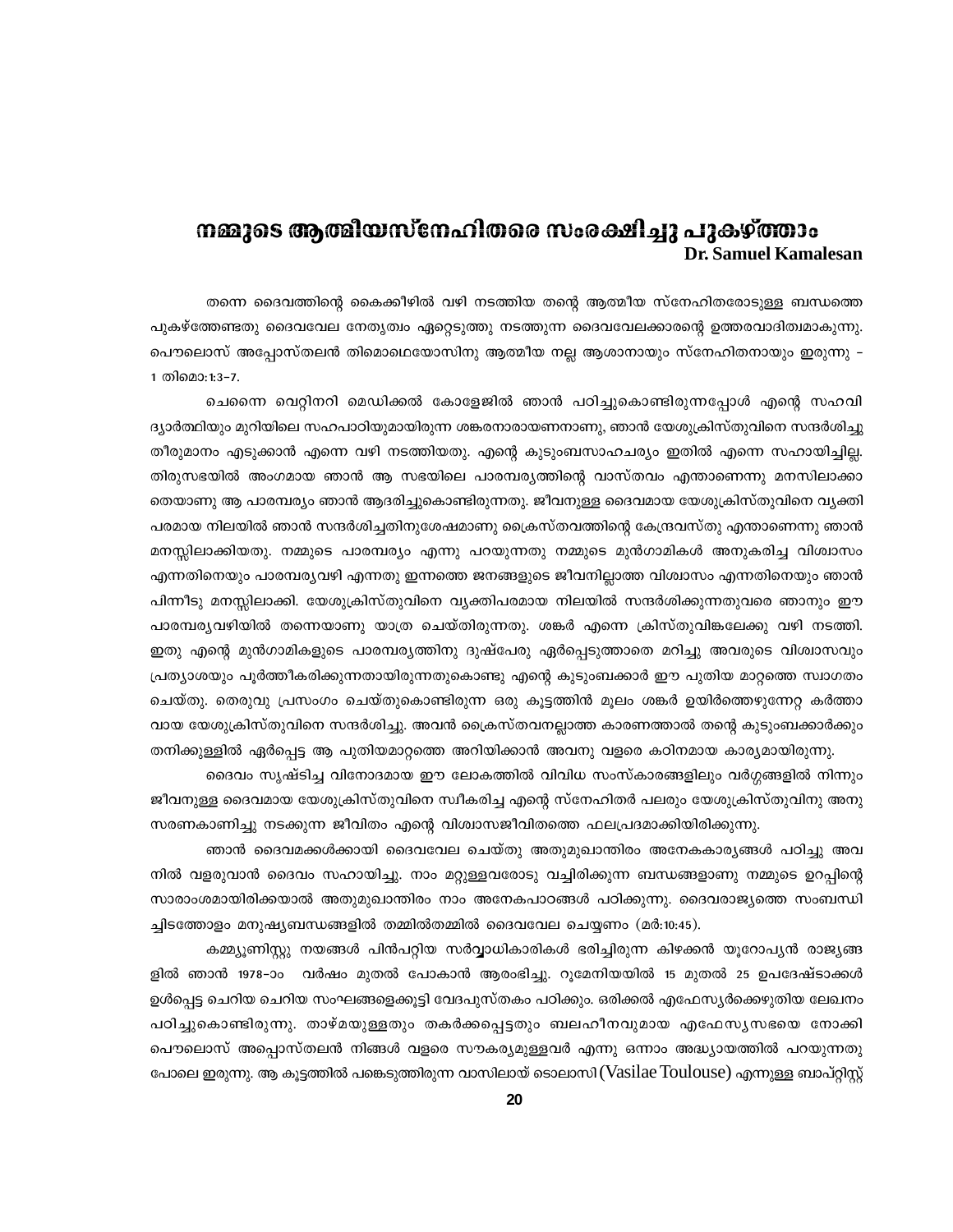സഭാ ഉപദേഷ്ടാവിനു ഈ വാർത്ത മനസ്സിലാകാതെ ഇരുന്നു. ക്രൈസ്തവ വിശ്വാസികൾ അഡ്വക്കേറ്റായി ജോലി ചെയ്യാൻ സാധിക്കാത്ത ഒരു സാഹചര്യത്തിൽ നിന്നു അവർ ദൈവത്തെ സ്വീകരിച്ചു. മാറ്റി നിറുത്തപ്പെ ട്ടിരുന്ന നിലയിൽ ആയിരുന്ന ആ യുവഉപദേഷ്ടാവിന്റെ മനസ്സിൽ തന്നെക്കൊണ്ടു സൗകര്യമുള്ളവനായി എങ്ങനെ ഇരിക്കാൻ സാധിക്കും എന്ന ചോദ്യം ഉണ്ടായി. എന്നാൽ ഞങ്ങൾ ലേഖനം തുടർന്നു പഠിച്ചപ്പോൾ യേശു ക്രിസ്തു തനിക്കു കൊണ്ടുവന്നിട്ടുള്ളതും തന്നെ വിട്ടു എടുക്കപ്പെടാത്തതുമായ വരങ്ങളും സമ്മാനങ്ങളും അദ്ദേഹം പെട്ടെന്നു ഉണർന്നു. ആ ചെറിയ സഭയിൽ പരിശുദ്ധാത്മാവിനാൽ അദ്ദേഹത്തിനുണ്ടായ വെളിപ്പാടി നാൽ മനസ്സു നിറഞ്ഞു ആ ഉപദേഷ്ടാവു ദൈവരാജ്യത്തിന്റെ സാന്നിദ്ധ്യത്തെ ഉണർന്നു പുകഴ്ത്തി സന്തോ ഷിച്ചു. ഇന്നു അദ്ദേഹം റുമേനിയാരാജ്യത്തിന്റെ സുവിശേഷവേലയ്ക്കു നേതൃത്വം വഹിച്ചു നടത്തുന്നു. അദ്ദേ ഹവും അദ്ദേഹത്തിന്റെ സഭാമൂപ്പന്മാരിൽ പലരും ഇൻഡ്യയിൽ വന്നു ദൈവവേല ചെയ്തിരിക്കുന്നു. ഞാൻ ഒരു യുവവിശ്വാസിയായി ചെന്നൈ സർവ്വകലാശാലയിൽ ഉണ്ടായിരുന്നതുമുതൽ ഇതുവരെ എനിക്കു സ്നേഹി തനായിരിക്കുന്ന ഒരാളിനെ സമീപകാലത്തിൽ ഞാൻ സന്ദർശിച്ചു. അദ്ദേഹം എന്നെക്കാൾ വയസിലും അനുഭ വത്തിലും, ദൈവവേലയിലും മുതിർന്ന വ്യക്തി. ഊന്നുവടിയോടെ മാത്രമേ അദ്ദേഹത്തെകൊണ്ടു നടക്കാൻ സാധിക്കയുള്ളു. അദ്ദേഹത്തിന്റെ ഭാര്യ കിടക്കയിലായിരിക്കുന്നു. അവരെ നന്നായി കരുതിക്കൊള്ളത്തക്ക ഒരു സ്ഥലത്തിൽ അവർ വസിക്കുന്നു. ഉച്ചഭക്ഷണത്തിനുശേഷം അദ്ദേഹത്തിന്റെ ഭാര്യ കിടന്നിരുന്ന സ്ഥലത്തിൽ -ഞങ്ങൾ പോയി. അവർ എന്നെ ഉത്സാഹത്തോടെ സ്വീകരിച്ചു. ഞങ്ങൾ തമ്മിൽ കണ്ടുമുട്ടിയ ദിവസം മുതൽ . ഇന്നുവരെ ദൈവം തന്നിരിക്കുന്ന ആശീർവാദങ്ങളും, അവന്റെ കൃപകളെയും ഞങ്ങൾ പങ്കുവച്ചു. ഞങ്ങൾ ഒരുമിച്ചു ചേർന്നു പ്രാർത്ഥിച്ചു. കഴിഞ്ഞ പല വർഷങ്ങളിലും ദൈവം ഞങ്ങളെ കൃപയായി നടത്തിക്കൊണ്ടു വന്ന എല്ലാ വഴികളെയും എണ്ണി പുകഴ്ത്തി അവനെ സ്തുതിച്ചു. മറക്കാൻ സാധിക്കാത്ത ദൈവപുത്രനായ യേശുക്രിസ്തുവിന്റെ പേരിൽ ഞങ്ങൾ പ്രാർത്ഥിച്ചു. എനിക്കു ലഭിച്ചിരിക്കുന്ന നന്മയായ കാര്യങ്ങളിൽ ഇങ്ങ നെയുള്ള സ്നേഹിതരുടെ ബന്ധവും ഒന്നാകുന്നു. അതുകൊണ്ടു നമ്മുടെ കർത്താവിന്റെ സാക്ഷ്യത്തെയും അവന്റെ ബദ്ധനായ എന്നെയും കുറിച്ചു ലജ്ജിക്കാതെ സുവിശേഷത്തിനായി ദൈവശക്തിക്കു ഒത്തവണ്ണം . നീയും എന്നോടു കൂടെ കഷ്ടം സഹിക്ക (2 തിമൊ:1:8) എന്നു പൌലൊസ് അപ്പോസ്തലൻ തിമൊഥെയോ ്സിനു വെല്ലുവിളിയായി പറയുന്നു. സ്നേഹിതന്മാർ സംരക്ഷിക്കപ്പെടേണ്ടവരും, അവർക്കു നാം ദൈവവേല ചെയ്യേണ്ടവരും ആകുന്നു. അവരെ നാം ഉത്സാഹപ്പെടുത്തണം. ഇങ്ങനെ ചെയ്യുന്നതു നാം സത്യത്തെ കാണാൻ ഹേതുവാകുന്നു. ഇപ്രകാരം ദൈവവേല ചെയ്യുന്നതിനു വന്ന നാം ദൈവത്തിൽ വളരുന്നു.

ദൈവവേലക്കാർ സന്തോഷത്തോടെ പരിശ്രമിച്ചു പണിയുന്നതു പ്രോത്സാഹിപ്പിച്ചതിനാൽ വാട്ടത്തെ .അതിജീവിച്ചു എന്നതു പുതിയനിയമത്തിൽ നാം കാണുന്നു. മർക്കൊസ്, എന്ന യോഹന്നാൻ തെറ്റു ചെയ്താലും പൌലൊസ് അവനെ പ്രേരിപ്പിച്ചു. പൌലൊസ് ഫിലിപൃർക്കു എഴുതിയ ലേഖനത്തിൽ സന്തോഷവും ഉറപ്പും ഉള്ള നിലയിൽ പ്രവർത്തിക്കുമ്പോൾ വാട്ടം അതിജീവിക്കപ്പെടും എന്നു വിശദീകരിക്കുന്നു. സഭകൾ ഉണ്ടാക്കു ന്നതിൽ അനുഭവം ഉള്ള പൌലൊസ് ഫിലിപൃർക്കെഴുതിയ ലേഖനത്തിൽ സഭകൾ പണിയുന്നവർ ഉത്സാഹ ത്തോടെ വാട്ടം ഇല്ലാതെ തങ്ങളുടെ ദൈവവേലയിൽ മുന്നേറാൻ അടിസ്ഥാനമായ പല നയങ്ങൾ പറഞ്ഞിരി ക്കുന്നു.

1. നിങ്ങൾക്കു അല്ലെങ്കിൽ നിങ്ങളുടെ **ദൈവവേലയ്ക്കു** ആവശ്യത്തിലധികമായ മുഖ്യത്വം കൊടുക്ക രുതു. പൌലൊസ് തന്റെ കഴിവുകളെ കുപ്പ എന്നു എണ്ണുന്നു എന്നു പറയുന്നു (ഫിലി:1:3-6).

2. വ്യക്തമായ ലക്ഷ്യം നോക്കി ദൈവവേല ചെയ്യണം. ക്രിസ്തുവിനെ അറിയുന്നതും സുവിശേഷ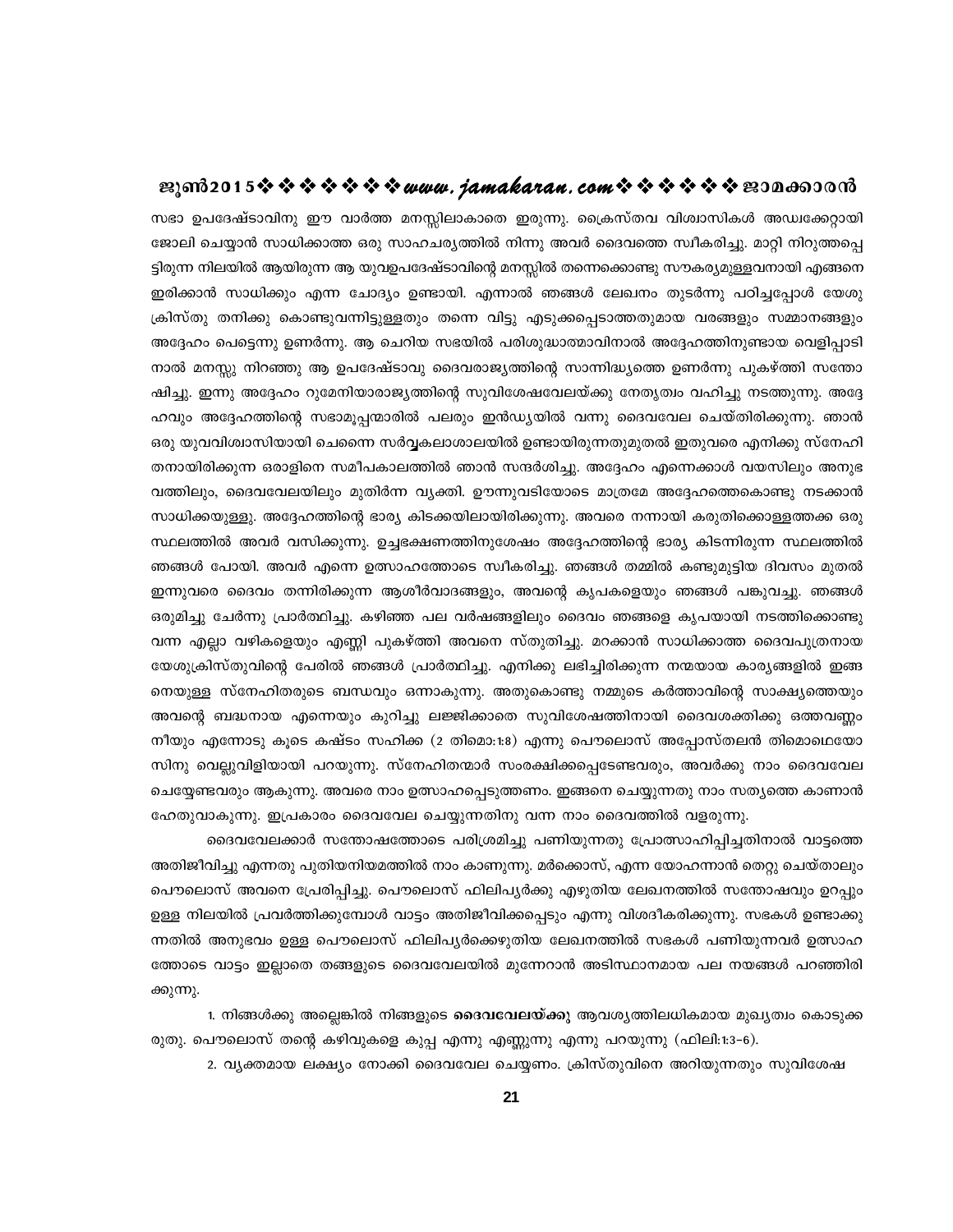ജീവിതത്തിൽ ചില സമയങ്ങളിൽ ഞാൻ ആരംഭിച്ച ജോലി എനിക്കു ശേഷം തുടരുമോ? എന്നെപ്പോലെ അതുപിൻതുടരുമോ? എന്നു ആശ്ചര്യപ്പെടേണ്ടി വരും. കവിയും നോവൽ എഴുത്തുകാരനുമായ ഒരു യെഹൂദൻ, നാം നമ്മുടെ ജീവിതത്തിൽ സ്വീകരിക്കുന്ന എന്നു ആശ്ചര്യപ്പെടേണ്ടി വരും. കവിയും നോവൽ എഴുത്തുകാരനുമായ ഒരു യെഹൂദര, നാം നമ്മുടെ ജമ്പത്തിയ സ്വകരിക്കുന്ന<br>മാത്രങ്ങളെക്കുറിച്ചു ഉപമ മുഖാന്തിരം ഇങ്ങനെ സൂചിപ്പിക്കുന്നു. അപ്പാ, ഞങ്ങൾക്കു ഒരു കഥ പറഞ്ഞു തരന്നം എന്നു രാത്ര<br>മയത് അല്പസമയത്തിനുള്ളിൽ എക്സിബിഷൻ പ്രദക്ഷിണം തുടങ്ങി. ചെറിയ മകൻ തന്റെ അപ്പനോടു താൻ കാണുന്ന ഓരോന്നും പറഞ്ഞു<br>കൊണ്ടിരുന്നു. എത്ര മനോഹരമായ വർണ്ണക്കാഴ്ചകൾ, രൂപങ്ങൾ എന്നു ആശ്ചര്യത്തോടു വിവരിച്ച ചെറിയ മകനു അഭിമാനം താങ്ങാൻ<br>സാധിക്കുന്ന

# നീ ഉയരമുള്ളവനോ?

പോയ നമ്മെ ധൈര്യപ്പെടുത്തി, പിൻമാറുമ്പോൾ നമ്മെ ഉത്സാഹപ്പെടുത്തി, വഴിവിട്ടുമാറുമ്പോൾ നമ്മെ മുന്നറി യിച്ചു, ഇങ്ങനെ നമ്മോടു ക്ഷമയോടിരുന്ന നമ്മുടെ സ്നേഹിതർക്കു നാം വളരെ കടപ്പെട്ടവരാകുന്നു (1തെസ്സ:5:14).

മുഴുവനും അവരുടെ സഭ ഉരുവാക്കുന്ന വേല ആദരിക്കുമ്പോൾ അവർക്കു നല്ല ഉത്സാഹവും ബലവും ലഭിക്കും. ഒരു ദൈവവേലക്കാരൻ മുകളിൽ പറഞ്ഞ അഞ്ചുനയങ്ങളെയും സ്വീകരിച്ചു ഉത്സാഹമുള്ള ആത്മാവോടു പ്രവർത്തി ക്കുമ്പോൾ തന്റെ ദൈവവേലയിൽ വളവും ആവശ്യവും ബലവും പ്രാപിക്കും. നാം ദുഃഖത്തിലിരിക്കുമ്പോൾ നമ്മെ ആശ്വസിപ്പിച്ചു, വാടിപ്പോയപ്പോൾ നമ്മെ ഉത്സാഹിപ്പിച്ചു, തളർന്നു

ക്കുവിൻ. തിരുസഭകളെ ഉളവാക്കുന്ന യേശുക്രിസ്തുവിന്റെ സ്ഥാനപതികളായ ദൈവവേലക്കാർ ശരീരം, പ്രാണൻ, ആത്മാവു എന്നീ മൂന്നിലും ബലമുള്ള ജനങ്ങളായിരിക്കണം. 5. തിരുസഭ ഉരുവാക്കുന്നവർ വിവാഹിതരായിരുന്നാൽ അവർ തങ്ങളുടെ കുടുംബബന്ധങ്ങളെ പരിപോ ഷിപിക്കണം. സന്തോഷം നിറഞ്ഞ കുടുംബം അവർക്കു ഒരു വില കുടിയ സ്വത്തു. തങ്ങളുടെ സ്വന്തകുടും ബത്തെ ക്രിസ്തുവിനുള്ളിൽ പണിയുന്നതായിരിക്കണം അവരുടെ ആദ്യജോലിയായിരിക്കണം. അവരുടെ കുടുംബം

3. നിങ്ങളുടെ ലക്ഷ്യം പങ്കുവയ്ക്കുന്ന ചില ജനങ്ങളോടു വളരെ അടുത്തതും ദൃഡമായതുമായ ബന്ധം വച്ചുകൊള്ളുവിൻ. വെറും പന്ത്രണ്ടുപേർ ഉണ്ടായിരുന്നാൽ മതി. അവർ നിങ്ങൾ വസിക്കുന്ന സ്ഥലത്തു തന്നെ താമസിക്കണം എന്ന ആവശ്യമില്ല. എന്നാൽ മുടങ്ങാതെ അവരോടു ബന്ധം വെച്ചു പ്രാർത്ഥിക്കുന്നതു വളരെ ആവശ്യം. പൌലൊസ് കാരാഗൃഹത്തിൽ ആയിരുന്നപ്പോൾ അവനു വന്ന കത്തുകൾ, അവനെ നോക്കി വന്ന സ്നേഹിതർ, അവനു ലഭിച്ച പാരിതോഷികങ്ങൾ ഇവ എല്ലാം അവനു അളവിൽ കവിഞ്ഞ പ്രോത്സാഹനം നൽകി. നിങ്ങളെ പ്രോത്സാഹിപ്പിക്കുന്നതും താങ്ങുന്നതുമായ സംഘങ്ങളോടു എപ്പോഴും ബന്ധപ്പെട്ടു കൊണ്ടിരിപ്പിൻ.

നാസമയം, ധ്യാനസമയം, വൃക്തിപരമായതും അല്ലാതെയുമുള്ള ഉപവാസം ഇവ എല്ലാം ഒഴിച്ചുകൂട്ടാൻ കഴി യാത്തവ. ഇഷ്ടമുള്ള ഒരു വിനോദപരിപാടി സ്വീകരിപ്പിൻ. വിശ്രമിച്ചു പുതിയ ഉണർവു പ്രാപിപ്പിൻ. കുടുംബ മായി സന്തോഷിക്കുവിൻ. ഇതുവളരെ മുഖ്യം. ശാരീരികസുഖം കാത്തുസൂക്ഷിക്കുവിൻ. പുകവലി, മദ്യപാനം പോലുള്ള ചീത്ത സ്വഭാവങ്ങൾ നിങ്ങളെ സമീപിക്കാതെ കാത്തുസൂക്ഷിക്കുവിൻ. ആവശ്യമായ വിശ്രമം എടു

4. ശരീരത്തിലും, പ്രാണനിലും, ആത്മാവിലും ബലമുള്ളവരായിരിപ്പിൻ. ക്രമമായ വേദവായന, പ്രാർത്ഥ

ത്തിനു ഒരു യഥാർത്ഥ ദൈവവേലക്കാരനായിരിക്കുന്നതുമാണു പൌലൊസിന്റെ ലക്ഷ്യമായിരുന്നതു. നിങ്ങ ളുടെ ലക്ഷ്യം വ്യക്തമായതായിരിക്കട്ടെ. യേശുക്രിസ്തുവിനെ അറിയുന്നതിലും അവനെ അധികമായി സ്നേഹി ക്കുന്നതിലും മുന്നേറുവിൻ. അവനിൽ നിന്നു ശക്തി പ്രാപിക്കുവിൻ (ഫിലി:3:12-14).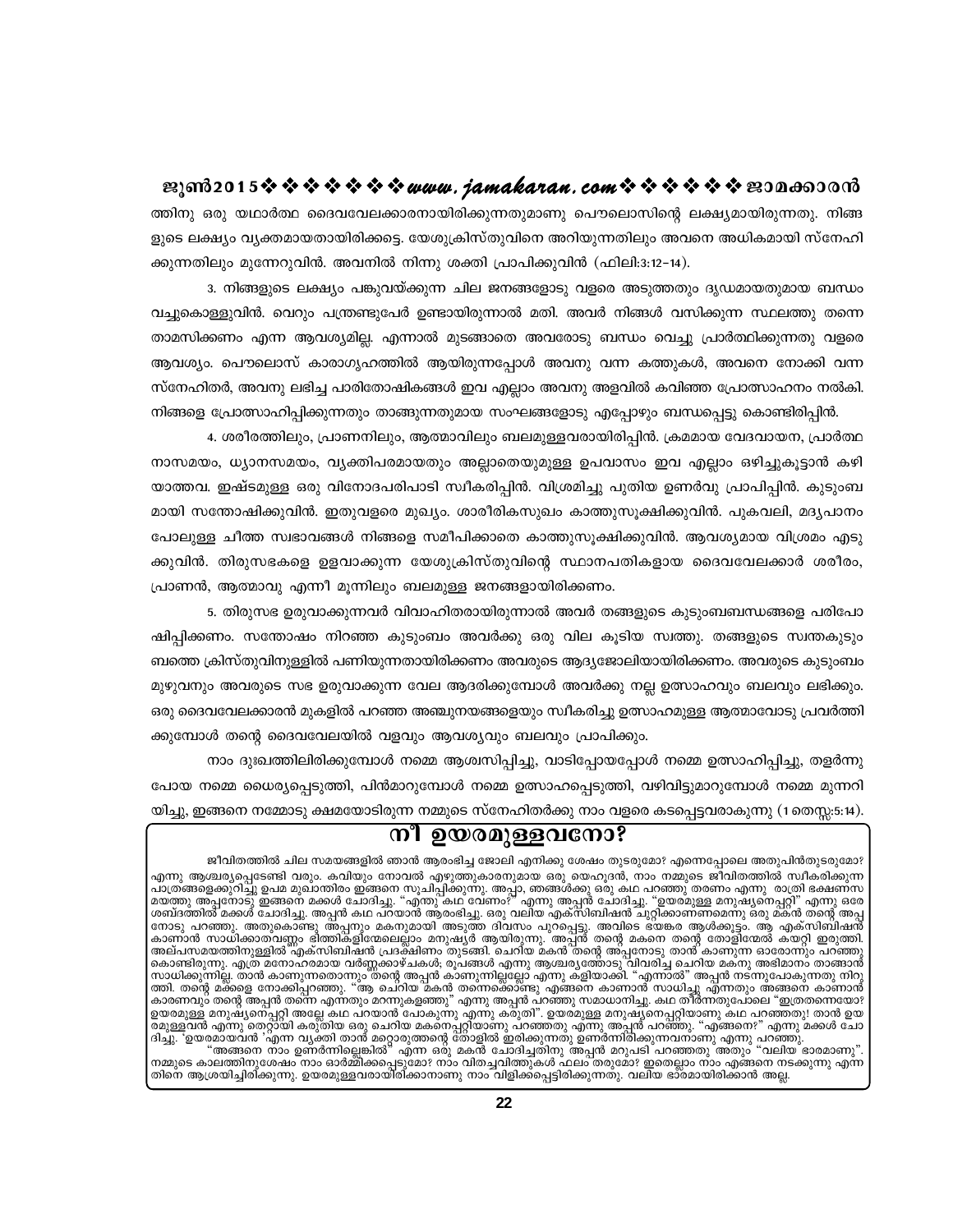# മിലിട്ടറി ലൈൻ ക്രൈസ്റ്റ് സി.എസ്.ഐ യോഗങ്ങൾ **TIRUNELVELI CSI DIOCESE**



തിരുനെൽവേലി ഡയോസിസിൽ ഉള്ള സി.എസ്.ഐ ക്രൈസ്റ്റ് ചർച്ചിൽ നടന്ന എന്റെ യോഗങ്ങൾ വളരെ അനുഗ്രഹപ്രദമായിരുന്നു. ജാമക്കാരൻ വായനക്കാരുടെ കൂടുംബങ്ങളെ നേരിൽ കാണുവാൻ അവസരം ലഭിച്ചു. Rev.Gipson JohnDas, അവർകൾ ഈ യോഗങ്ങളെ ഏർപ്പാട് ചെയ്തിരുന്നു ദൈവനാം മഹത്വപ്പെടുമാറാകട്ടെ.

# $TELC$  ലുതറൻ കൺവൻഷൻ

തഞ്ചാവൂർ തിരുക്കാട്ടുപള്ളി ലൂതറൻ സഭയിൽ നടന്ന യോഗങ്ങൾ



Tamil Evangalical Lutherin Church (TELC) Convention വളരെ അനുഗ്രഹമായിരുന്നു. Rev.Sekhar അവർകൾ യോഗങ്ങൾ ക്രമീകരിച്ചു.